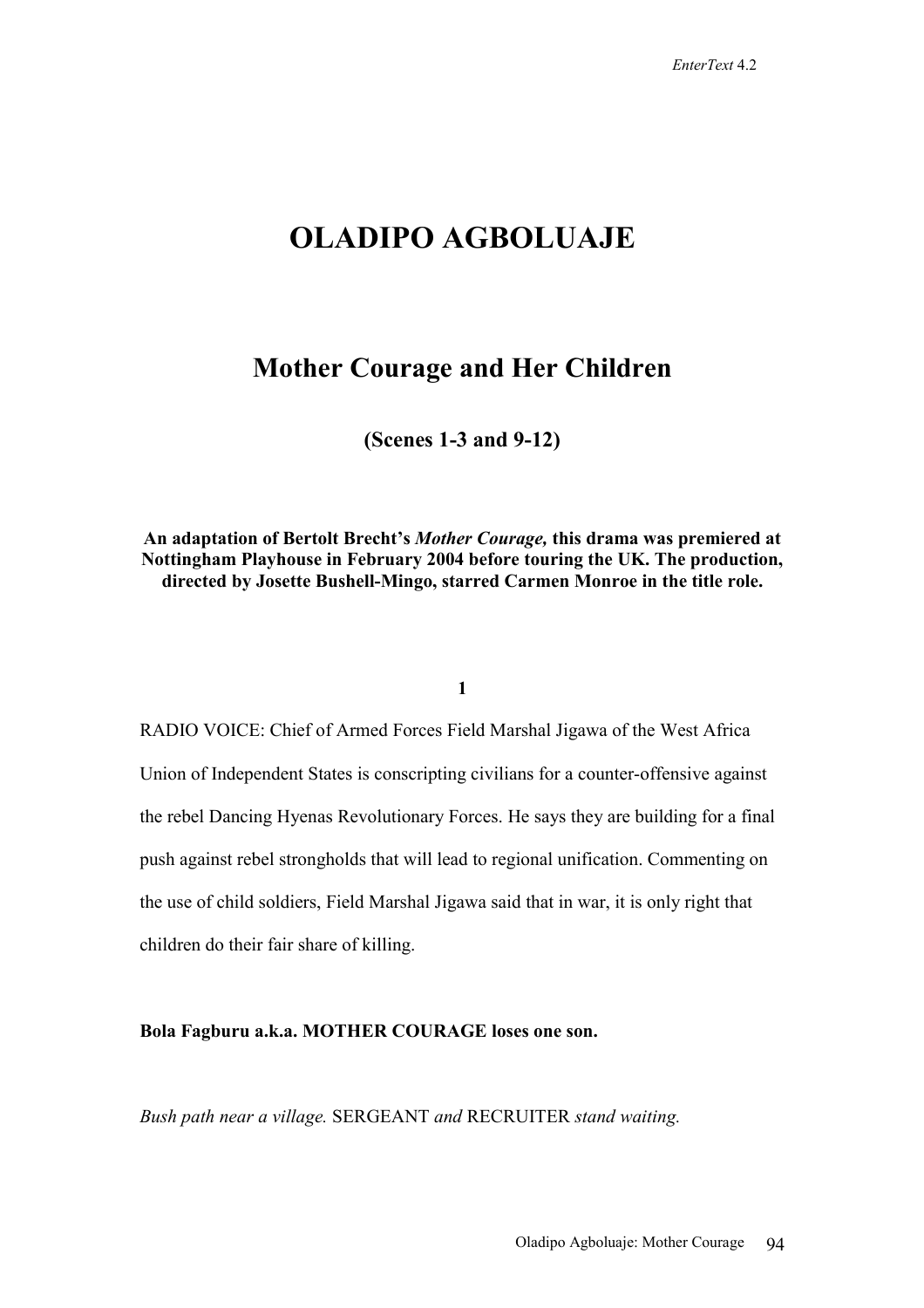*EnterText* 4.2

RECRUITER: This sun will kill us. Why did you choose a shade-less spot? Aren't you black enough? No wonder we can't find anyone to recruit around here. It's the sun that makes us Africans dishonest people, I swear.

SERGEANT: Ah, ah,  $Oga<sup>1</sup>$  Recruiter, that one is over the bar.

RECRUITER: OK, how many boys have we recruited? Have we not approached at least twenty starving villagers? I turn round to get the conscription form, before I say "nail your thumbprint here," they have dashed into the nearest undergrowth. SERGEANT: Life is too easy for our people, Recruiter. Tell them you need a Champions League war, they eye you as if you are not well. It's simple maths. The nations that fought the First and Second World Wars are First and Second World nations. We that did not fight any world war, we are Third World. We fight our wars the wrong way. We should use propaganda to identify the Great Satan and to justify seizing another nation's resources. Invite the international media for proper coverage and make sure our website is updated regularly with news, views and outtakes. If we fight this war correctly we will become First World. Abi na lie I talk?

RECRUITER: My brother, no be lie you talk.

SERGEANT: Standing in this sun is the necessary groundwork. Once we learn from our mistakes you will see how things will improve. We will form a media company and market the war to the world media. We'll sell the live rights to Sky and the highlights to ITV.

RECRUITER: (*Admiringly*) You have brain. (*The sound of a radio in the distance*) Look, a mammy-wagon. In this god-forsaken area? Some people can be desperate. Two women. And two guys! Where are my recruitment forms?

 $1$  Boss

 $\overline{a}$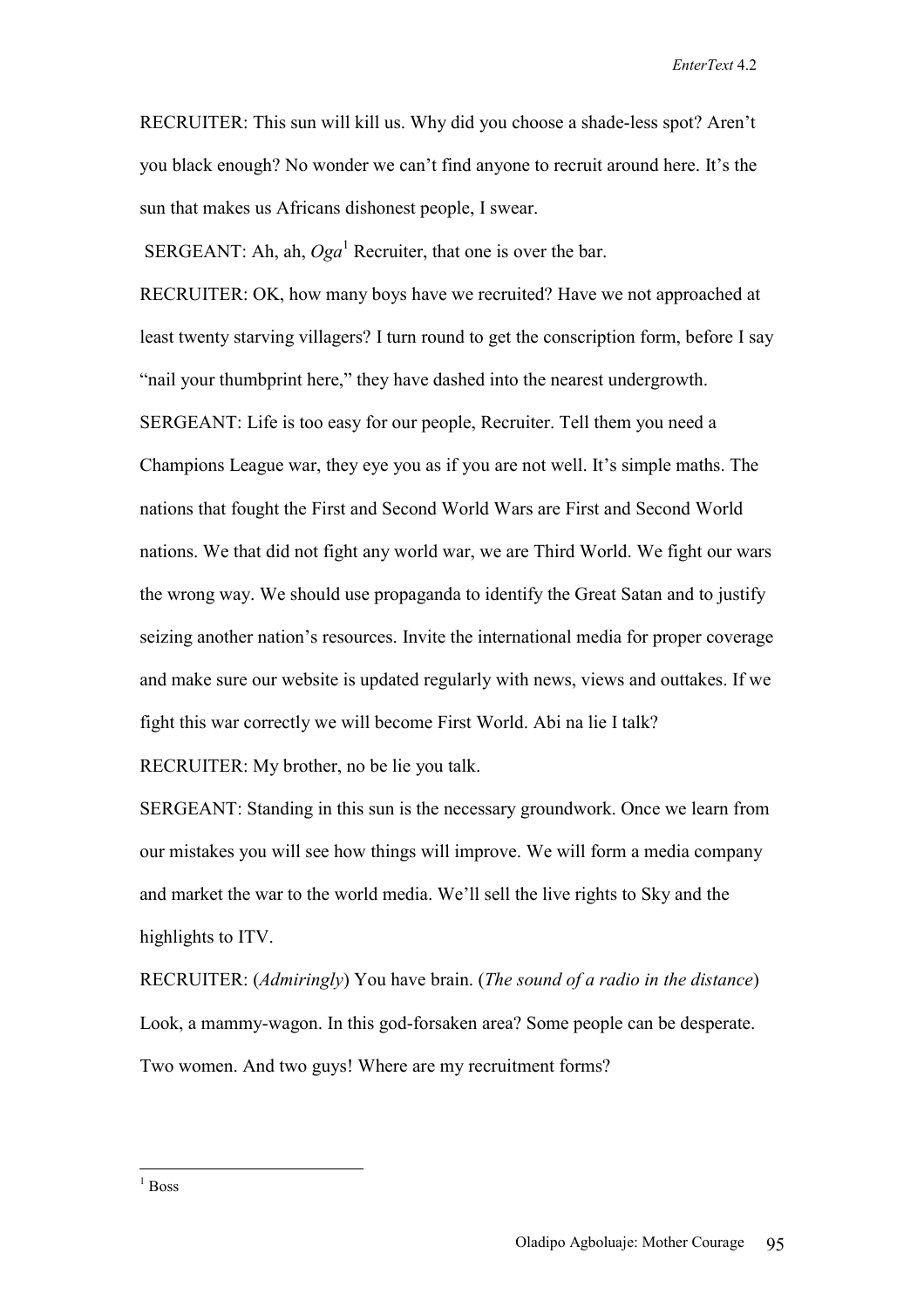*Sound of a radio playing a popular tune. Drawn by* EKET *and* OPOKU, *a mammywagon rolls in. On it sit* MOTHER COURAGE *and* NGOZI.

MOTHER COURAGE: Mornin' oh, Sargi-Sargi. How body? SERGEANT (*Blocks the way*): Body dey inside cloth. (*Inspects the wagon*) I respect this your genetically modified wagon. Who you be? MOTHER COURAGE: Market people. (*Sings*) Captain, Sergeant, what's your pleasure? My mammy-wagon's filled with treasure, Booty from this war so long It kills the weak and eats the strong My goods care not who's wrong or right If you can pay then you're all right I'll join you on the bloodiest field If there I'll gain the highest yield Soldiers, rebels, the same to me, It's when you're dead I'll let you be.

SERGEANT: Madam, you want to take cunning to pass us? Stay where you are! Who are you moving with?

EKET: Colonel Mensah's 3rd Division, sir.

SERGEANT: Where are your particulars?

OPOKU: Sergeant, you don't know her face? It's Mother Courage!

SERGEANT: I don't know her. I've heard of women named Patience, Comfort –

Incontinence, even – but Courage? Why are you called Courage?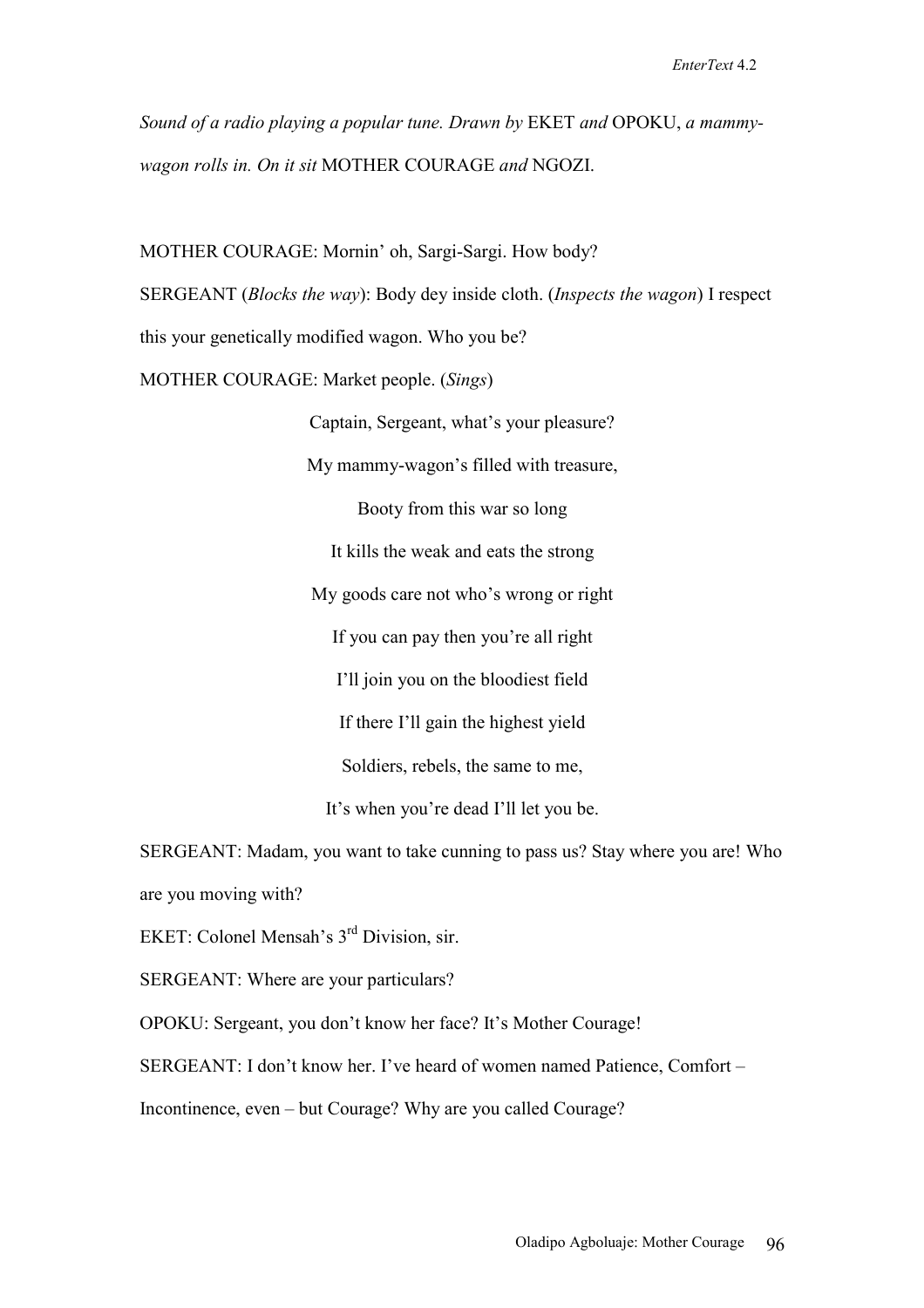MOTHER COURAGE: It's the praise name people gave me in Monrovia. I broke through rebel lines to the Government sector during a bombardment. I had fifty loaves of Ghana Bread in my wagon. They were going to spoil. I had no choice.

SERGEANT: So it is Ghana bread that brings you here. Your particulars.

MOTHER COURAGE: (*Pulls out a bundle of papers from a tin box and climbs down off the wagon*) You and your paper government. Is that library enough for you?

SERGEANT: Don't be funny with me! Respect these stripes. You must have a licence for your wagon. You know that.

MOTHER COURAGE: I'm old enough to be your mother, you hear? Mind how you address me. Don't think because of war, some of us have forgotten our customs. Colonel Mensah never asked me for licence. And you, ordinary Sergeant, behaving as if you don't have a mother.

RECRUITER: Sergeant, I smell insubordination in this Mama. Our camp needs obedience.

MOTHER COURAGE: What your rat-arsed camp needs is food.

SERGEANT: Name.

MOTHER COURAGE: Bola Fagburu.

SERGEANT: (*Writes*) The Fagburu family.

MOTHER COURAGE: I am the only Fagburu here.

SERGEANT: Are these not your children?

MOTHER COURAGE: *Ehen<sup>2</sup>?* (*Pointing to* EKET) My eldest, there, is Eket Messu-Essien. His father's a French mercenary. Francois was always telling Eket that he's an assimilé, a Franco-phoney. He wanted to name him Leopold. I refused. Sounded too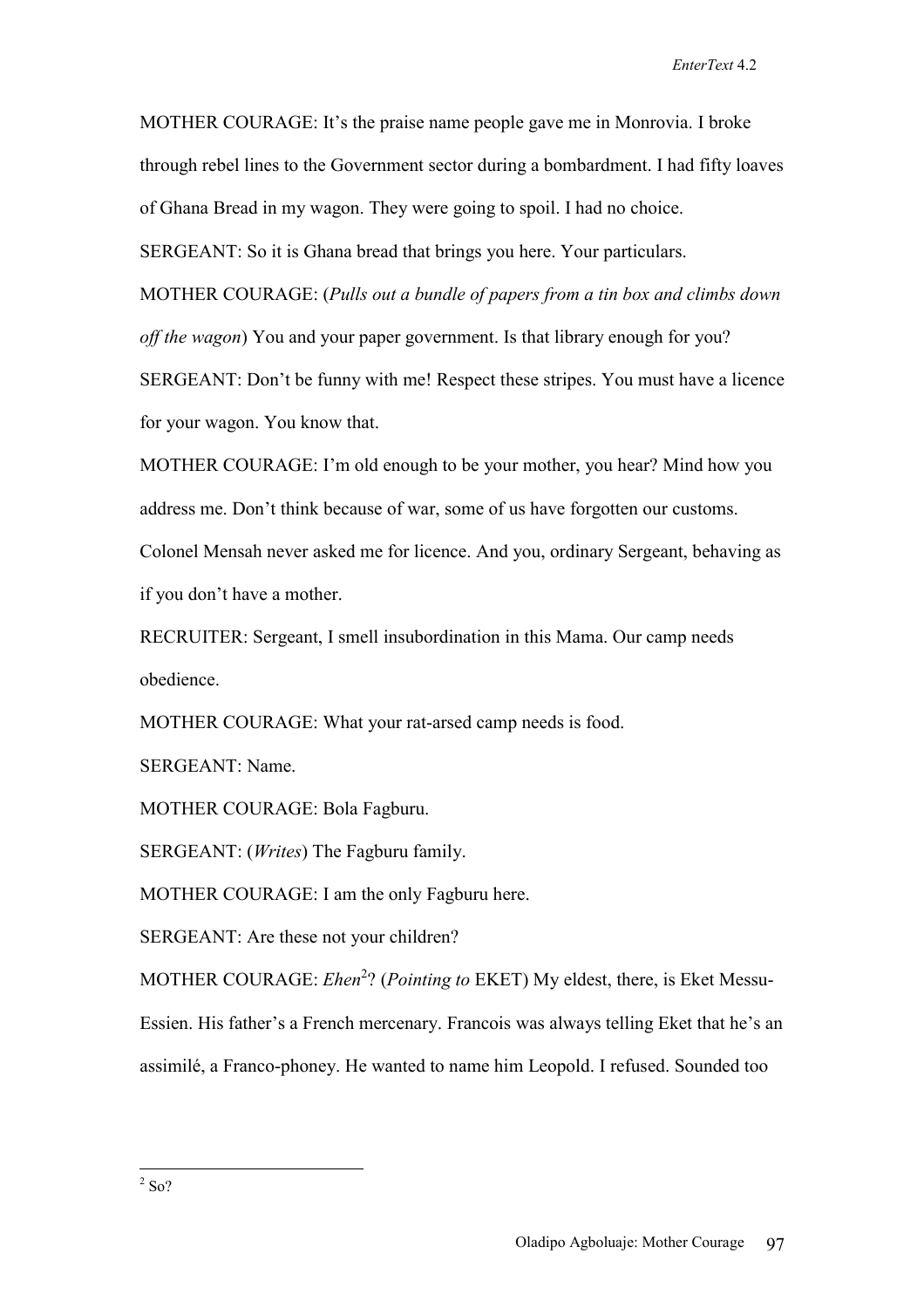Belgian for my liking. I was with a Calabar man then. I could have married Francois but he was driven out of Nigeria.

SERGEANT: Why?

MOTHER COURAGE: The frogs in our area disappeared. Our neighbours accused Francois of hunting them to make white man's juju. (*Points to her other children*) Anyway, they are birds of different feathers.

SERGEANT: They all have different names?

MOTHER COURAGE: You've never heard of such a thing before?

SERGEANT: (*To* OPOKU) So your father's from Lapland, *abi*?

MOTHER COURAGE: From Ghana, by the name of Ajayi. Although everybody called him Charlie. He was a fortifications engineer. Always fortifying himself with alcohol.

OPOKU *smiles and nods, likewise* NGOZI.

SERGEANT: If his father is Ghanaian, why in Eshu's name is he called Ajayi? MOTHER COURAGE: Sergeant, I don't want to say it but it's obvious you did not do well in school. I was with my Yoruba countryman. He had kidney problem, although he didn't drink. The boy takes after him. SERGEANT: How can the boy take after him when he's not his father? MOTHER COURAGE: (*Crooks her finger*) Asking question. I call him Opoku. (*Points to* NGOZI) That's Ngozi Enwerem. She's half-Igbo. SERGEANT: You have a United Nations' family.

MOTHER COURAGE: Yes, oh. My wagon and I have seen the world.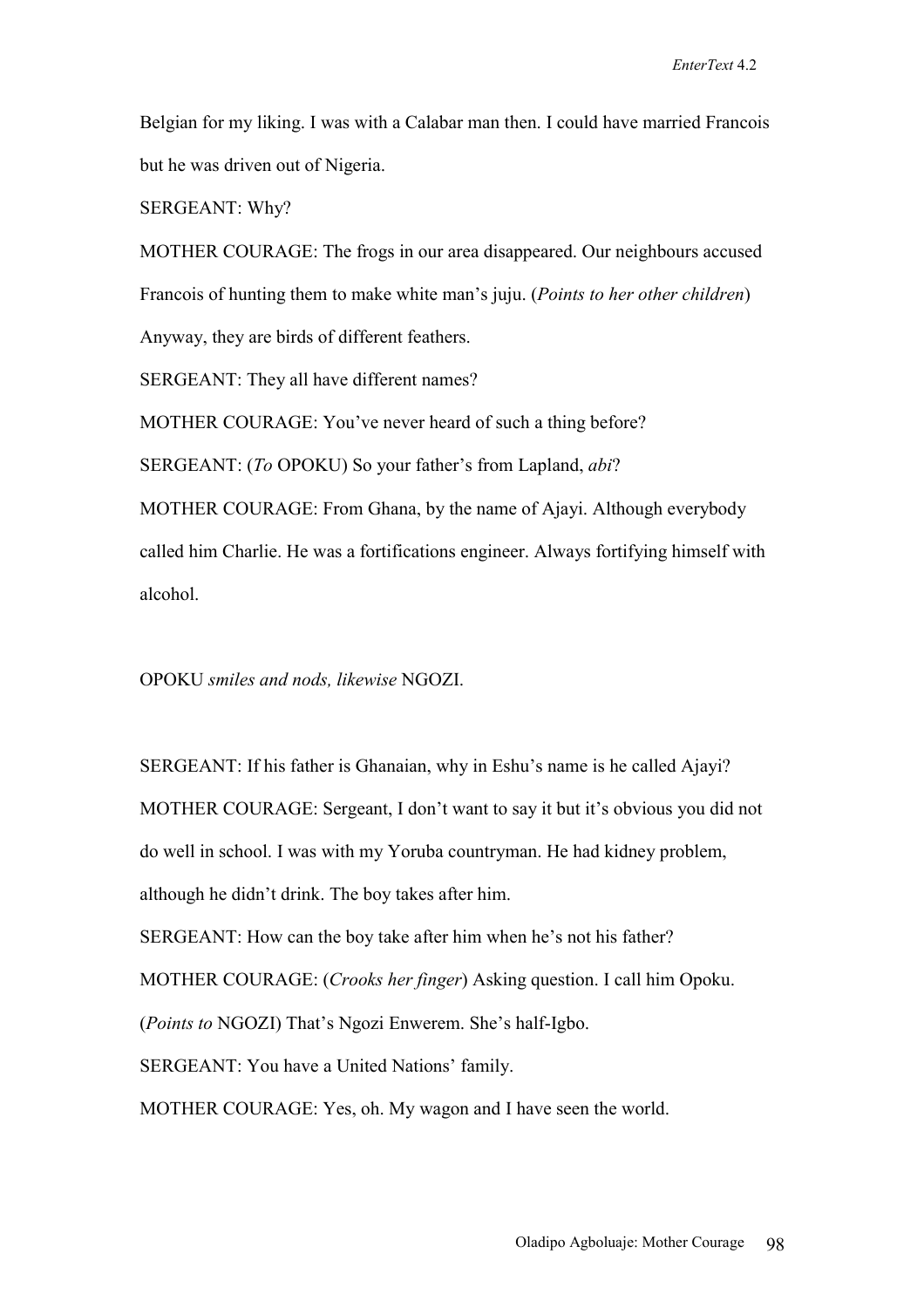SERGEANT: I'm documenting this for our records. (*He writes*) And you're from Ijebu in Nigeria. How did you reach this side?

MOTHER COURAGE: I should wait till the war meets me in Ijebu?

RECRUITER: (*To* EKET) You brothers are donkeys, eh, pulling this wretched mammy-wagon. Let me lead you to the field to graze.

EKET: (*Approaches* RECRUITER) Mama, let me dose him like say one-one blows!

MOTHER COURAGE: Get back! Two fine officers like you need quality belts.

Sergeant, your belt has shed its last skin.

SERGEANT: What I need are your boys. Come and see chest! Why are they dodging conscription?

MOTHER COURAGE: Donate your own children to your war.

RECRUITER: It's *our* war! And it rains money. If you get the forecast right you'll be swimming in it. Selling court shoes is women's work. (*To* EKET) Stone Cold, come. Let's see if your talk is according to your muscle.

MOTHER COURAGE: His whole muscle is in his tongue! Look at him in annoyance and he will keel over with fear.

RECRUITER: And crush an elephant on his way down. (*Tries to lead* EKET *away*) MOTHER COURAGE: Leave my boy alone I say! He is not for you.

RECRUITER: Just now he was talking like a warrior, pumping his chest at me, a whole recruiting officer. I just want us to go into the bush and settle the matter. EKET: Mommy, don't worry. I will panel-beat his face!  $Ova<sup>3</sup>$  inside the bush! MOTHER COURAGE: Nothing in your head but fight. He has a gun. He will shoot you before you reach the clearing.

 $\overline{a}$ 

<sup>3</sup> Come on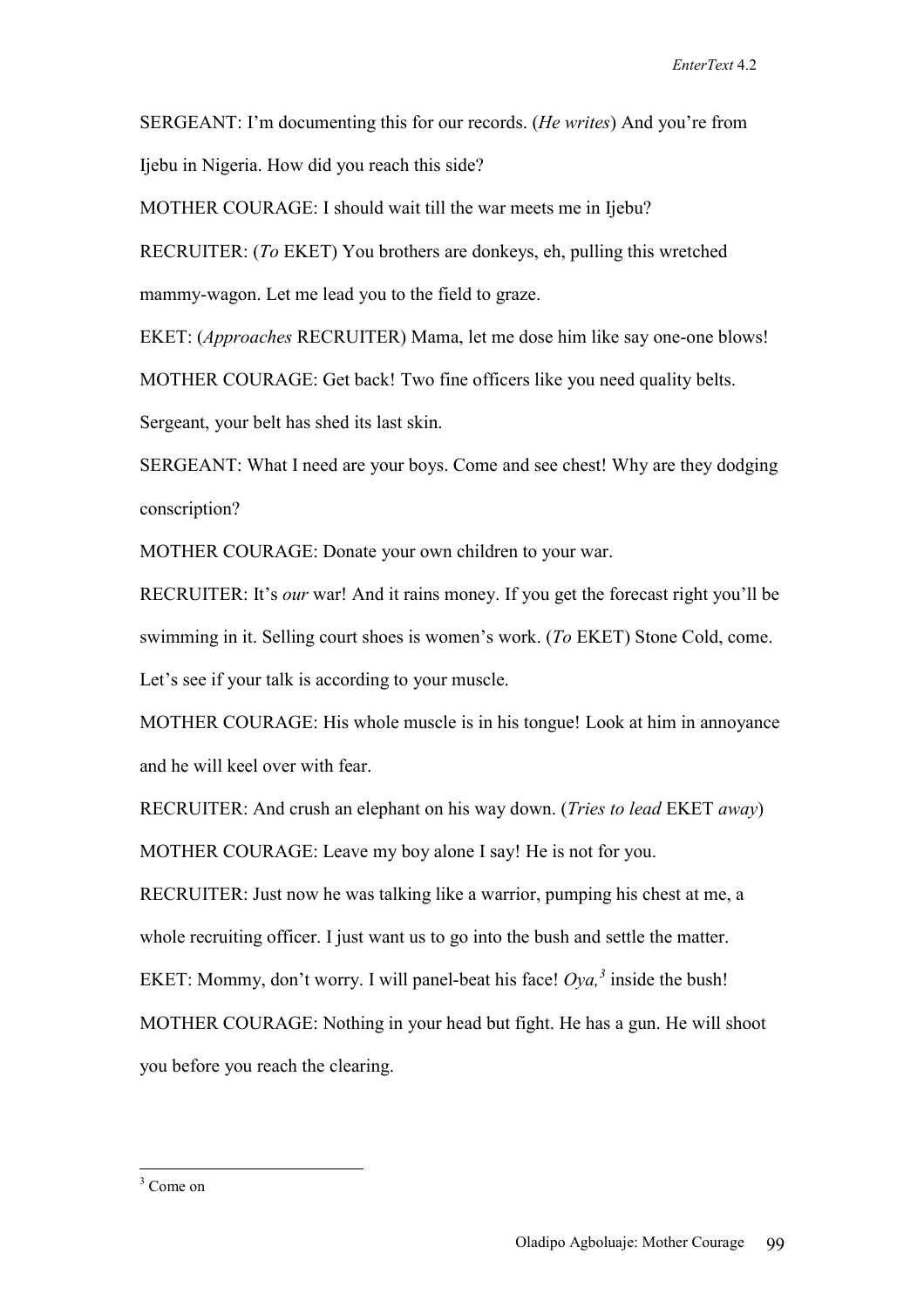RECRUITER: (*Offended*) Ah, ah, Madam, I'm not that callous. I will wait until we get to the clearing. *Oya*, my brother, let's go.

MOTHER COURAGE: (*To* EKET, *who is still eager to go*) If you move one more step… (*To* RECRUITER) You see? His head is not correct. Stop pestering us or I will report you to Colonel Mensah. He'll execute the two of you himself. His aide-decamp is my daughter's boyfriend.

SERGEANT: (*To* RECRUITER) Easy now. (*To* MOTHER COURAGE) Madam, a uniform is the quickest way to a Presidency. What kind of mother are you, denying your son the opportunity of becoming Head of State? Your father died a military hero. You said so yourself.

MOTHER COURAGE: When? Bearing false witness against me! He is only a child. RECRUITER: Children just out of their mothers' wombs are blessing us for putting guns in their hands. The army treats its soldiers like princes. Don't you want better things?

EKET: (*Cynically*) You go dash<sup>4</sup> me?

MOTHER COURAGE: Be my dentist, said the crocodile to the antelope. (*To*  OPOKU) Run, shout out your brother is being kidnapped! (*Pulls out a pistol*) I too have a gun. Touch him again and I will shoot you!

SERGEANT: Put that peacekeeper's peashooter away, old fool. Is the war not your bread? How can you bake bread without flour?

MOTHER COURAGE: Some of us prefer cornmeal.

SERGEANT: So your pikins should gain war dividends without investing? You call yourself Courage yet you fear the war that fuels your farts. Does the hunter fear the lion? Your boys are not afraid, I can tell.

<sup>4</sup> Give

 $\overline{a}$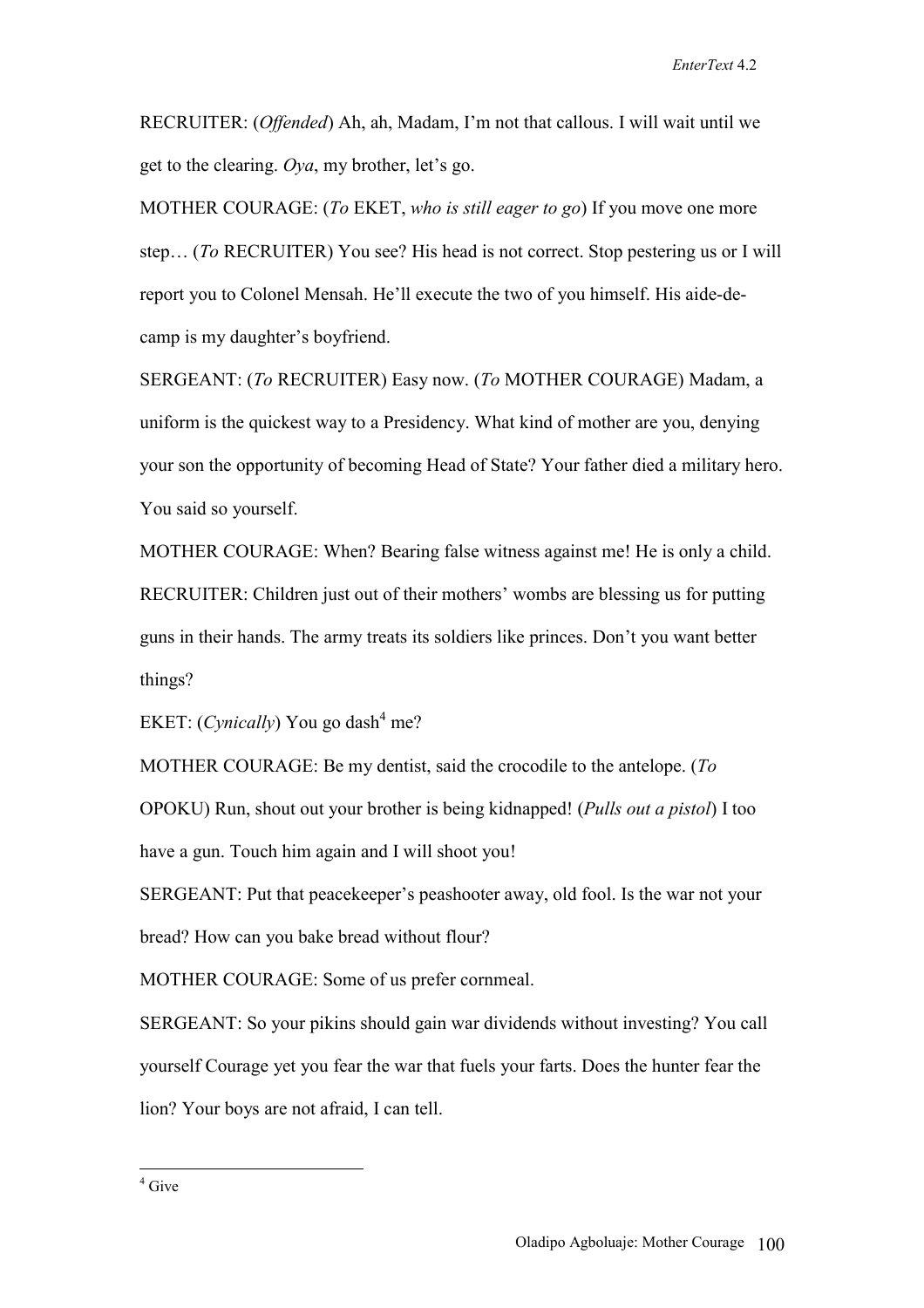EKET: I don't fear any bloody war.

SERGEANT: Exactly! Army life is recommended by the best morticians. See me. It

keeps my skin young and healthy. I joined at seventeen.

MOTHER COURAGE: You're not seventy yet.

SERGEANT: Soon.

MOTHER COURAGE: Soon seventy bullets in you.

SERGEANT: Mama, you are cursing me that I will soon be killed?

MOTHER COURAGE: The gods know. You don't believe? What if I tell you I can see if your credit has expired?

OPOKU: Mummy is a seer. She can tell you your tomorrow.

RECRUITER: Tell Sergeant his future. Who knows what the gods have in store?

SERGEANT: I'm born again. I'm not interested in devilish things.

MOTHER COURAGE: You're still African. Bring your helmet.

SERGEANT: (*Gives his helmet to* MOTHER COURAGE) It means nothing to me.

I'm a child of Christ. I only do it to reveal our Saviour's power.

MOTHER COURAGE: Whatever. (*Brings out a bag of cowries. Chants. Throws some into the bushes*) My children, this is how the war will scatter us if we befriend it. (*To* SERGEANT) Sargi, I do this for you free. This black one—death. The rest represent life. (*Chants*) I put them in your helmet and shake them together. Pick. Let's see how soon you'll sleep in Christ's bosom.

SERGEANT *hesitates.* 

RECRUITER: (*To* EKET) I don't pick just any gutter-boy. Only the best will do. SERGEANT: (*Picks the black cowry*) Nonsense, pagan rubbish!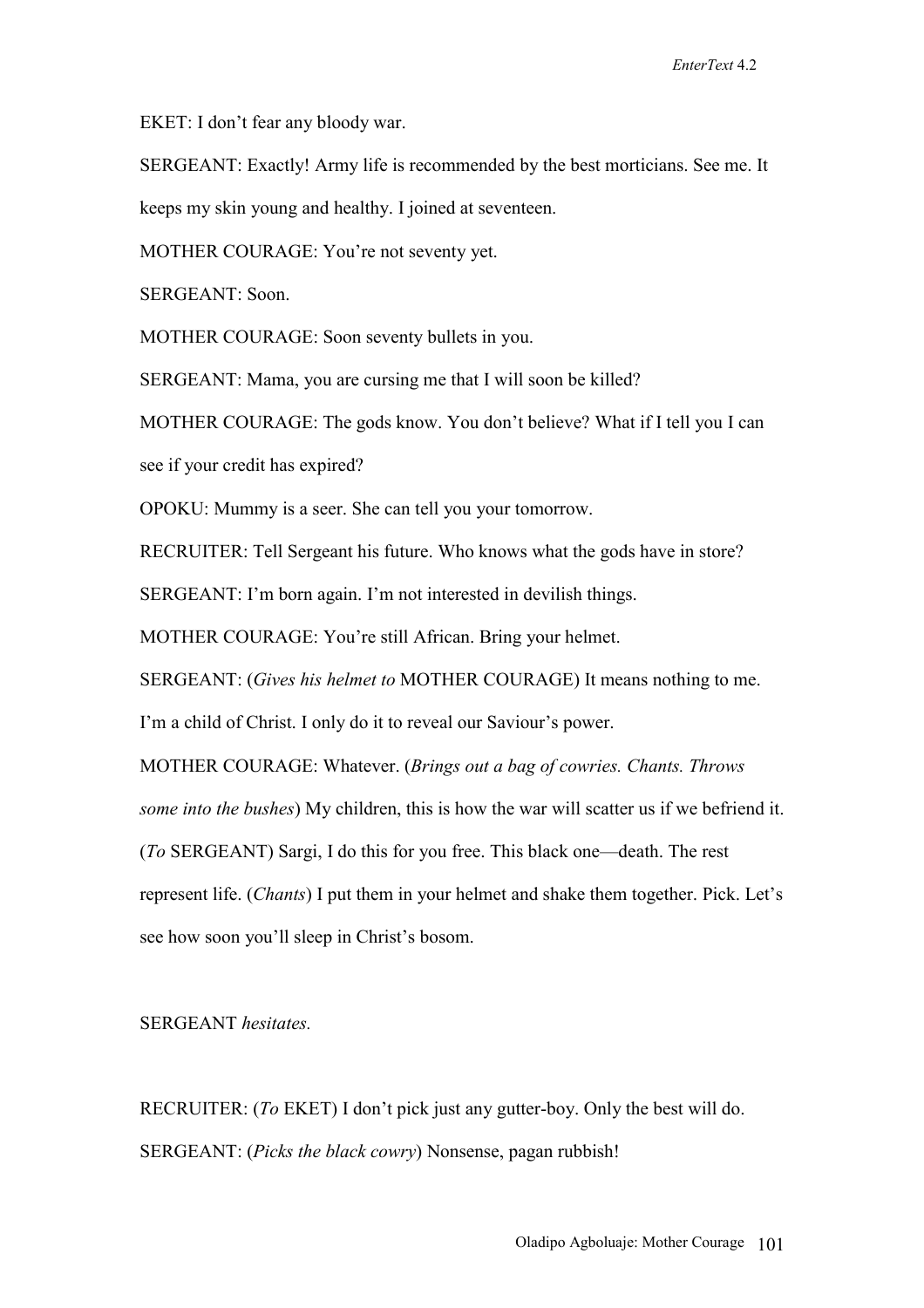*EnterText* 4.2

OPOKU: Oh-ho! He's picked the cowry of death.

RECRUITER: Don't fear. They've not yet made the bullet with your name on it.

SERGEANT: The Lord has forsaken me. You've played me.

MOTHER COURAGE: You played yourself when you joined the army. *Oya*, my children. The war will not wait for us.

SERGEANT: *Lai-lai*<sup>5</sup>! We're taking that bastard son of yours whether you like or not.

EKET: Mama, I don't mind to do army.

MOTHER COURAGE: Shut up you French frog!

EKET: Opoku too wants to do army.

MOTHER COURAGE: Thank you for the breaking news, Radio Africa. All right, then, let's see what your futures hold. (*Picks up the helmet, chants and shakes it*) RECRUITER: (*To* EKET) People say that in our regiment we take prayers seriously. Lies, damn lies. Yes, our C.O. is born again and insists on prayers every waking second. During prayer sessions, just imagine getting a blow-job from Miss World. MOTHER COURAGE: Gather round. You want the war to adopt you? Let's ask our cowries. (*Gives* EKET *the helmet*) First Born, choose your fate.

EKET *chooses the black cowry.* 

MOTHER COURAGE: (*Snatches the cowry from* EKET) My mother's head! Was childbirth not painful enough that you will join our ancestors before me? If you become a soldier your life is over! Full stop! Period! Semi-colon! He takes after his father, no sense and foolhardy. The cowries have spoken. Now will you be wise? EKET: Wise?

 $\overline{a}$ 

<sup>&</sup>lt;sup>5</sup> Never.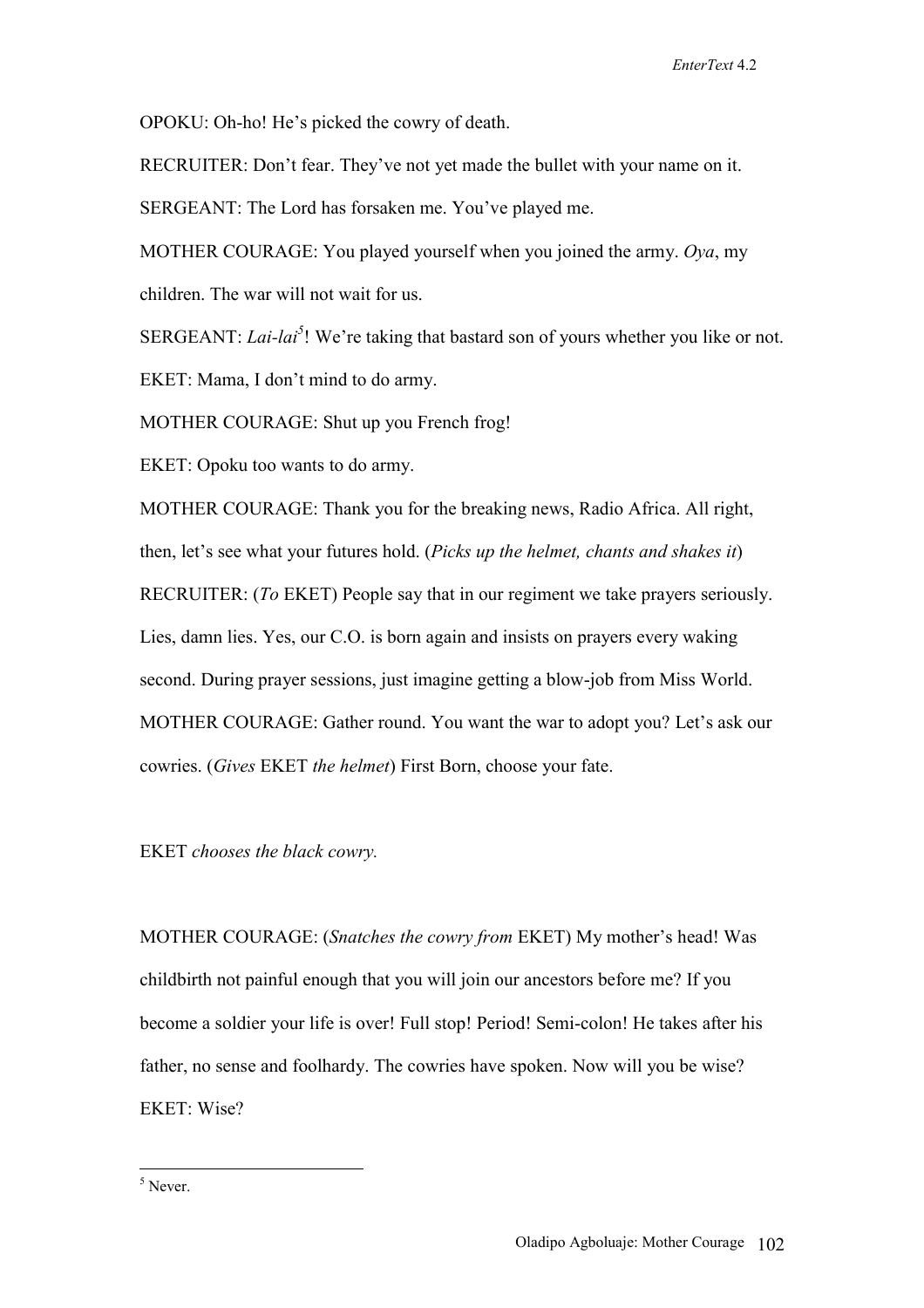*EnterText* 4.2

MOTHER COURAGE: To be wise is to stay alive. It means staying with your mother and if they mock you, laugh at them and go your way.

RECRUITER: Woman wrapper, if you still need Mommy to change your nappy we will take your junior brother.

MOTHER COURAGE: (*Contorts* EKET'S *face into a smile*) Laugh, laugh! Ehen, you've shown him. Your turn, Opoku. I trust you; you're only half-Nigerian. (OPOKU *picks the black cowry*) *Qu'est-ce que*? *Et tu* Opoku? Because you are a simpleton? Listen to your mother: be honest at all times. Sargi, help me crosscheck. SERGEANT: It's the black cowry. But how is it possible for myself? That medicine man in Douala told me his bullet-proof juju is best in Africa. He gave me a five-year warranty. (*To* RECRUITER) Her juju must be real. It is catching her children, too. OPOKU: It has caught me but I'll be all right. I hear my mother's word.

MOTHER COURAGE: (*To* NGOZI) My daughter, you yourself make your own misfortune. Stop being kind to everyone. Fate has handed you a half-black cowry. Let's try and change it. I'll pick for you. (*Picks for* NGOZI. *It is the black cowry*) This cannot be right! Maybe I did not recite the incantation properly. Another time. (*Empties the cowries back into the bag, returns the helmet to* SERGEANT *and climbs onto the wagon*) My children, let us be going.

RECRUITER: (*To* SERGEANT) They are going!

SERGEANT: (*Falls to the ground, wailing*) I don't feel well. The black cowry is taking effect. Ah, I'm dying!

RECRUITER: Come on, don't be stupid! You've been in the sun too long without your helmet, that's all. Call yourself born again. Pretend to do business with her. (*Loudly*) Mama, Sergeant wants that belt. (*Shoves* SERGEANT *forward*) MOTHER COURAGE: Forty dollars. For you I do it for twenty. (*Climbs down*)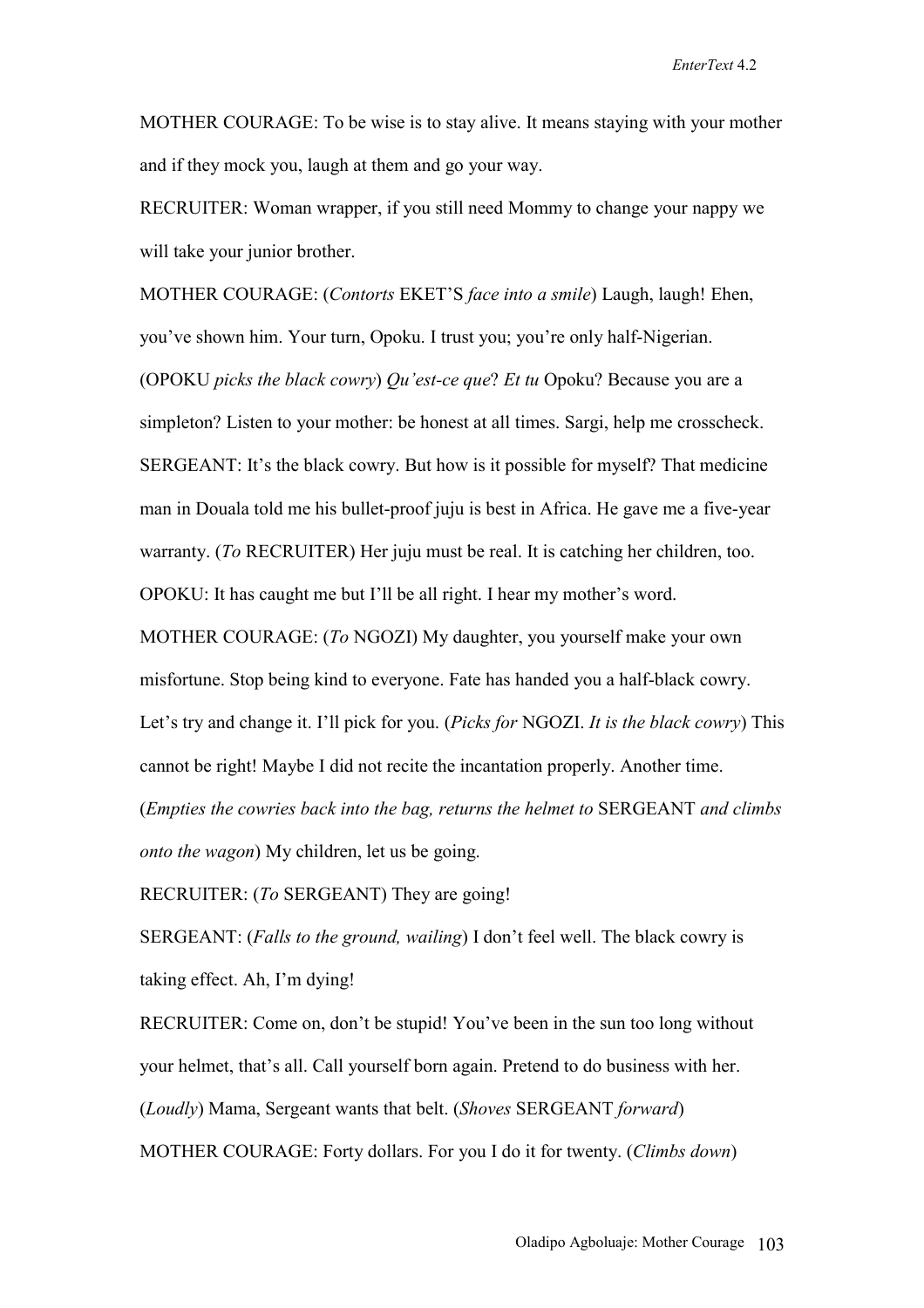SERGEANT: Twenty dollars for a second-hand belt? You are not serious. In fact, I can't see well in this sun. Let's go behind the wagon. (*They go behind the wagon*) RECRUITER: (*To* EKET) Let's go and drink palmwine at that village. I will sponsor you.

EKET *stands undecided.* 

MOTHER COURAGE: Twenty dollars, last price.

SERGEANT: I just don't understand. Juju with five-year warranty should be genuine or what do you think? For added insurance when we go on missions I send those who want to appear on CNN ahead of me.

MOTHER COURAGE: Don't worry yourself. Continue to use the juju and stay at the back. Jesus is on your side. Here, have some ogogoro. (*She gives him some to drink*)

RECRUITER *takes* EKET *and pulls him to the back.* 

RECRUITER: Twenty thousand naira, cash in hand. You will become a warrior and fight for your country. Uniform is a babe magnet. You will not remove your trousers and ten women will fuck you at the same time—believe!

EKET *is being lured away.* NGOZI *makes warning noises, to no avail*.

MOTHER COURAGE: Hold on, Ngo'. Sergeant is paying. (*Holds up the notes to the sun, bites the tip*) Have to make sure this is not fake. I've been done before. This is Federal Reserve. Sargi-Sargi! All right! Let's go. Ah, where is Eket?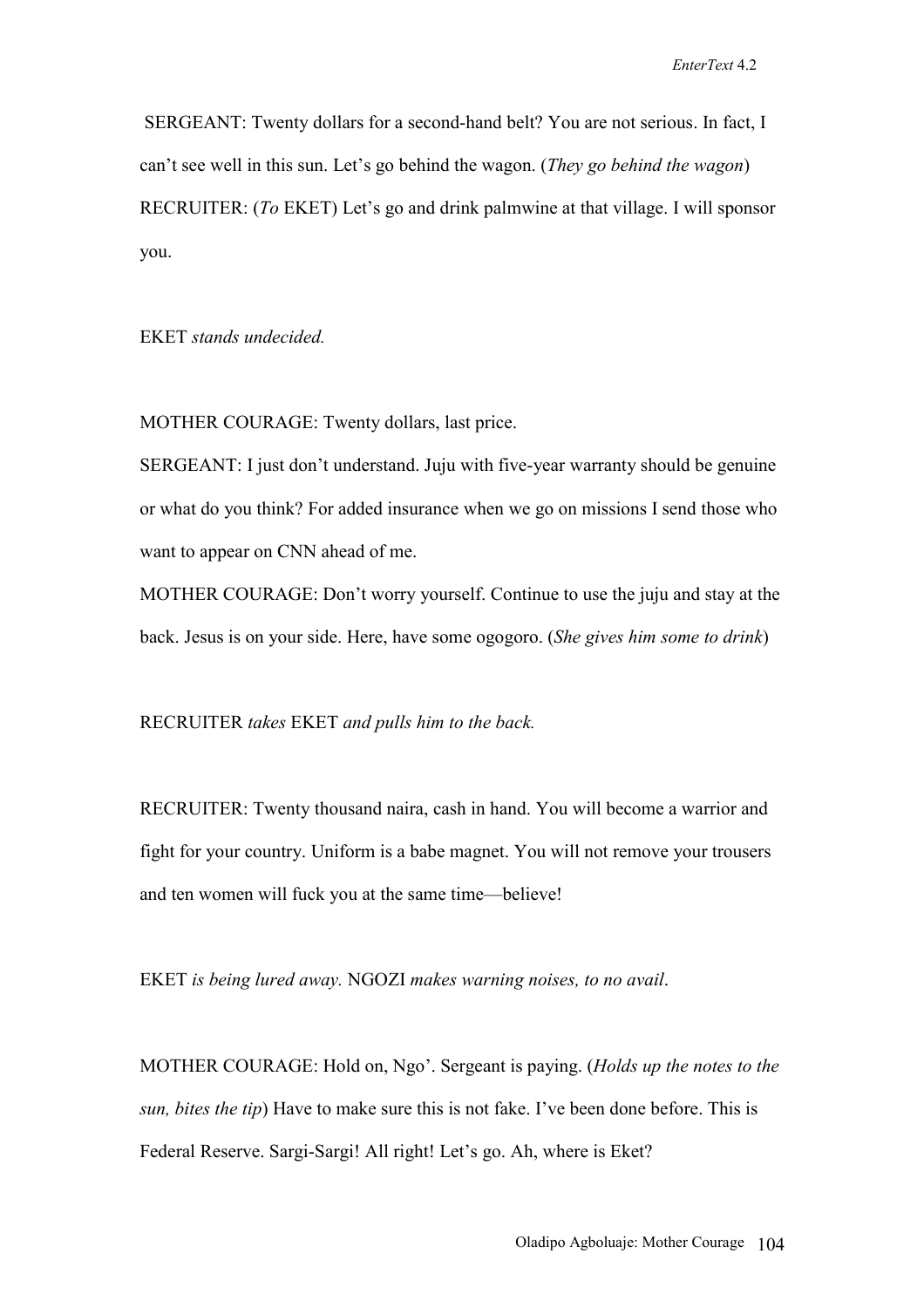OPOKU: He's followed the recruiter.

MOTHER COURAGE: (*Puts her hands on her head*) Idiot! (*To* NGOZI) It's okay, my daughter. It's not your fault.

SERGEANT: (*Hands her the glass*) Have the rest, Mama. Na so life be. Being a soldier is not too bad. But you self, you want to chop the war but you don't want the war to chop you. How can?

MOTHER COURAGE: Daughter, you'll have to replace your brother.

OPOKU *and* NGOZI *harness themselves to the mammy-wagon and start pulling.*  MOTHER COURAGE *walks alongside them. The wagon rolls on.*

SERGEANT: (*Shouts after them*) If from war you benefit, then you must give back to it.

**2** 

**Two years later. Further West. MOTHER COURAGE reunites briefly with EKET, who is being honoured for bravery.** 

GENERAL MENSAH'S *tent, next to the kitchen. The sound of mortar fire.* COOK *is arguing with* MOTHER COURAGE *over the price of a chicken.*

RADIO VOICE: It's two years since Jigawa's conscription drive. The war shows no sign of ending. General Mensah of the West Africa Forces refutes accusations of genocide. Questions are also being asked about Mensah's Operation Starve And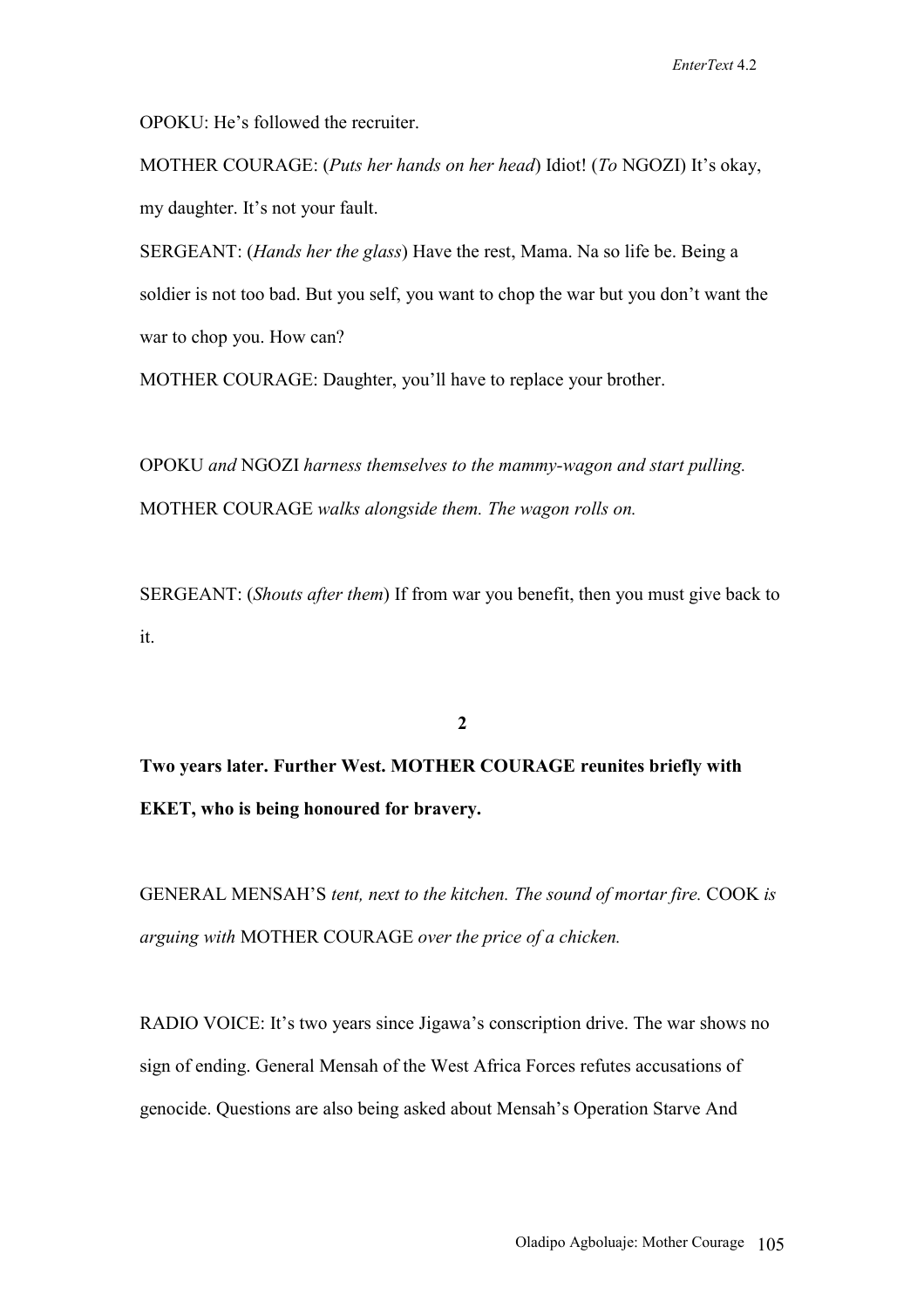Shoot. Mass graves are being discovered everywhere. The truth is atrocities are being committed by both sides in this increasingly bloody war.

COOK: (*Laughs sarcastically*) Sixty thousand cedis<sup>6</sup> for this miserable bird.

MOTHER COURAGE: This steroid-injected chicken imported from Thailand? The general who can die for food won't eat tonight because he cannot find ordinary sixty thousand cedis.

COOK: I can get ten of those for thirty thousand cedis by the roundabout.

MOTHER COURAGE: Under a siege? People are eating relief aid sacks! Maybe you'll get a cricket—*maybe*, oh. Fifty thousand cedis for a Thailand chicken in a state of siege.

COOK: We are the ones launching Operation SAS.

MOTHER COURAGE: Na that one you go chop? The rebels are surrounded yet their bellies are full. We are here making mouth on empty stomachs. I've gone round all the farmers. They have nothing left.

COOK: They have. They hide it when they see your stingy arse coming.

MOTHER COURAGE: Rubbish! They are boiling their own toenails for soup. And

you want me to depart with my dearly beloved, juicy chicken for forty thousand cedis.

(*Clicks her fingers over her head*) Abomination!

COOK: Thirty thousand. I said thirty thousand.

MOTHER COURAGE: My friend, this chicken's Dad fought alongside Colonel

Sanders in the Gulf War. This one is Asia's former kung fu fighting champion.

COOK: Indeed. (*Holds up a bit of rancid meat*) Premium intestines. This will be the General's dinner instead of your substance-abusing champion.

 $\overline{a}$ 

<sup>6</sup> Ghanaian unit of currency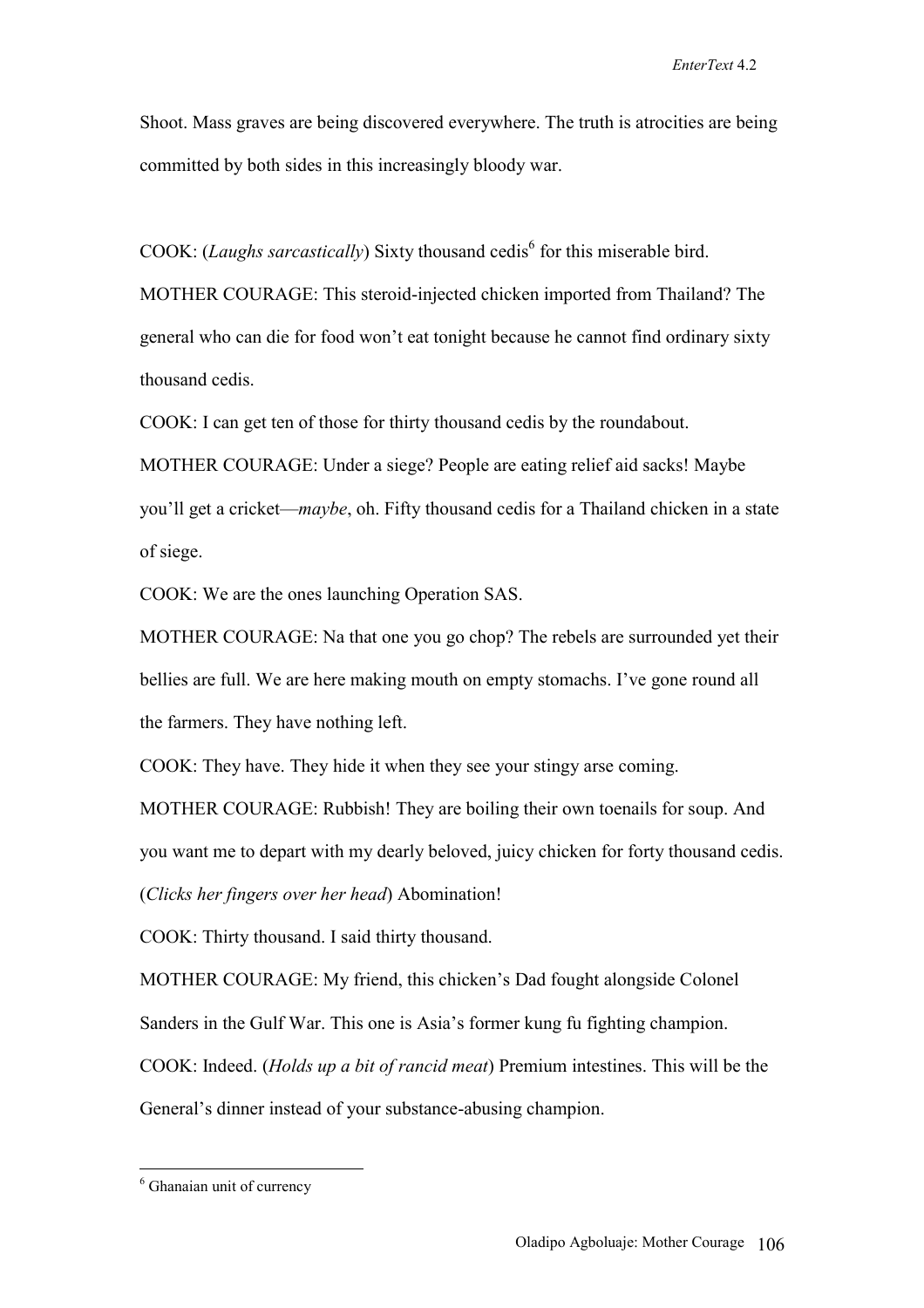MOTHER COURAGE: It still reeks of the mass grave you dug it out of.

COOK: This bull was shitting last night.

MOTHER COURAGE: Obviously it hasn't finished.

COOK: I will dip it in acid if I have to.

MOTHER COURAGE: Dip it well, or the General will think you've poisoned him with anthrax.

GENERAL MENSAH, CHAPLAIN *and* EKET *enter the tent.*

GENERAL: (*Slapping* EKET *on the back*) Sit down beside me. Your medal is waiting for you. You are the true son of your father. To keep West Africa one is a task that must be done. God knows you are fighting for him on the side against these pagans and Moslems. We prevent regional disintegration; what do these lowlifes and unbelievers do? They dash their livestock to their priests and imams. God punish all of them in Jesus' name. But you showed them. I have a bottle of White Horse. (*They drink*) None for you, Chaplain. Jesus will turn your saliva into wine. What will my hero eat?

EKET: Chicken, sir. I want fried chicken.

GENERAL: I feel like chicken tonight, too. Chicken it is! Cook! Chicken! COOK: (*Hisses*) There's no food and this man is inviting the whole world to dinner.

MOTHER COURAGE *signals to him to keep quiet so she can listen*.

EKET: It's hungry work carrying out genocide.

MOTHER COURAGE: By my ancestors, it's my Eket.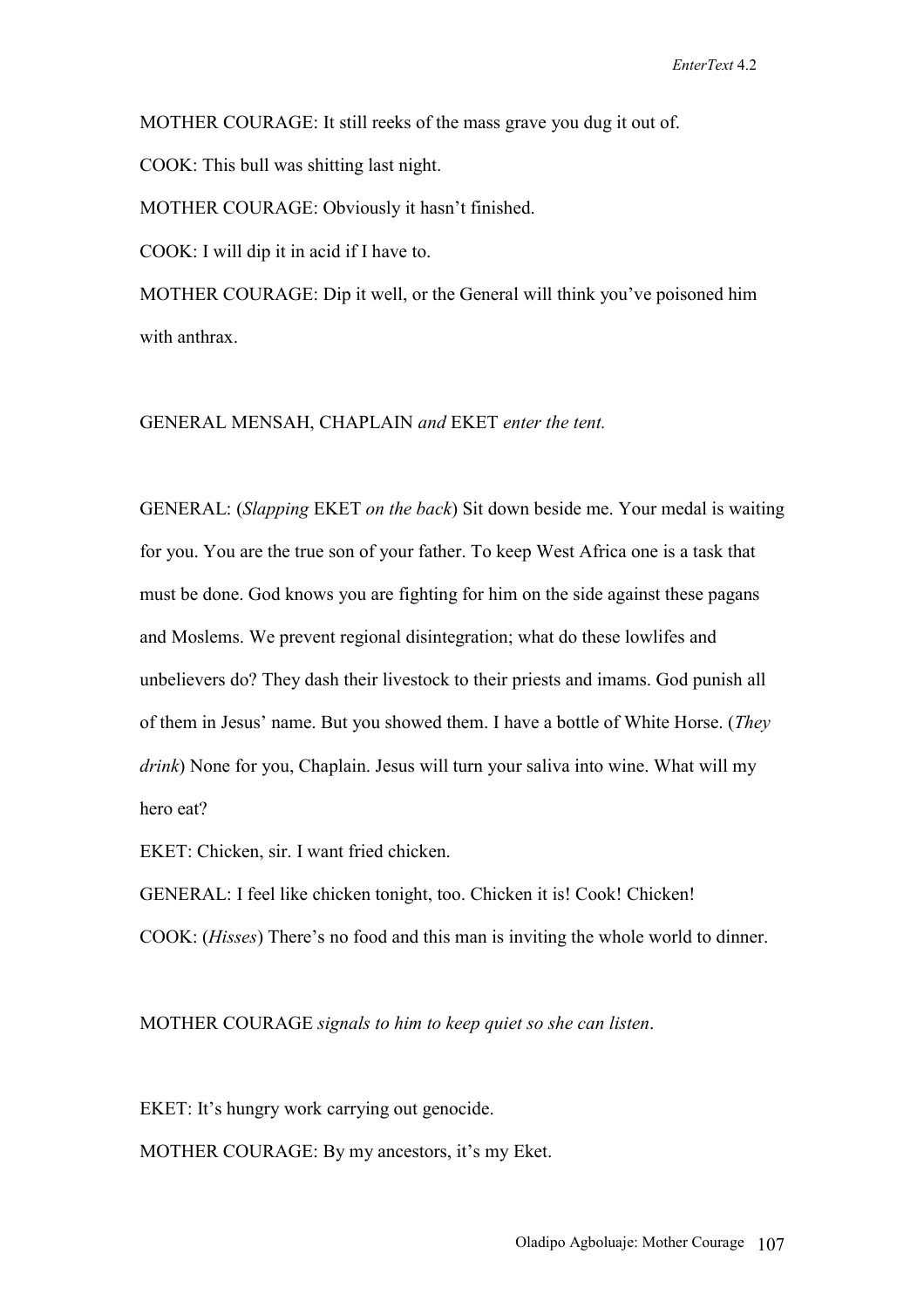*EnterText* 4.2

COOK: Who?

MOTHER COURAGE: My eldest. They kidnapped him two years ago. He must be making it if he's the General's guest. Did you not hear our hero wants chicken? Luckily, I have one for a special sale price of only one hundred thousand cedis. GENERAL: (*Sits down with* EKET *and* CHAPLAIN) Cook! Chicken! COOK: You this thief. Give me the chicken.

MOTHER COURAGE: Market forces. You want this miserable bird? COOK: Yes. God won't forgive you for selling me that miserable bird for seventy thousand cedis.

MOTHER COURAGE: God won't forgive me for selling it for one hundred thousand cedis. No amount should be spared on my son, the General's best friend.

COOK: (*Grudgingly gives her the money*) That includes service charge for plucking the feathers and stuffing it while I boil another pot of water.

MOTHER COURAGE: (*Sits to pluck the chicken*) Imagine Eket's face when he sees me. He's the professor of the family. I have a stupid one, too. He's honest *and* half-Nigerian. What are the chances? My daughter is—there. She is dumb but I suppose she can keep a secret.

COOK: A woman who can keep a secret! What are the chances?

GENERAL: Swallow, my son, swallow. White Horse is my favourite. None of the local rubbish. I've only one bottle left but I will share it with my real soldiers. You still believe in our mission. Unlike Chaplain who prays but cannot make a crucifix from two twigs and string. I want to hear how you ventilated those farmers and captured their cattle. When are they being brought here?

EKET: In about two days, sir.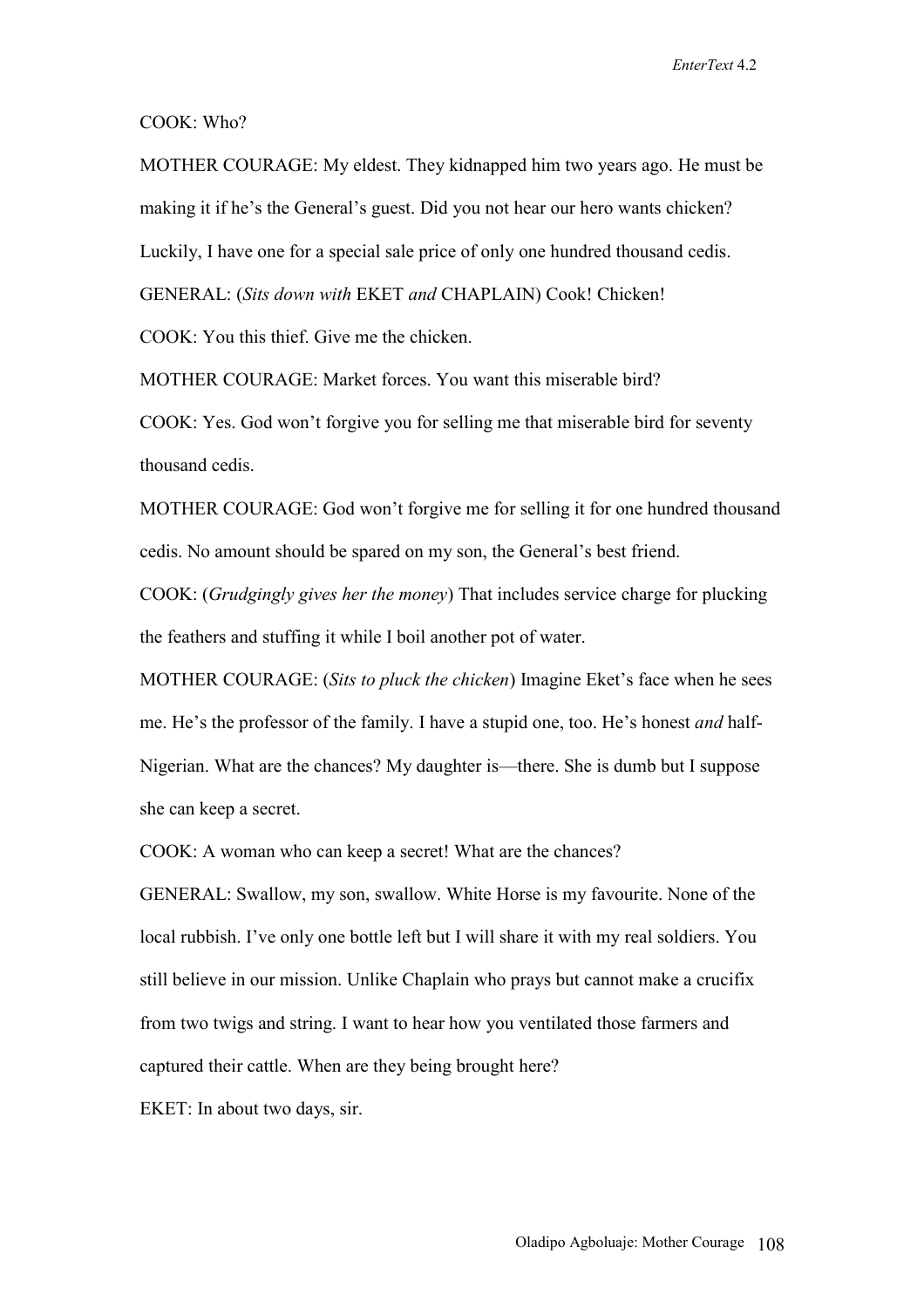MOTHER COURAGE: (*Stuffing the chicken*) You see—the boy protects his mother's interest. He delayed the cattle's arrival otherwise you would have told me to stuff the chicken.

EKET: I discovered the herders took the cattle out every night to a bush clearing to sell to city traders. I let them gather the cattle as usual. I starved my soldiers. GENERAL: Smart.

EKET: Then we attacked. But we didn't realise the farmers had weapons. Mostly swords and knives. But a few had dane guns. And they outnumbered us three to one. They rushed us. Before I knew it they knocked my machine gun from my hand. I started reciting "the Lord is my shepherd."

GENERAL: After reciting Psalm 23, what did you do?

EKET: I started laughing.

GENERAL: You started laughing!

EKET: I was using brain for them. Once I convinced them I wasn't mad we started haggling. Then I said: "Eh? Two hundred thousand francs for one cow is a crime against humanity. I will pay you one-fifty." Bloody illiterates, while they were dazed by my audacity I dived for my machine gun and minced them. When you don't have a spade, a plough will do.

GENERAL: Chaplain, what do you think of that?

CHAPLAIN: Literally speaking, there's no such saying in the bible. It might be in the seventh book of Moses. But our Saviour did feed the five thousand, minus though who brought their own lunches. There was no civil war and no tribes forced to live together so he could ask people to love each other. Things have changed.

GENERAL: (*Laughs*) Indeed! You deserve a drink for that, prophet of Baal. (*To*  EKET) Blasted them to hell to save your men from starvation. I hope you covered up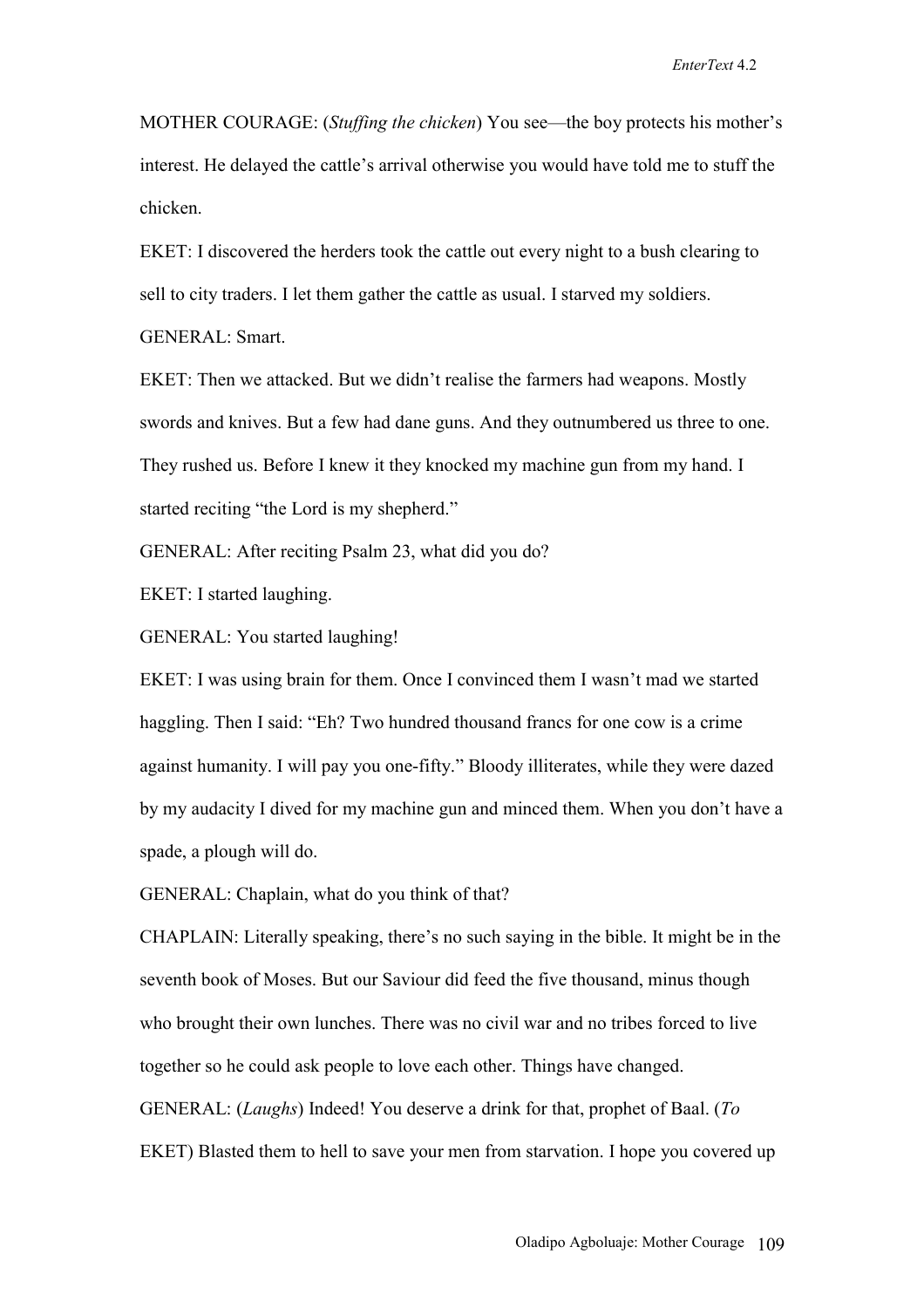their bodies. Anyway, the bible says, "Whatever you do to the least of my children you do unto me." And you gave them beef to go with their gari so that they may fight for regional unification and for God on the side.

EKET: That's why I picked up my machine-gun and blasted them to pieces.

GENERAL: You are a young Bokassa. Soon I will introduce you to Field Marshal Jigawa.

EKET: I saw him on television, outside his multi-million dollar mansion standing beside his custom-built Limousine. Sir, he is my role model.

GENERAL: Already you resemble him. You are like a son to me, Eket. Brave soldiers are as scarce as an honest arms dealer. (*Shows* EKET *a map*) See. Even with Operation SAS we are not doing well.

MOTHER COURAGE: (*Plucks the chicken angrily*) Useless General.

COOK: I know the man can die for food. Why is he useless?

MOTHER COURAGE: If he's so great a General why need heroes to fight his war? When he was sleeping during military strategy class. The rebels use children and they are winning. Pity heroes. They can't sell film rights when they're dead, so what's the point?

GENERAL: Your father must have been a soldier.

EKET: A very brave mercenary. My mother doesn't like it that I'm a soldier. She taught me a song. I can sing it for you.

GENERAL: Music to go with our drink! (*Shouts*) And when is the food coming?

EKET: It is called "Song of the Woman and the Soldier." (*Sings*)

The rifle shoots, the cutlass cuts

When out of bullets, use your butt

See there's danger in everything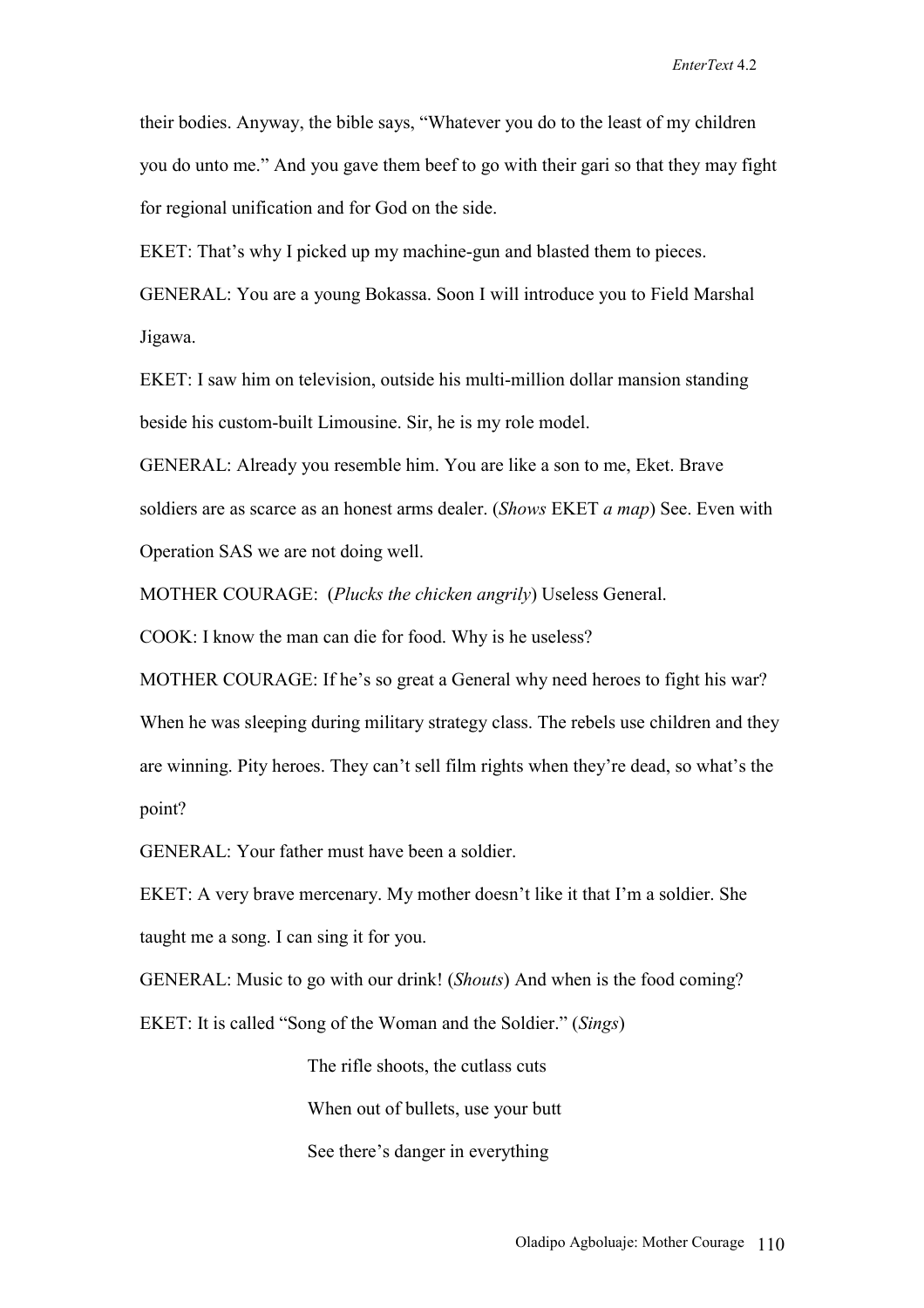A soldier does even peace-keeping My woman's love seems not enough For you a warrior rough and tough Lend me your ears my soldier boy A bit of common sense employ You'll be a proverb for the foolhardy Because you refused to listen to me

The soldier held his love and laughed I am warrior king, don't be daft Next time you hold me to your breast Will be against my medal-filled chest The woman stepped back, began to quiver As she begged, "Love beware of the river"

# MOTHER COURAGE *sings from the kitchen, banging on a pan.*

Lend me your ears my soldier boy A bit of common sense employ Don't become a proverb for the foolhardy Because you refused to listen to me

EKET: Who's that? (EKET *enters the kitchen. Embraces* MOTHER COURAGE) Mummy! I don't believe it! Oh, wonderful day! What of Opoku and Ngozi?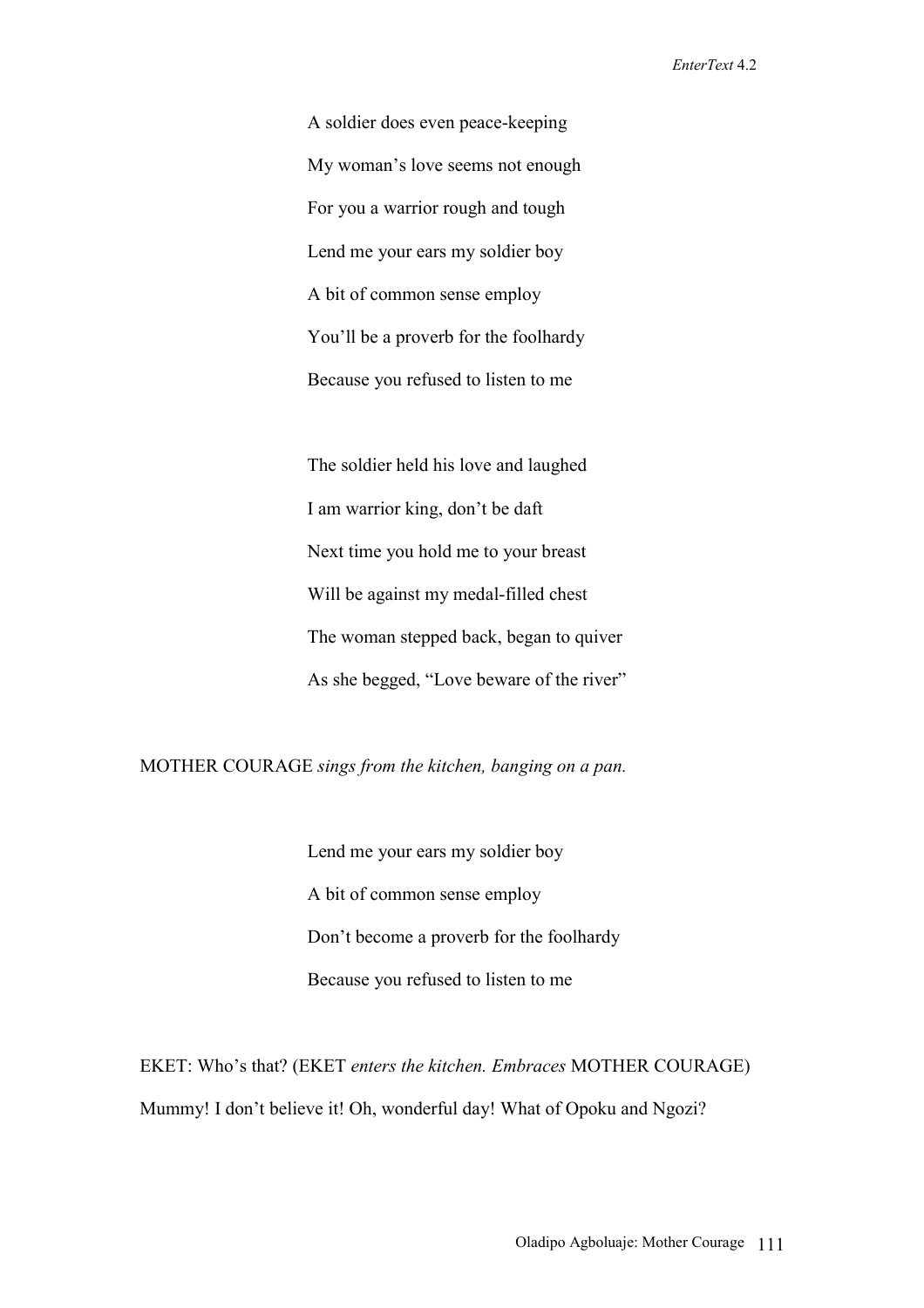MOTHER COURAGE: They are fine. Ngozi is with me. Your brother is paymaster of Fourth Marine Corps. I tried to stop him from joining. At least he's not seeing action. EKET: Are your feet OK?

MOTHER COURAGE: A bit. You see I have to wear slippers all the time.

GENERAL *joins them.*

GENERAL: Are you Mama Eket? Welcome! I need more of your children, oh. EKET: You heard us? You heard my heroic story and the General's praise for me? MOTHER COURAGE: I heard. (*Slaps* EKET) EKET: Yeh! You slapped me for stealing cows? MOTHER COURAGE: For not surrendering when those herders trapped you, stupid. Am I not always telling you to be careful?

GENERAL *and* CHAPLAIN *laugh.*

**3** 

**Three years later. MOTHER COURAGE is imprisoned with part of the Army. She saves NGOZI but OPOKU dies***.*

*Afternoon. A pole with the battalion's flag.* MOTHER COURAGE *ties a washing line to a cannon. Her wagon is richly loaded. She is folding clothes with* NGOZI *and haggling with* QUARTERMASTER *over a sack of bullets.* OPOKU *in his paymaster uniform is watching the proceedings*. ASHEWO AJEGUNLE, *a pretty woman, is sewing a headtie and drinking liquor. She is wearing leggings and high-heeled shoes.*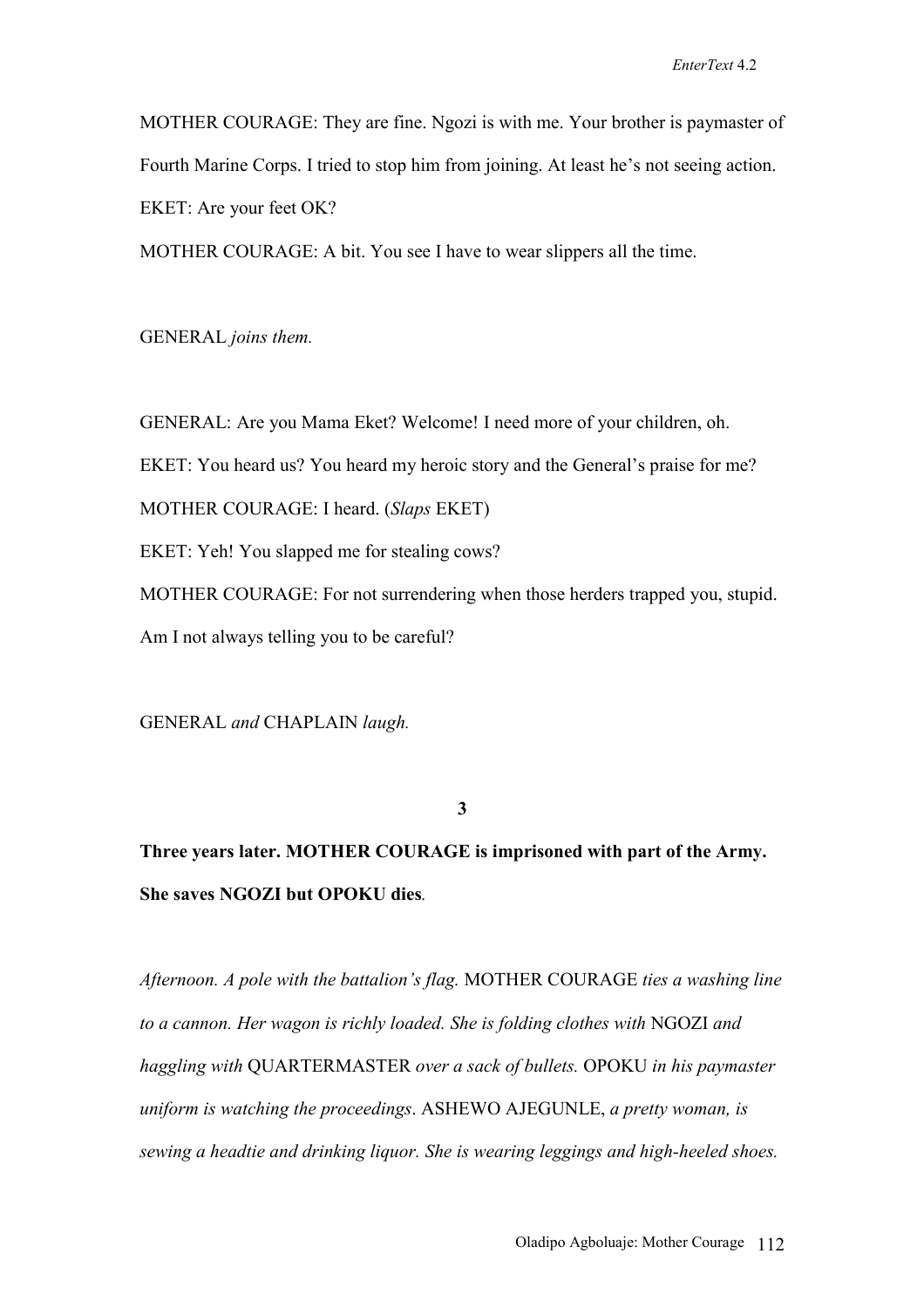RADIO VOICE: (*Advert*) You've been marching for days. You come across a village filled with women. It's time to bring out Camouflage Condoms. Specially designed for black men on the go. With their unique ribbing system, Camouflage Condoms give maximum comfort. Camouflage Condoms, the best a man can get.

QUARTERMASTER: OK, two hundred dollars for everything. I'm selling cheap because the colonel and the officers have embezzled our allowance.

MOTHER COURAGE: If I'm caught I'll be shot with them. You're selling the bullets you should fight with.

QUARTERMASTER: This is business. Scratch my back, I scratch yours. MOTHER COURAGE: I don't want army trouble at cost price.

QUARTERMASTER: Cost price? Sell it down the road to Seventh Battalion's QM. He'll pay you one thousand dollars. Write him a receipt for two thousand five. He's sold off all his own ammunition and not for the bargain price I'm selling to you. MOTHER COURAGE: (*Suspicious*) That's serious business for you to overlook. QUARTERMASTER: He eats with his mouth wide open. If that's not a sign of dishonesty, then tell me what is.

MOTHER COURAGE: Just say you won't tell me what the two of you are up to. For such a price I'll take my chances. (*Takes the consignment*. *To* NGOZI) Put this away and pay Quartermaster one-fifty. (QUARTERMASTER *protests*) For insurance. I don't trust either of you. (QUARTERMASTER *continues his protest*) One-fifty and that's all. (NGOZI *takes the consignment round the back*)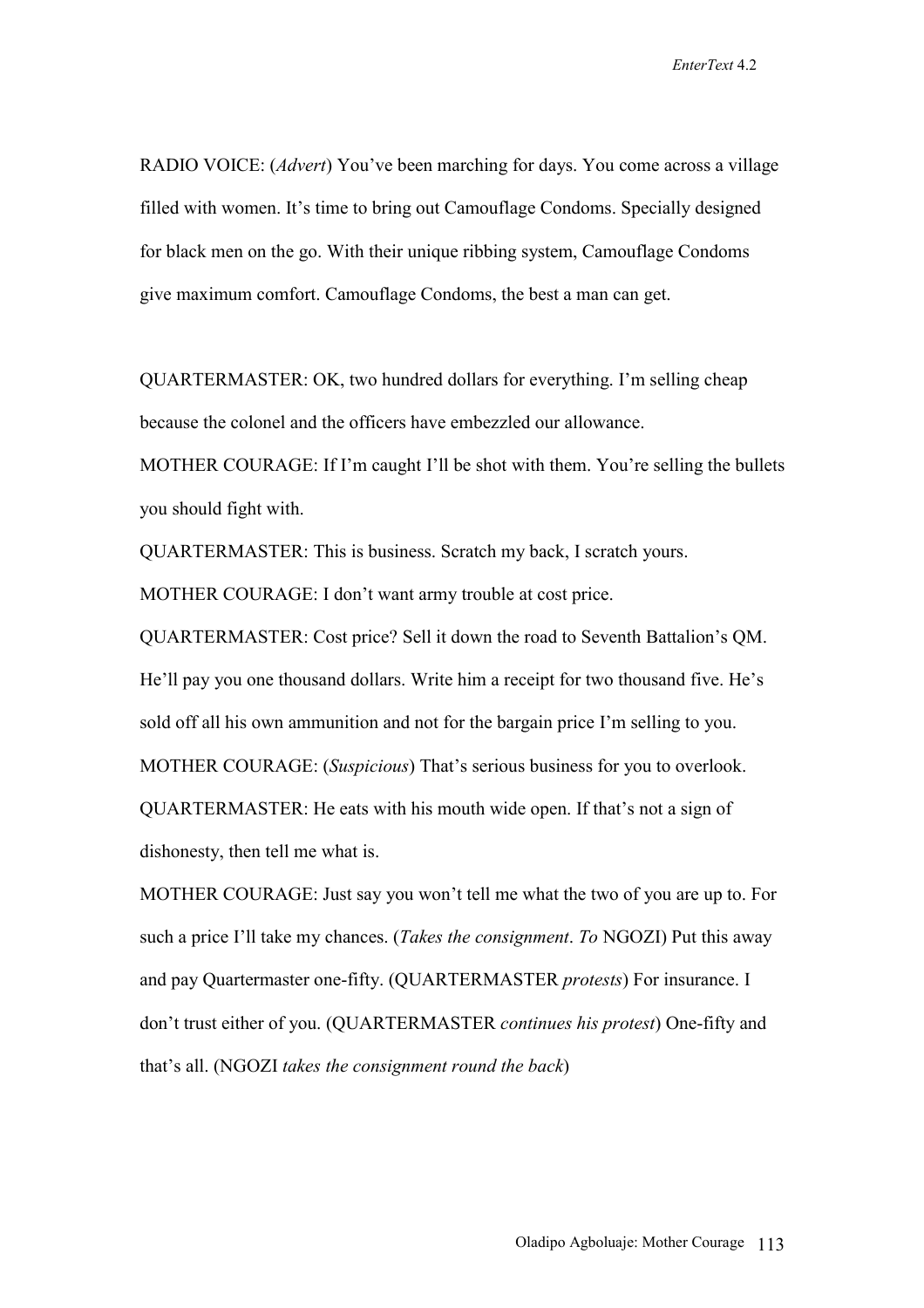MOTHER COURAGE: (*To* OPOKU) Take your pants. No woman will marry you if you keep leaking like that. Make sure you use protection when sleeping with the battalion's financial records.

OPOKU: (*Embarrassed*) They are safe from all kinds of liquids, Mama.

MOTHER COURAGE: And don't soil your father's name by running away with it, oh. They made you paymaster because you're not sharp. Hide your pants before someone sees them.

OPOKU: I'll put them under my mattress. (*Starts to leave*)

QUARTERMASTER: I will follow you.

MOTHER COURAGE: Don't teach him fraud, oh. You Nigerians.

QUARTERMASTER *leaves without acknowledging her.* 

ASHEWO: (*Waves after* QUARTERMASTER) You don't know our face again, Oga Quartermaster.

MOTHER COURAGE: (*To* ASHEWO) I don't want him near my boy. He will spoil him for me.... Ah, the war favours us. In a few more years all of Africa will be engulfed and will be one big common market for us. You are drinking with your condition.

ASHEWO: Which condition? Who are the people telling lies against me!

MOTHER COURAGE: Everyone.

ASHEWO: Because they don't want better for me. Everybody avoids me as if I am smelling. This useless headtie! (*Throws it away*) I used to avoid alcohol. It ages the skin. When I was with  $2<sup>nd</sup>$  Armoured Division all the soldiers knew me in a biblical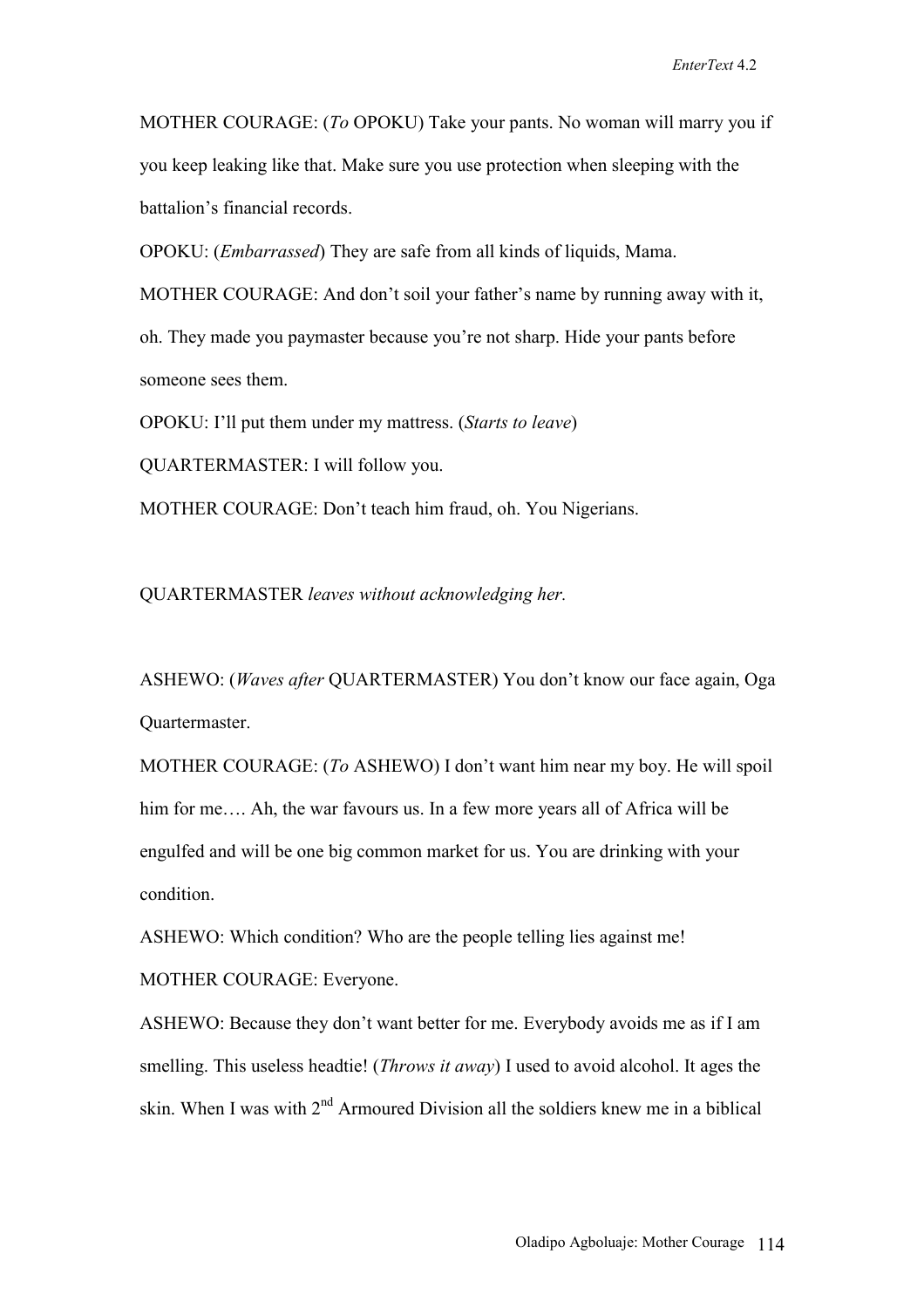fashion. I should have stayed with my husband when he took another wife behind my back. Pride is a luxury for the common people. If we don't take shit we get nothing. MOTHER COURAGE: I beg don't start with your epistle of Peter. Not in front of my daughter. She's innocent.

ASHEWO: She's naive. Let her learn from my experience. Then she can harden her heart against love.

MOTHER COURAGE: You can never harden the human heart against love. ASHEWO: Then my heart will carry less load. Ngozi, I'm from Monrovia where I met my husband, an army cook from Freetown. He was fine and slim. Ngozi, God did not make West Africans to be slim. Beware of slim people, they are very dishonest. All the time we were together he was plotting to bring another woman into the house. And she wasn't the only one he was sleeping with. His nickname was Peter the Pipe because he never stopped smoking when he was performing. It was as if he was fucking by force. (*Takes off her shoes. Sings the Song of the Fraternisation*):

> I was young, of marrying age The war was all the rage Into town came the army They all wanted to get laid

CHORUS: They said it was the policy Of their organisation Public relations of a sexual kind They called Fraternisation The one who took me looked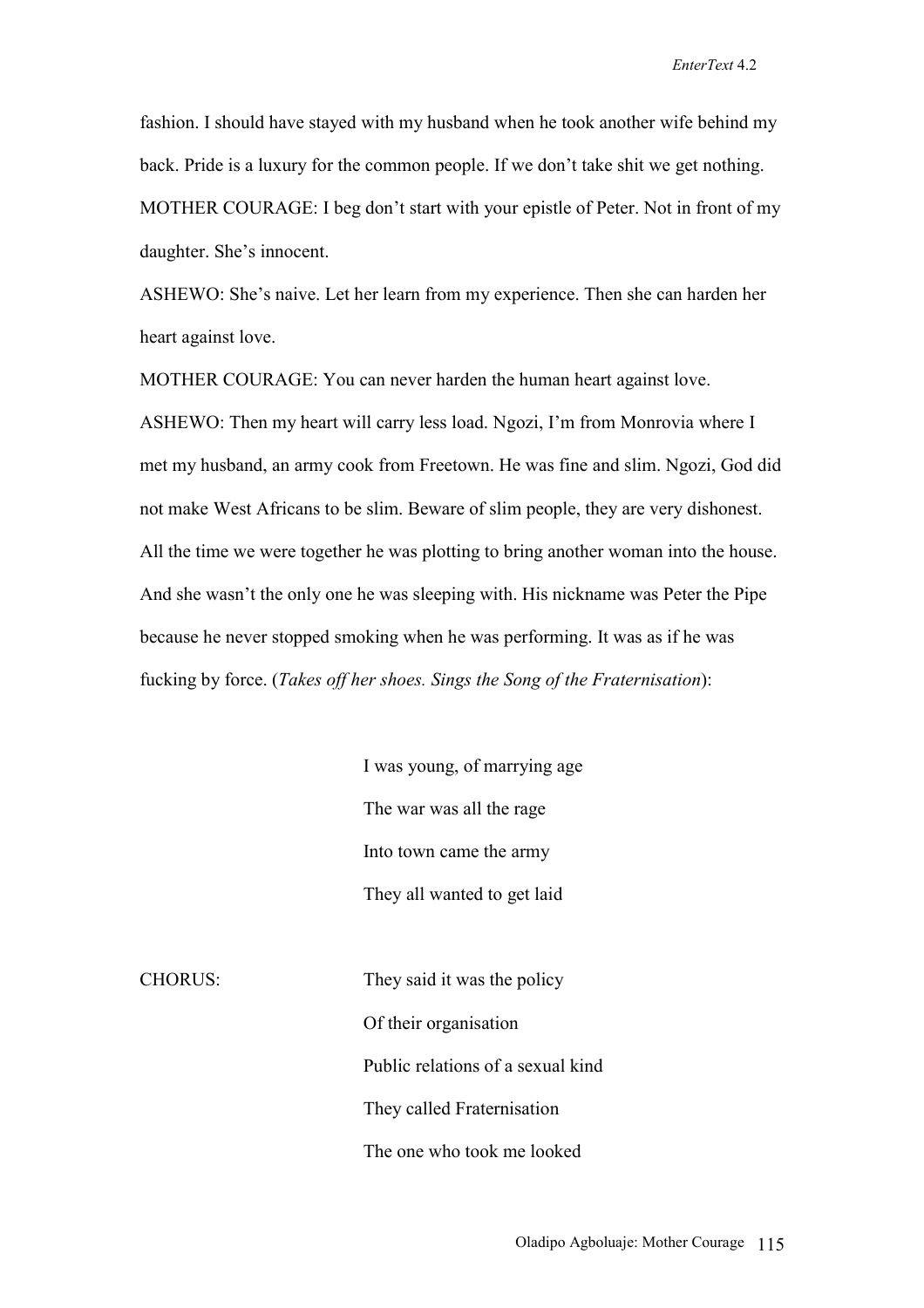Good enough, he said I was a babe

In truth I was his bit of rough

He just needed to get laid

They said it was the policy Of cross-pollination Public relations of a sexual kind They termed Fraternisation

It must have been Love at first sight The bushes kept moving Far into the night

All good things must come to an end One day they packed up and left Rules of engagement Became constructive estrangement God knows we girls did our best **CHORUS** 

I've wasted five years looking for him with no success. See what foolishness can do to a person?

*She walks unsteadily behind the cart*.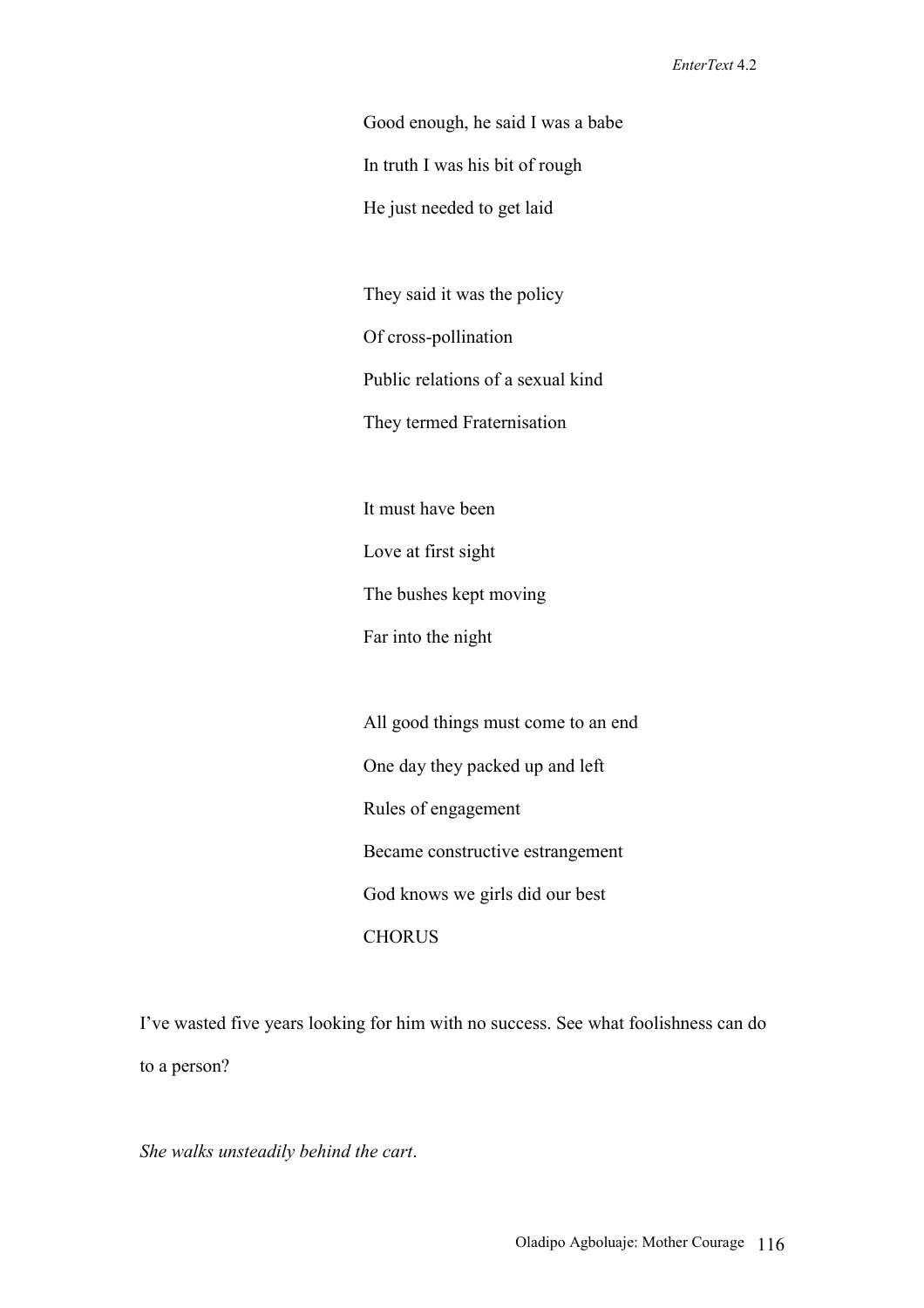MOTHER COURAGE: Don't forget your headtie.

ASHEWO: Forget it.

MOTHER COURAGE: Learn from her, Ngozi. Don't marry a soldier. Love is God's free gift. Anything free is too good to be true. Even with us civilians love is risky. Because you're a woman you become the man's slave. Be grateful you can't talk. There'll be no quarrelling…. Look, it's our General's cook. What are you looking for?

## *Enter* COOK *and* CHAPLAIN

CHAPLAIN: Eket sent me to you. Cook came on his own. He likes you. COOK: (*Hisses*) I came to receive some fresh air. Don't mind him. MOTHER COURAGE: What is Eket's problem? I've no more money for him. CHAPLAIN: Actually, I was sent to his brother, the paymaster. MOTHER COURAGE: He is not here. He did not give his brother money to hold. He's trying to exploit him. (*She gives* CHAPLAIN *some money from a purse she keeps in the folds of her dress*) Give him this. Using system to exploit a mother's love. Shame on him.

COOK: How much is this? Add more! He's off with the division and who knows, to his death. When he dies now you will start wailing. You women: callous now and regretful later.

CHAPLAIN: What is your own, Cook? To die in this war is a blessing. This is a religious war, not just a war for regime change and regional unification.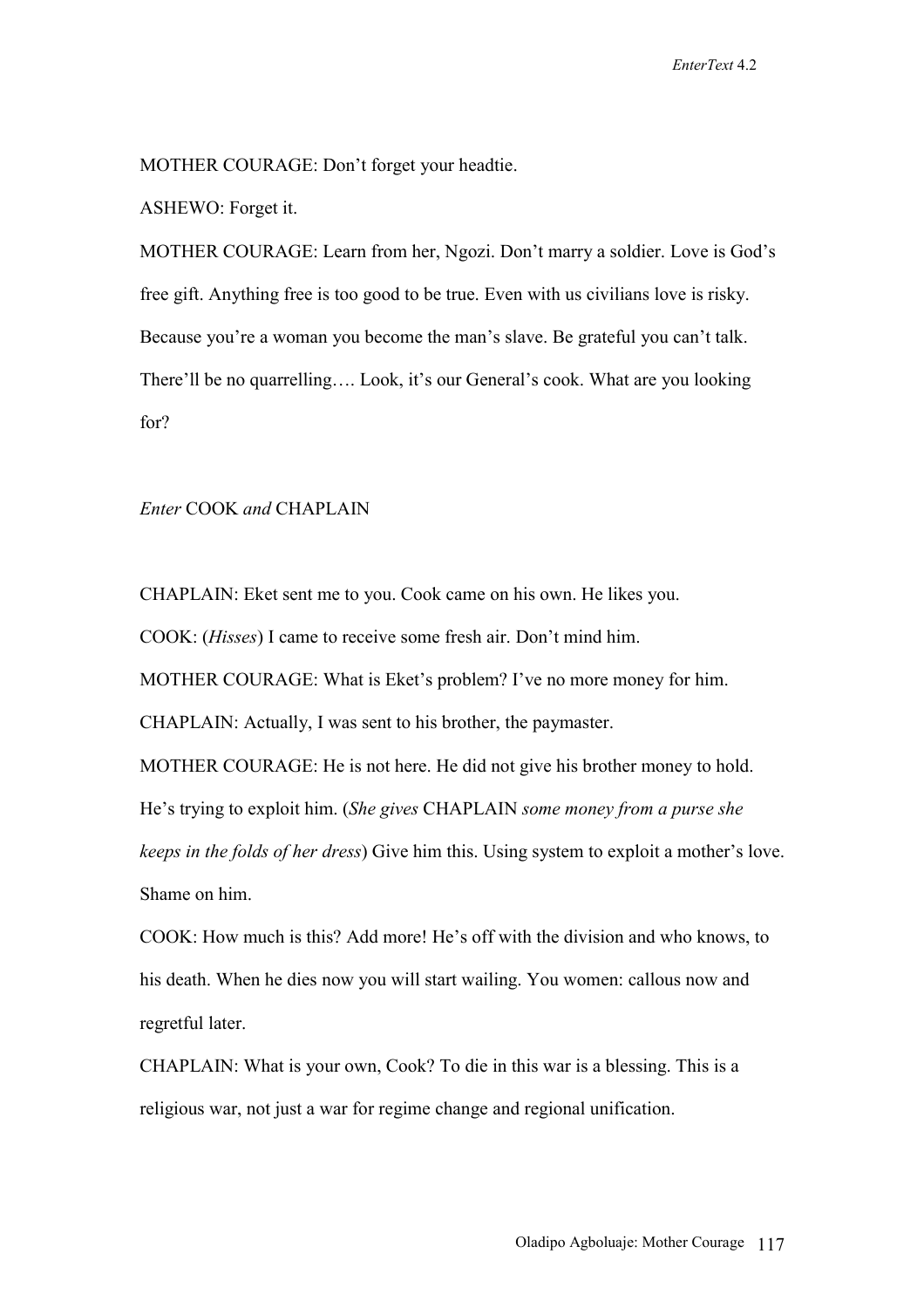COOK: (*Sarcastic*) But of course, how stupid of me. On the surface it looks like an ordinary war, what with battling over natural resources, and with multinationals supplying arms in exchange for mining concessions. Let's not forget the collateral damage of rape, ethnic cleansing and looting. In fact, this is a war made in heaven. All the same it dries the mouth.

CHAPLAIN: (*To* MOTHER COURAGE) I tried to drive him back but he said you've bewitched him with love medicine. He keeps dreaming about you.

COOK (*lights his pipe*): Only of your pretty self serving me palmwine. Don't mind Chaplain! (*To* CHAPLAIN) You, *nko*? 7 Telling me dirty jokes all the way here. MOTHER COURAGE: A whole chaplain! You no get shame? Let me get you something to drink, before you come on to me.

CHAPLAIN: You're tempting me, said the Bishop to the prostitute, as he entered her bedroom. (*Sees* NGOZI) Fine lady, who are you?

MOTHER COURAGE: She's not fine. She's modest, and she's my daughter, Ngozi.

CHAPLAIN, COOK *and* MOTHER COURAGE *go behind the wagon.* NGOZI *watches them go, then leaves the washing. She picks up the headtie and sits down to put on the high-heeled shoes. From behind the cart we hear* MOTHER COURAGE *talking politics with* CHAPLAIN *and* COOK*.* 

MOTHER COURAGE: These useless rebels! Putting their noses where it does not concern them. Okay, we invaded their country. But whose fault, when they cannot govern themselves? And under the cease-fire agreement we withdrew our army when they attacked us. They caused the bloodshed. It's on their heads.

 $\overline{a}$ 

<sup>7</sup> "You, *nko*?": What of you?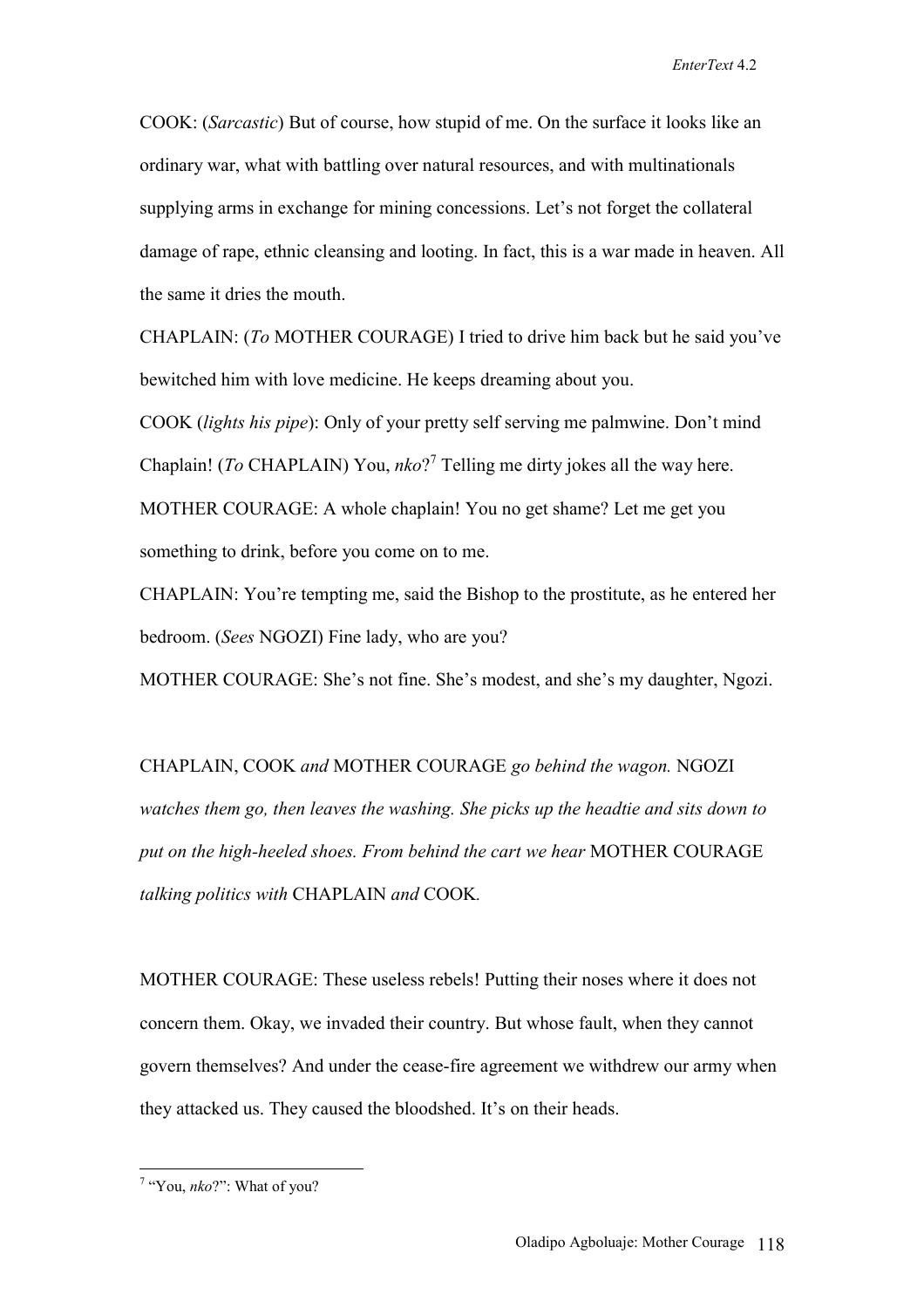*EnterText* 4.2

CHAPLAIN: Don't mind them. Our Life President only wanted to liberate their mineral resources from their Eternal Dictator's clutches. If not for him all their country's money would be in America instead of Switzerland.

COOK: Exactly. (*Sarcastic*) Your President only wants true African liberation. A man of his integrity had to stop the Dictator from exterminating his people when they refused to cede their land to the multinationals. Then he discovers that they prefer living under a bloodthirsty bastard. What to do? He starts killing them, too. Then he brings in Western businesses to teach those left how to be civilised democrats by working as underpaid labourers. Poor man, he removed food subsidies at home to fund the war, even though his people screamed, "Not in my name!" But he's a religious man. Church on Sunday, Mosque on Friday. God is on both his sides. Without doubt, the President is a man whose moral compass points North. (*Laughs cynically*)

MOTHER COURAGE: You're not Nigerian, or else you would not be talking about our President in that manner.

CHAPLAIN: And you eat his food aid.

COOK: I cook his food and sell the food aid on the black market.

MOTHER COURAGE: He will be Life President because people follow his lead. Ministers talking of God-given duty and moral justification, that history will judge them. But they know people aren't stupid. Everybody is fighting this war for personal gain. Else how does a small person like me get involved?

CHAPLAIN: Next time check which border you've crossed before talking about another man's president.

MOTHER COURAGE: You are thinking the old way! We're all loyal West Africans now with one president. More drink?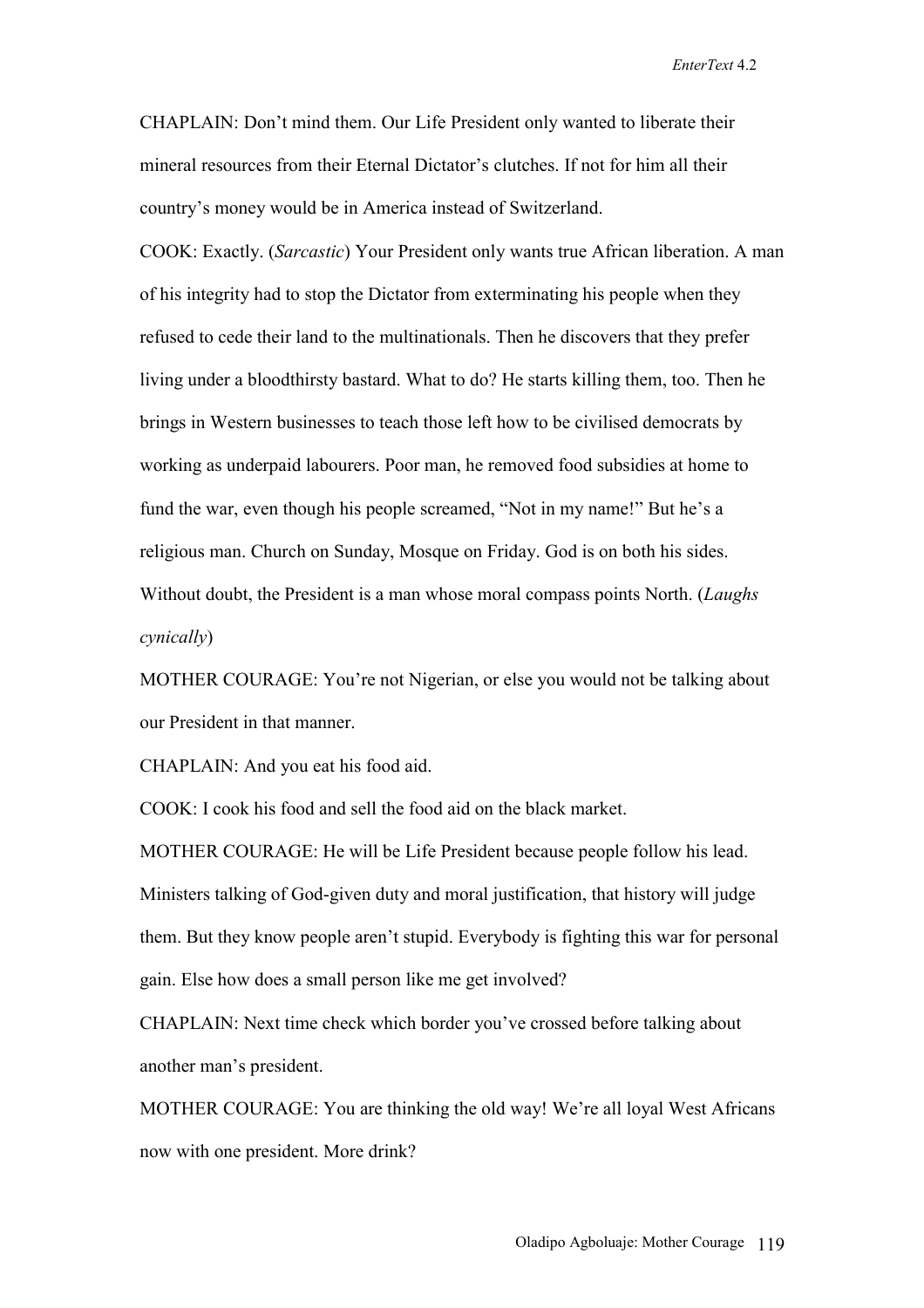NGOZI *is parading around in* ASHEWO'S *headtie, imitating her walk. Suddenly, the sound of rocket fire and automatic rifles. Drums.* MOTHER COURAGE, COOK *and*  CHAPLAIN *leap from behind the wagon with their glasses in their hands.*

QUARTERMASTER: (*Rushes in*) The rebels! A surprise attack! (*Runs away*)

MOTHER COURAGE: My washing, oh! My clothes! (*Tries to rescue her washing*) COOK: The General needs his cook! Courage, later, so we can talk properly. (*Runs away*)

MOTHER COURAGE: Your pipe! You've left your pipe!

COOK: (*From afar*) Keep it for me.

MOTHER COURAGE: What kind of bad head is this. And we were making money.

CHAPLAIN: I must disappear too. It is written, "Blessed are the peacemakers." A designer *agbada*<sup>8</sup> would cover my uniform most stylishly.

MOTHER COURAGE: I don't lend out clothes even if your life is in danger. I won't fall for that trick again.

CHAPLAIN: If they see my uniform, they'll know I'm of the President's Church. MOTHER COURAGE: (*Gives him an agbada*) Take. I will never learn. Go on.

CHAPLAIN: God bless you, Mother. I will stay here. The rebels will suspect a man running around in a designer *agbada* during a firefight.

MOTHER COURAGE: (*Sees* NGOZI *with the headtie*) Yepa! What are you doing with that tart's headtie? You want to catch AIDS? And with the rebels approaching? (*Snatches it off* NGOZI'S *head*) They will turn you into an instant prostitute. See,

 $\overline{a}$ 

<sup>8</sup> *Agbada*: flowing robe worn by men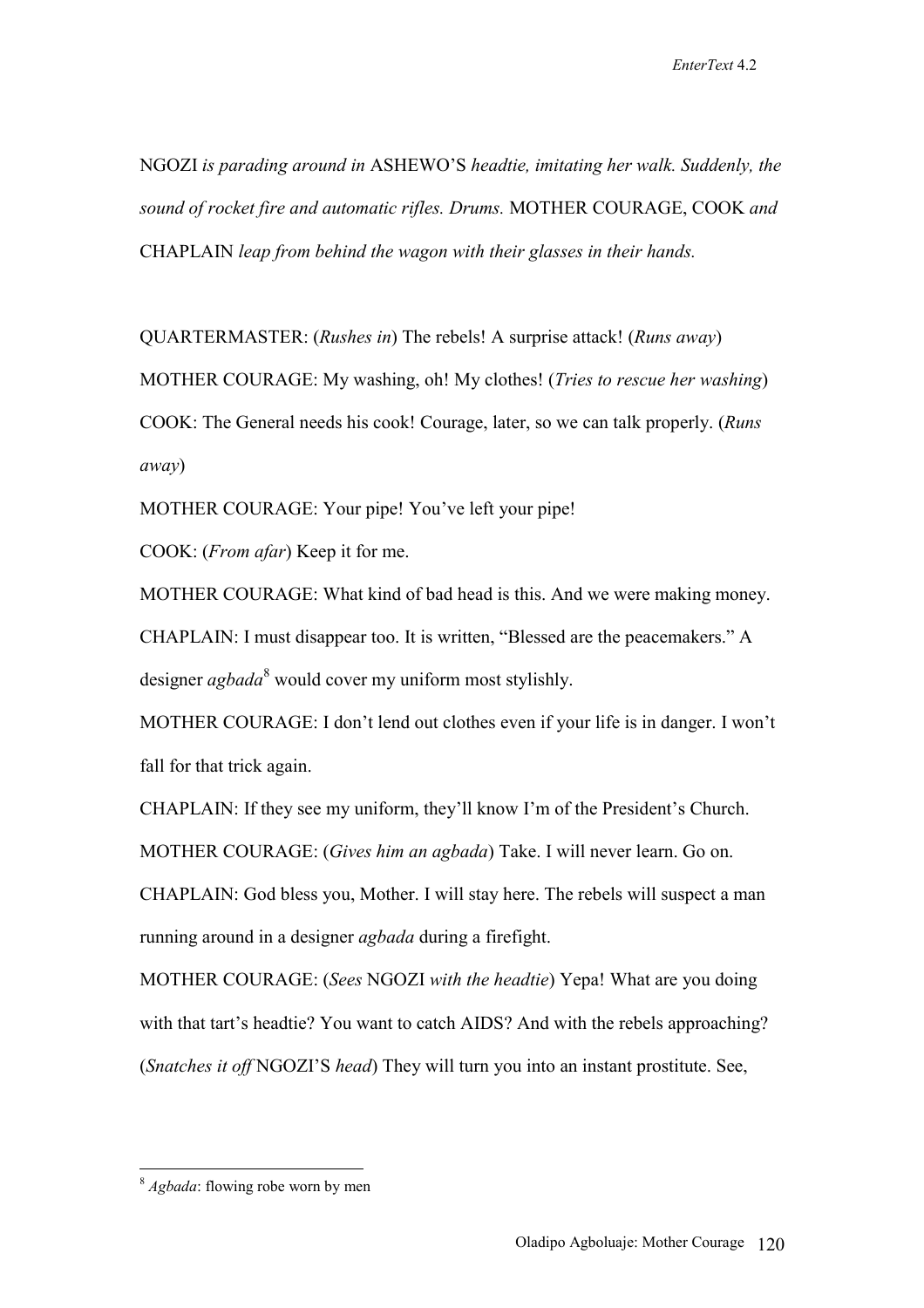she's even wearing the shoes. Off! (*Tries to take the shoes off* NGOZI'S *feet*) Chaplain, I beg, help me take these shoes off her. I'm coming. (*Goes to the cart*) ASHEWO: (*Returns, powdering her face*) The rebels are coming! New customers for me. Who has taken my headtie, oh! I left it here. The rebels will think I'm cheap, dressed like this. I cannot even find my mirror. (*To* Chaplain) Do I look all right? The powder is not too much?

CHAPLAIN: You look fine.

ASHEWO: Who has taken my shoes, oh! (NGOZI *hides the shoes under her wrapper*) I left them here. Now I have to return to my quarters with my bare feet. (*Exits*)

*Enter* OPOKU *running, with a small box.*

MOTHER COURAGE: (*Enters, her hands filled with ash. To* NGOZI) Here, Mama's special powder. Guaranteed to make you man repellent. (*To* OPOKU) What's that? OPOKU: My unit's cash box.

MOTHER COURAGE: Get rid of it. You are now Retired Paymaster.

OPOKU: It's my responsibility. (*Goes behind*)

MOTHER COURAGE: (*To* CHAPLAIN, *harshly*) You will not take off your gown? You think they won't recognise you because of the *agbada*? (*Rubs* NGOZI'S *face with ash*) If you move again I will slap you. A good rub of Mama's Special keeps you safe. These rebels, after looting, next thing is to find women. Face front. Better. No one will touch you now. (*To* OPOKU) Where did you put the cashbox? OPOKU: I hid it inside the wagon.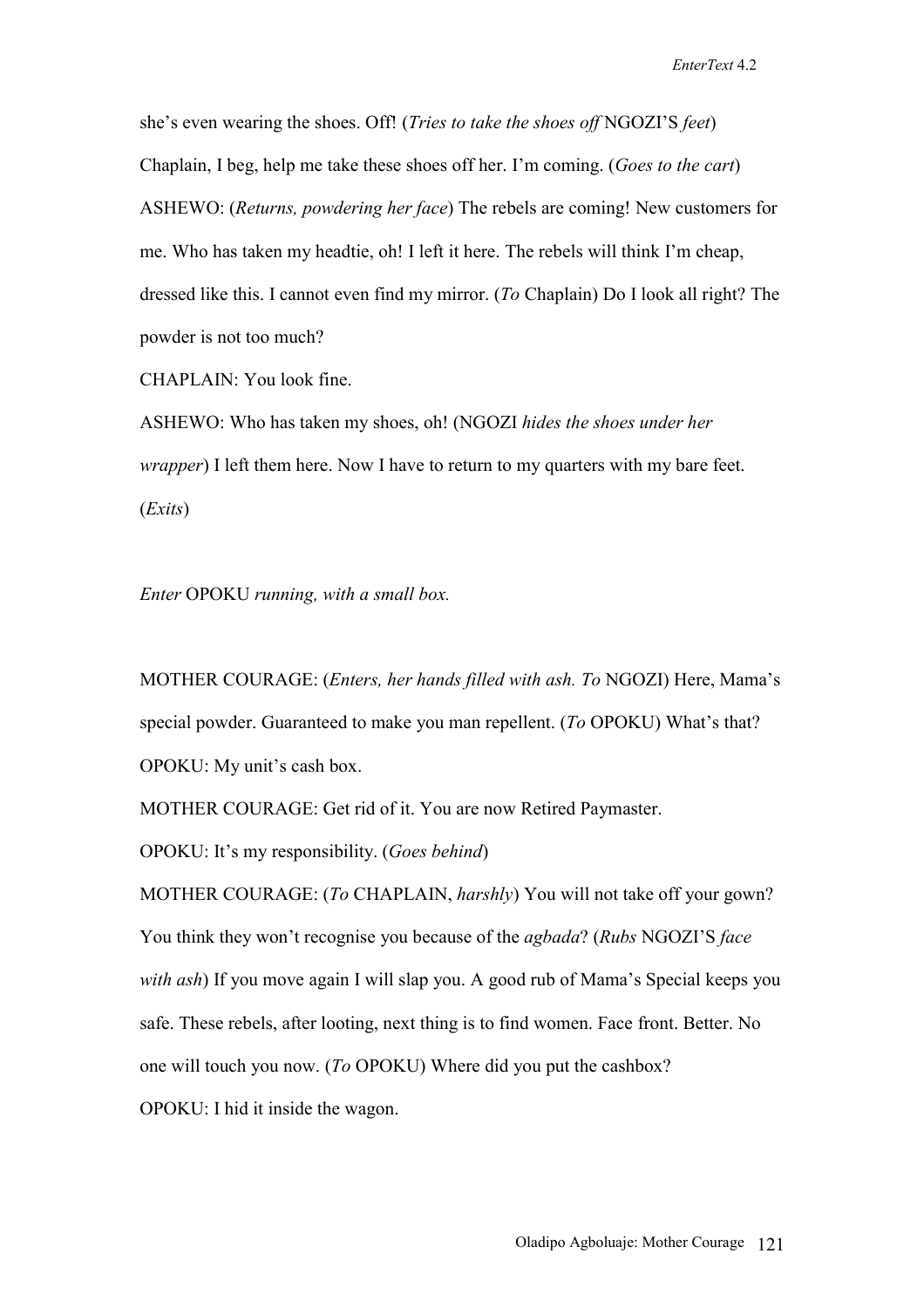MOTHER COURAGE: (*Furious*) In my wagon? God punish you, you bastard of a child! They will shoot all of us!

OPOKU: I will remove it from the wagon and run away with it.

MOTHER COURAGE: It's too late. Stay here.

CHAPLAIN: (*Half undressed*) *Lakuli*! The flag! Take down the flag! MOTHER COURAGE: (*Takes down the flag*) My head, oh! I forgot about it!

*The rocket fire gets louder.*

*Early afternoon, three days later. The cannon is gone.* MOTHER COURAGE, NGOZI, CHAPLAIN *and* OPOKU *sit together, anxiously.*

OPOKU: We've been here for three days. Sergeant trusts me but even he will be saying, "Opoku has disappeared with our cashbox."

MOTHER COURAGE: Thank the gods they are not looking for you.

CHAPLAIN: What of me? My spirit is overflowing but I dare not pray.

MOTHER COURAGE: See me see trouble, oh! One with religion, the other with a cashbox. Which one is more dangerous?

CHAPLAIN: Our fate is in the Lord's hands.

MOTHER COURAGE: It hasn't reached that stage yet, even though I sleep with one eye open at night. Opoku, you're the liability, but I think I've been able to keep up appearances with the rebels. I shout out what a bastard the President is, that they should rip his eyes out when they catch him. I ask where I can buy "I Love Rebels" tshirts. I hear they're all the rage in Cotonou. Among the Moslem ones I show them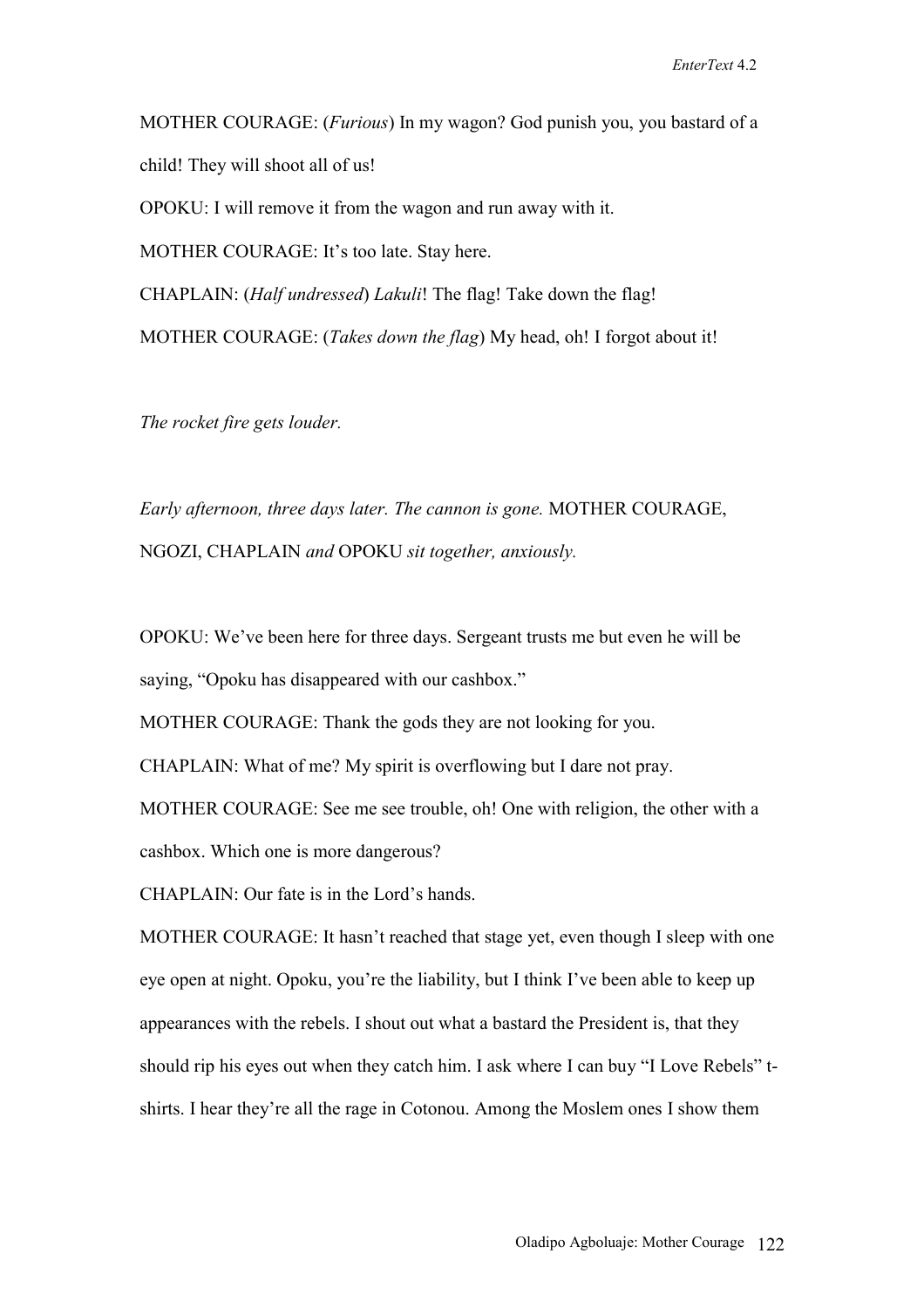that I can point to Mecca. They're still not sure about us but they need a canteen. We are prisoners but so are foetuses in a womb.

CHAPLAIN: (*Eating greedily*) Mother, we must ration our intake. After all, we are the losing side.

MOTHER COURAGE: Victory and defeat are not the same for everybody, even if you're on the same side. The poor can make gain from defeat. Only honour is lost. In Ouagadougou the rebels overran us. In the confusion I took an engine for my wagon. I used it for seven months before we repelled the rebels and they discovered it was missing. Since then we've been pulling the wagon. Victory and defeat are a burden for the poor. The ideal situation is for things to remain in a state of confusion. (*To* OPOKU) Eat!

OPOKU: I don't want to. How will Sergeant pay the wages?

MOTHER COURAGE: Their pay is performance related.

OPOKU: They are soldiers, not mercenaries.

MOTHER COURAGE: I fear for you. I told you to be honest only because you're not smart enough to talk your way out of trouble. It's now becoming a liability. Chaplain and I are off to buy meat and a rebel flag. Chaplain is one in town for finding good beef. Just be glad we're still trading. You don't ask a businessman which side he supports, only how much. (*Goes inside the wagon*)

CHAPLAIN: She's still worried about if the rebels discover the cashbox.

OPOKU: I will hide it somewhere else.

CHAPLAIN: Don't, oh. It's dangerous. The rebels have spies everywhere. Yesterday I was relieving myself in the bush. One of them jumped out from hiding. He was so close I thought I shat him out of my anus. He was a dirty-haired bastard with a patch over one eye.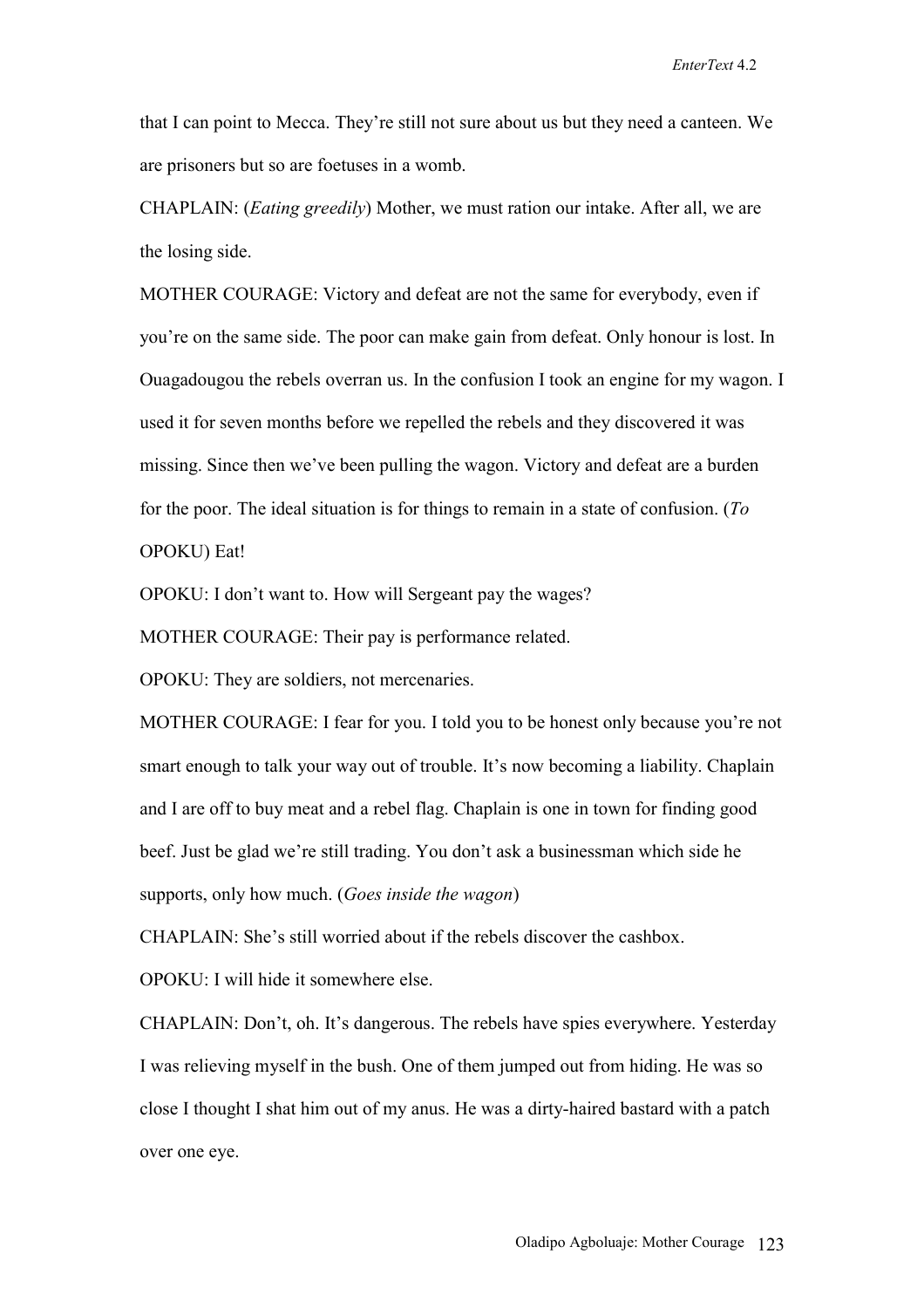MOTHER COURAGE: (*Climbs down from the wagon with a basket*) And who do these belong to, you prostitute? (*Holds up* ASHEWO'S *shoes*) Ashewo's shoes. Chaplain, you are the cause of this for saying she's fine. (*Puts them back in the basket*) I'm returning them. She's poisoned her body for money. That one I can understand. You'll do it for free, with cashback! Wait for peace to arrive before you start chasing men, you hear?

CHAPLAIN: She wasn't displaying herself.

MOTHER COURAGE: That wink alone will see her done for. She's got to be part of the landscape. (*To* OPOKU) Leave the cashbox where you kept it, OK? And take care of your sister. The two of you will send me to my grave prematurely.

### MOTHER COURAGE *and* CHAPLAIN *leave.* NGOZI *clears away the dishes.*

OPOKU: Not long before the harmattan<sup>9</sup> winds arrive. (NGOZI *points at a tree*) Yes, the forest is drying up. (NGOZI *gestures to ask if he wants a drink*) No, my sister. I'm thinking. Mama doesn't sleep because of anxiety… I will hide the cashbox. Ngo' let me have that drink. (NGOZI *goes behind the cart*) That hole I found by the riverside will do. I'll retrieve it when it's safe to rejoin my unit. They couldn't have gone so far away in only three days. Sergeant will be shocked when he sees me. He will say, "Opoku, Opoku, you will not pass go before going straight to Heaven."

NGOZI *returns with a glass. She is confronted by* SERGEANT *and* EYE- PATCH.

 $\overline{a}$ 

<sup>&</sup>lt;sup>9</sup> Dry, dusty wind from the north-east of West Africa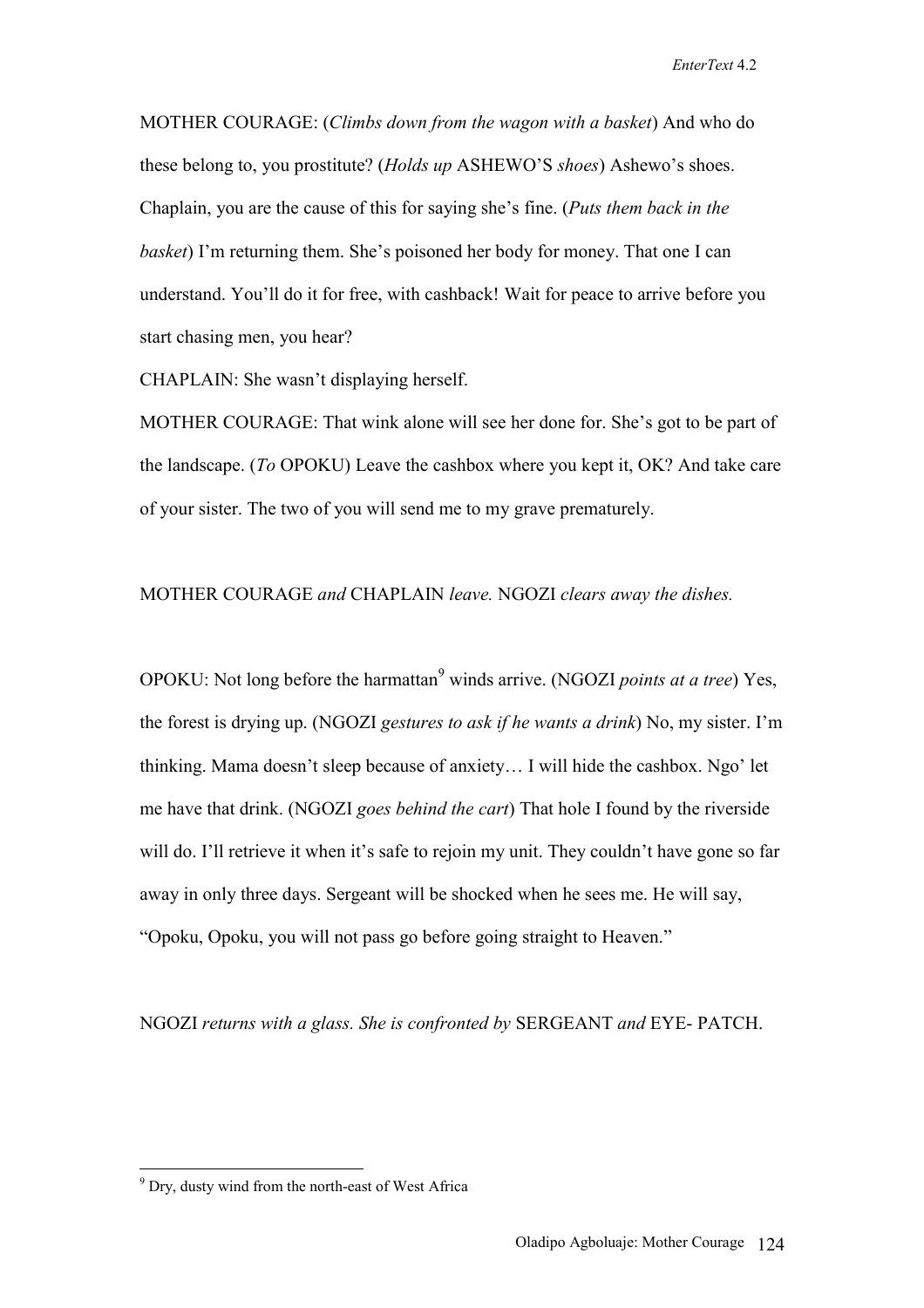EYE-PATCH: Allah rain blessings on you, sister. Have you seen any soldier from the Fourth Marine Corps?

NGOZI, *frightened, runs away, spilling the drink. The two men look at each other and withdraw after seeing* OPOKU.

OPOKU: Oh, you've spilled it, now. Why are you making face? Something in your eye? I don't get you. Anyway, I have to go. There's no way around it. (*He stands up.*  NGOZI *tries to alert him to the danger. He shrugs her off*) I wish I could understand you. I know you mean well. If it's the drink don't worry about it. Save some for another time, eh? (*He takes the cashbox from the wagon and puts it under his shirt*) I'll return in a while. Let go. See you soon.

OPOKU *pulls himself away and runs off. She is distraught.* MOTHER COURAGE *and* CHAPLAIN *return.* NGOZI *rushes up to her mother.* 

MOTHER COURAGE: What is it? What's wrong? Did someone hurt you? Where is your brother? Calm down and tell me. He has taken the cashbox away? I will kill that boy. Calm down! Use your hands. Ehen, ehen. There was a man with eye-patch. CHAPLAIN: The eye-patched man is a rebel spy. Did they arrest Opoku? (NGOZI *shakes her head and shrugs her shoulders*) We're finished! MOTHER COURAGE: (*Takes a rebel flag from her basket.* CHAPLAIN *attaches it* 

*to the mast*) Dance the Hyena Dance.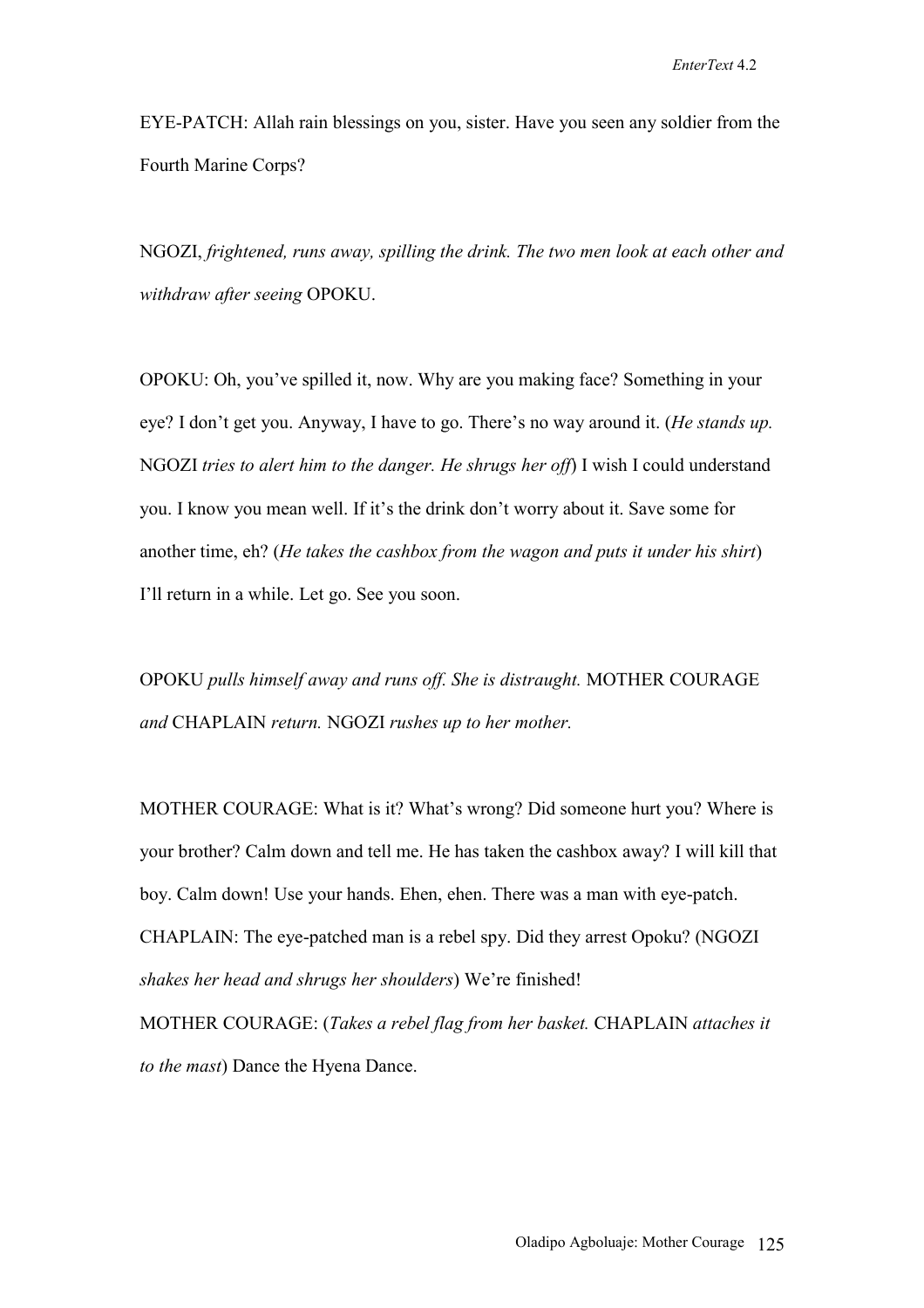*Voices in the background. Enter* SERGEANT *and* EYE-PATCH *with* OPOKU *as their prisoner.*

OPOKU: Leave me alone. You found nothing on me.

SERGEANT: This boy is from here. He knows you.

MOTHER COURAGE: Us? No!

OPOKU: I don't know them. I only bought my lunch from them and it was too

expensive. Maybe you saw me sitting here eating their salty food.

SERGEANT: Who are you?

MOTHER COURAGE: Honest traders. Maybe he bought food here. Maybe it was a bit salty.

SERGEANT: So, you pretend you don't know each other?

MOTHER COURAGE: I don't need to—I don't know him. I don't go round asking

every Timi, Diop and Haruna what is your name or are you an unbeliever. Are you an unbeliever?

OPOKU: How can?

CHAPLAIN: He ate properly, like a European. His lips were sealed even when he was shoving food into it.

SERGEANT: (*To* CHAPLAIN) And you are?

MOTHER COURAGE: He's my houseboy. You must be very thirsty. Let us get you something to drink. Palmwine?

SERGEANT: No alcohol on duty. (*To* EKET) I saw you carrying something. You've hidden it down by the river. Your shirt had a bulge.

MOTHER COURAGE: He might not be the person.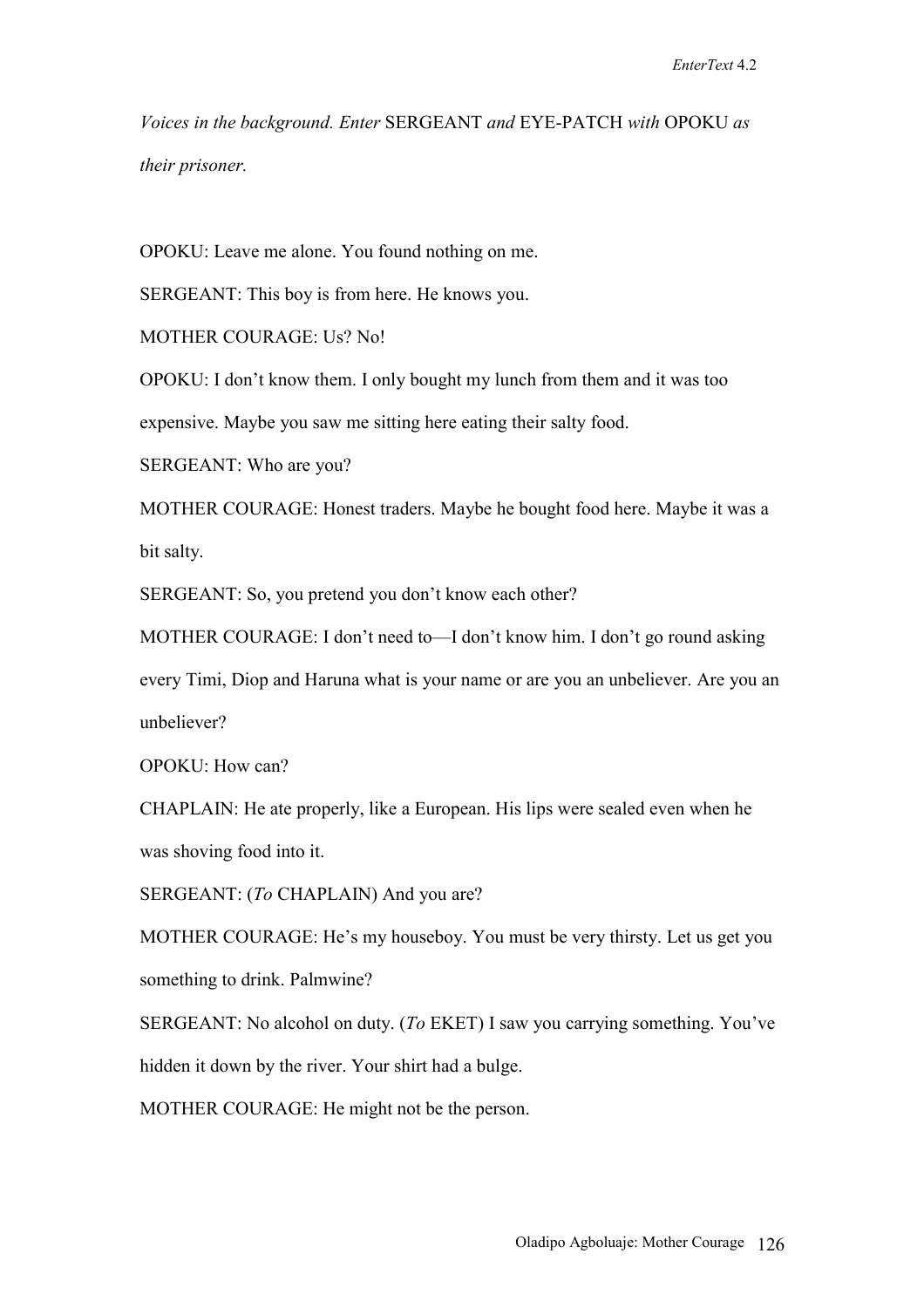OPOKU: I'm not the one. I saw this man running away. He had a big bulge inside his danshiki. He is the person.

MOTHER COURAGE: You see? A classic case of mistaken identity. It happens. I'm a great judge of people. My name is Mother Courage. Of course you know me.

Everybody knows me. This man's face is honesty itself.

SERGEANT: We are looking for the cashbox of the Fourth Marine Corps. We know the face of the soldier in charge of it. It is you.

OPOKU: It is not me!

SERGEANT: Bring it out or you are finished, take it from me. Where is it?

MOTHER COURAGE: If he was the one he would have shown you where he kept it.

When he is not stupid. Open your mouth. The Sergeant is giving you a chance.

OPOKU: But I said it's not with me.

SERGEANT: Follow us, then. We will get it out of you. (*They lead him off*)

MOTHER COURAGE: (*Shouts after them*) He would say if he were the one. He is not stupid. Don't break his arm!

*She runs after them.*

**Later the same evening. CHAPLAIN and NGOZI wash glasses and polish knives.** 

MOTHER COURAGE: My son's story has got K-leg. We can talk to the Sergeant, so long as we pretend Opoku is not one of us, otherwise we will join him in front of the firing squad. It is a money matter. Has Ashewo come? I passed her on the way back. She is bringing her colonel boyfriend who wants to set her up in business.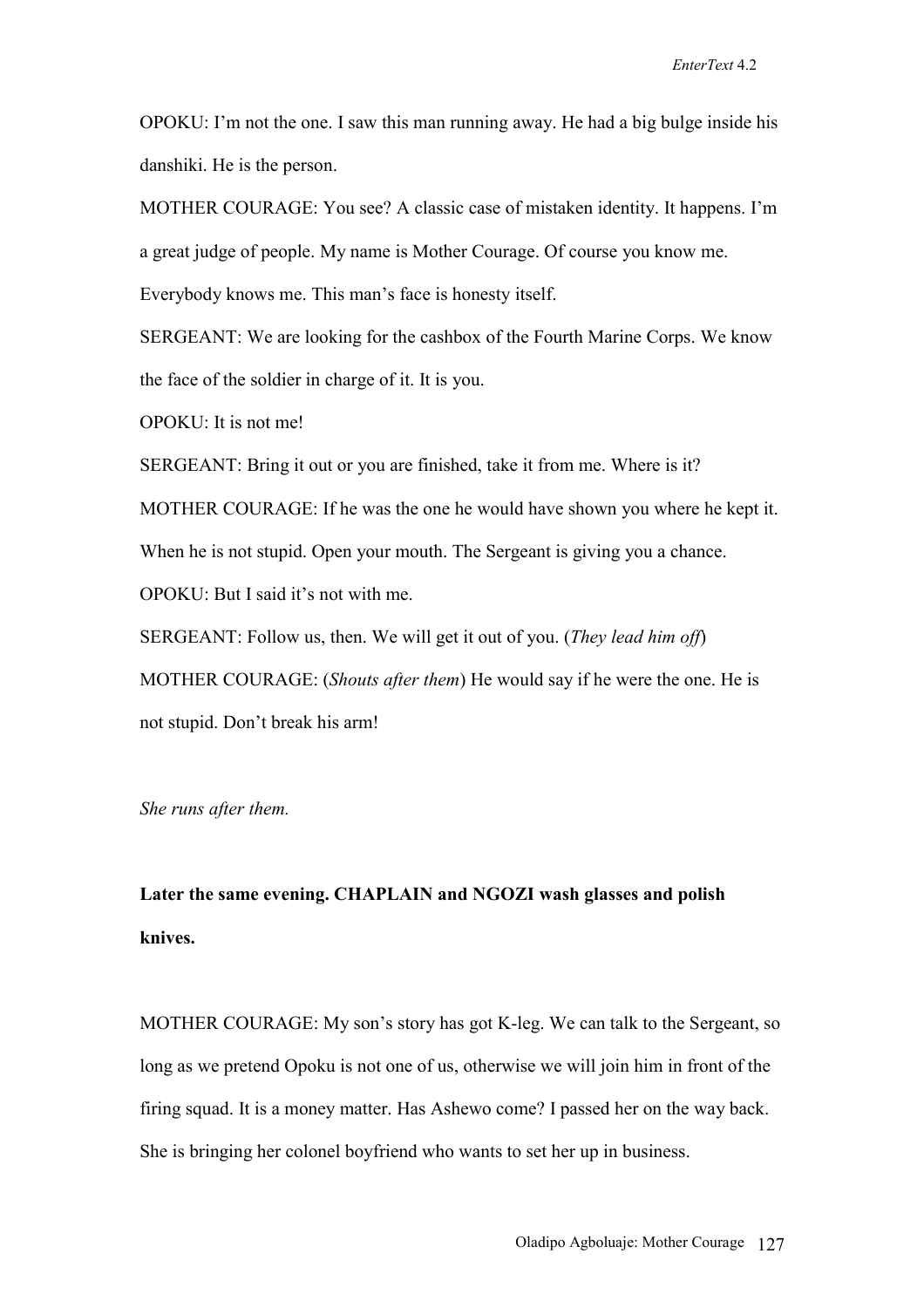CHAPLAIN: You're not planning to sell the business, are you? MOTHER COURAGE: How else am I going to raise money for Opoku's release? CHAPLAIN: But how are you going to live? MOTHER COURAGE: God will provide.

*Enter* ASHEWO, *with an old fat Colonel.* 

ASHEWO: (*Hugs* MOTHER COURAGE) Mother di Mother! You again. (*Whispers*) I've sold him the idea. We need just a little push. (*Loud*) This is my business advisor. I heard that you want to sell your wagon. I want to enter the business.

MOTHER COURAGE: I want to pawn it out for a while, that's all. This wagon, you can't find it easily during wartime.

ASHEWO: (*Disappointed*) Only for pawn? I heard you were selling it. I'm not sure I want it anymore if it's only for pawn. Or what do you think, Colonel?

COLONEL: Whatever you say, sugar in my tea. I'm behind and in front of you, one hundred per cent.

MOTHER COURAGE: It is for pawn only.

ASHEWO: But you said you were desperate for money.

MOTHER COURAGE: Then I should sell my life away? This wagon is all I have.

You don't know when next you'll find another wagon and have a certified financial

advisor by your side. For someone with your condition hiring is more sensible.

ASHEWO: Which condition? Stop spreading lies against me! Don't mind her,

Colonel. You think it's a great opportunity? But hiring…. You advise an outright

purchase don't you?

COLONEL: Outright and Inright, my darling.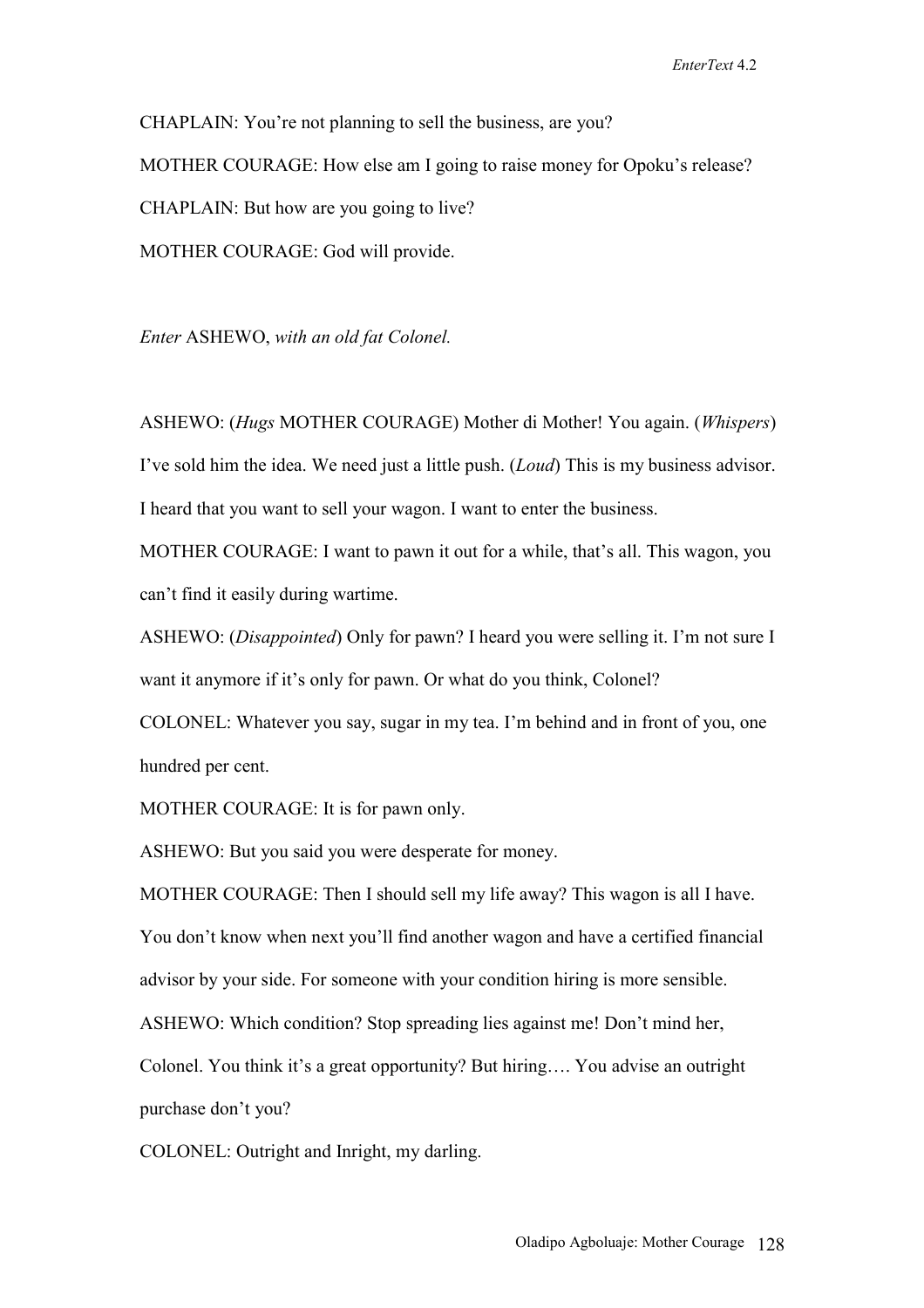MOTHER COURAGE: See, over there, where those men are squatting? They sell wagons there.

ASHEWO: What's your problem? Colonel, well? Should we buy or go find another wagon?

COLONEL: We can go looking.

ASHEWO: That gives us two weeks to have fun, and you know how I love having fun with you.

CHAPLAIN: She has/

ASHEWO: (*Sharply*) Shut up!

ASHEWO: When can you repay me?

MOTHER COURAGE: Two weeks, even one week, self.

ASHEWO: I'm not sure again. Colonel, advise me now. (*Takes* COLONEL *aside*) She has to sell the bloody thing, don't mind her, playing tough with me. I can get the money from the Major. He is ready to die for me. He says I remind him of Jennifer Lopez, but with a bigger bottom.

COLONEL: I've told you not to even smell the same air as that hardened pimp. I have money more than him. I will buy the wagon for you. I will buy ten wagons for you. ASHEWO: You do enough for me already. I spread myself about only so that I don't burden you. But if you think the Major is a pimp, and since you are my one and only advisor, I will do what you say.

COLONEL: Exactly.

ASHEWO: Because you are the one that said so.

COLONEL: (*Salutes*) See me standing to attention.

ASHEWO: Colonel-di-Colonel! (*To* MOTHER COURAGE) Colonel has advised me. Draw up a contract: the wagon and everything in it is mine if after two weeks you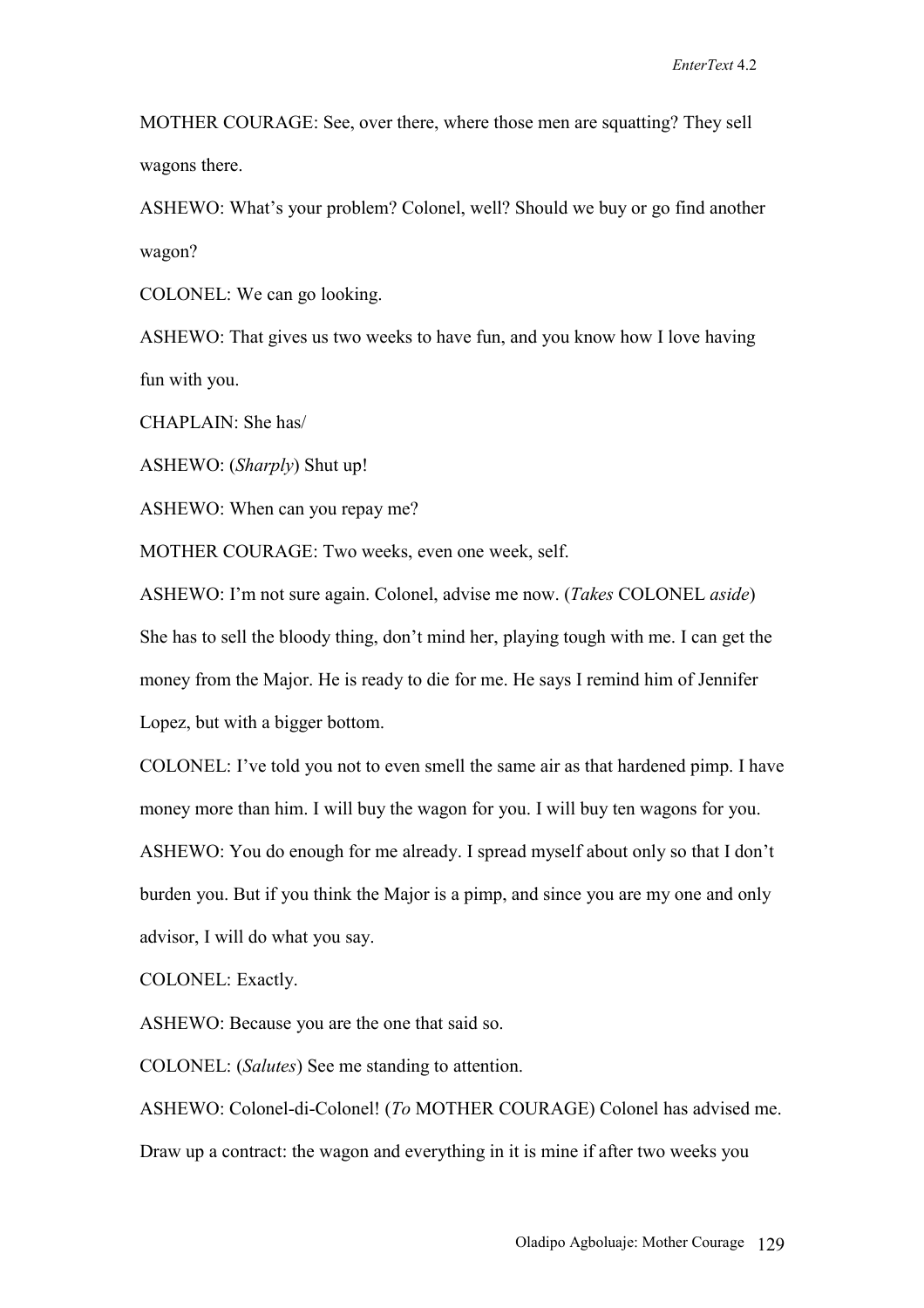don't square me. I will show you the money later. (*To* COLONEL) Colonel, go on ahead of me. Just bear me in mind for tonight.

COLONEL: What else do I have to think about—the war?

ASHEWO: Just remember…

COLONEL: Safe sex is no sex.

ASHEWO: Colonel-di-Catholic! I want to do a stock take. (*She kisses him. Exit* 

COLONEL. *She climbs into the wagon*) You no get better shoes?

MOTHER COURAGE: Which stupid stock take again! The wagon is already yours.

When are you going to talk to the Sergeant? After the execution?

ASHEWO: OK, let me count the shirts.

MOTHER COURAGE: (*Pulls her down by the wrapper*) You looter! So soon you've forgotten about Opoku. Run! Don't tell Sergeant our relationship to him. Say you're his girlfriend, God knows they'll release him on compassionate grounds.

ASHEWO: That is not funny. I've organised with One-Eye. He should be waiting for me in the bushes.

CHAPLAIN: Where else do you meet men?

ASHEWO: Shut up!

CHAPLAIN: Haggle. Don't just offer him the whole amount. Start low and let him bid up. One thousand dollars should be enough for them.

MOTHER COURAGE: Ashewo, don't haggle. My boy's life is at stake. Run!

CHAPLAIN: But how are we going to feed? Your daughter isn't exactly God's gift to men.

MOTHER COURAGE: I'm banking on the cashbox. They'll reward Opoku's honesty.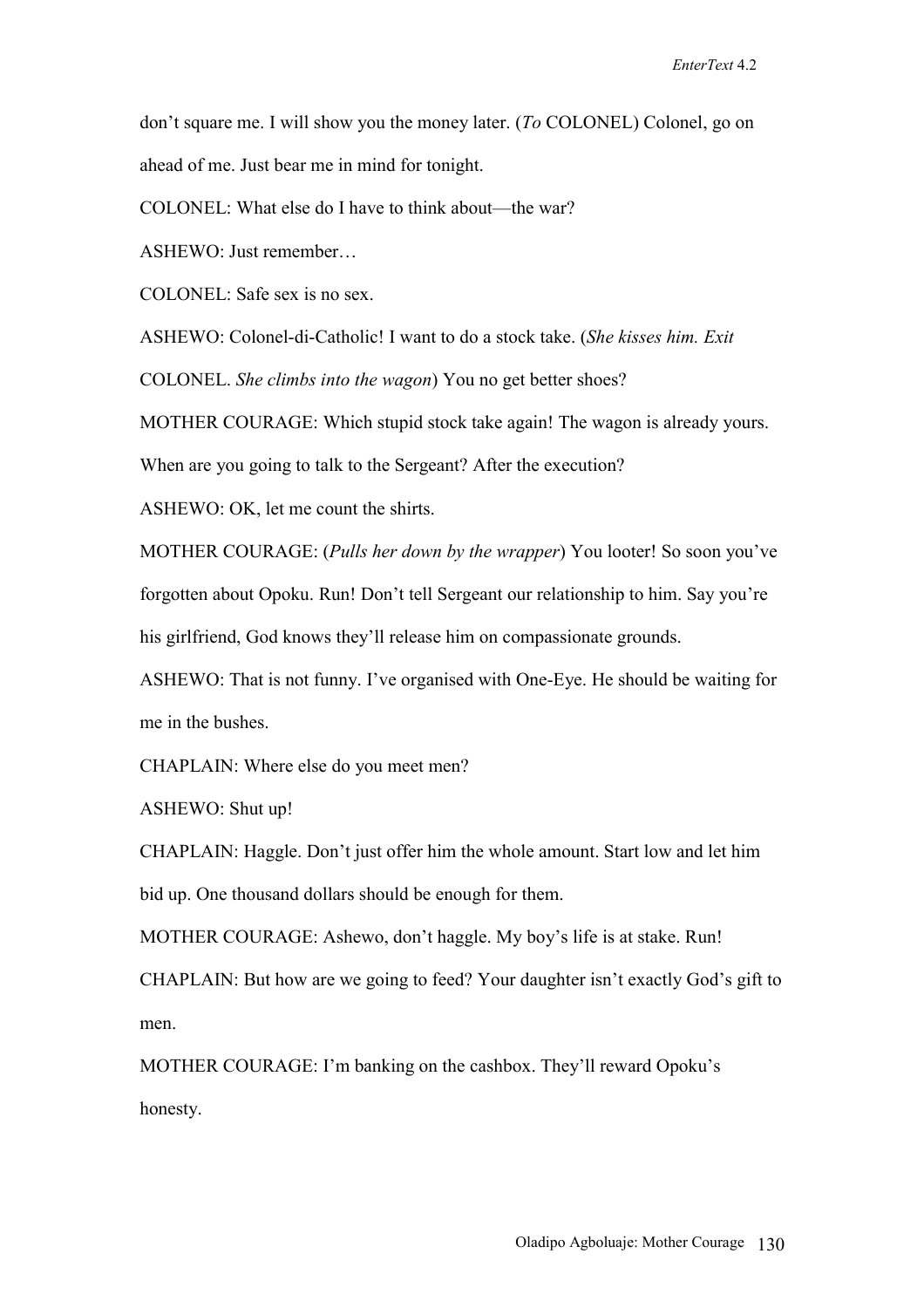*EnterText* 4.2

CHAPLAIN: My dear, it would be easier to believe in God. You think Ashewo can do the deal?

MOTHER COURAGE: Of course. See how badly she wants my wagon. And for how long can she depend on financial aid from the Colonel? *Oya,* to work! Ngozi, wash the cutlery. Chaplain, the glasses. I'm expecting customers tonight. We will celebrate Opoku's return as well. Thank God bribery is the only thriving industry left. As long as there's a palm to grease, the innocent poor will escape the firing squad.

ASHEWO: (*Dashes in, breathless*) Two thousand is the last price. And they want it now, now, before the CO arrives to take over. I will go and call the Colonel to meet with One-Eye. Your boy owned up to having the cashbox after they lit cigarette lighters under his armpits. The real *wahala*<sup> $10$ </sup> is that he threw it into the river.

MOTHER COURAGE: Into the river! How will I get my money back?

ASHEWO: So, you wanted to get money from the cashbox, is that it? You nearly played me. Well, you have to find money elsewhere or they will smoke the rest of your son. Or we can drop the matter and you can keep your wagon.

MOTHER COURAGE: Ashewo, don't harass me. I've said the wagon is yours. It has been my backbone for God knows how long. Have to think! Where will I get two thousand dollars? You should have bargained with him. I need money in reserve. I don't want to become a refugee. Go back and tell him fifteen hundred, last. Whichever way it goes, my wagon is gone.

ASHEWO: But I've told you; One-Eye says their CO will soon arrive. He wants two thousand, final and quickly.

 $\overline{a}$ 

 $10$  problem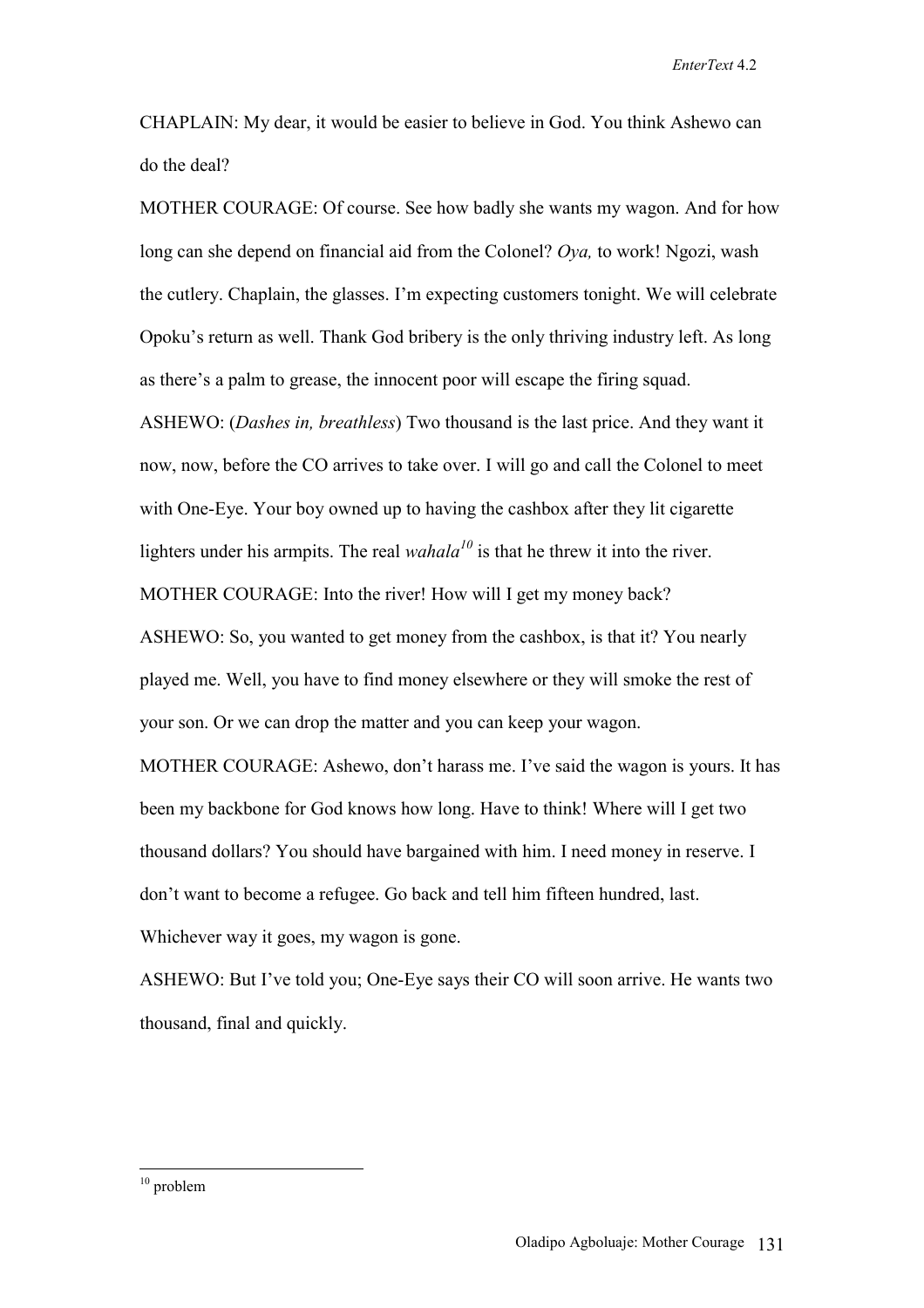MOTHER COURAGE: No way. I've worked for thirty years. This one is already twenty-five with no husband. I still have to look after her. It's fifteen hundred or finish.

ASHEWO: What's my own? He's your son. (*Exits*)

MOTHER COURAGE *avoids looking at* CHAPLAIN *and* NGOZI. *She sits down to help* NGOZI *wash the cutlery.*

MOTHER COURAGE: If you like, break the tumblers, you hear? They are not ours anymore. Don't look at me like that! Opoku will return to us, even if I have to pay the whole two thousand. With a few thousand naira we can stock up and start again. CHAPLAIN: The Lord will provide.

MOTHER COURAGE: Dry those tumblers properly. (*They wash the cutlery in silence.* NGOZI *suddenly runs sobbing behind the wagon*)

ASHEWO: They said no. I told you. One-Eye wanted to leave instantly. He said what is the point. The drums will start beating soon and they'll pronounce judgement. I begged him to hold on for one minute while I get back to you again.

MOTHER COURAGE: All right, give him the two thousand. Run! (ASHEWO *runs off. They sit in silence.* CHAPLAIN *stops washing the glasses. The sound of drums in the distance*) Did I bargain for too long?

CHAPLAIN *stands up and goes to the back.* MOTHER COURAGE *remains seated. It grows dark. The drumming stops. It gets light again.* MOTHER COURAGE *remains still. Enter* ASHEWO, *distraught.*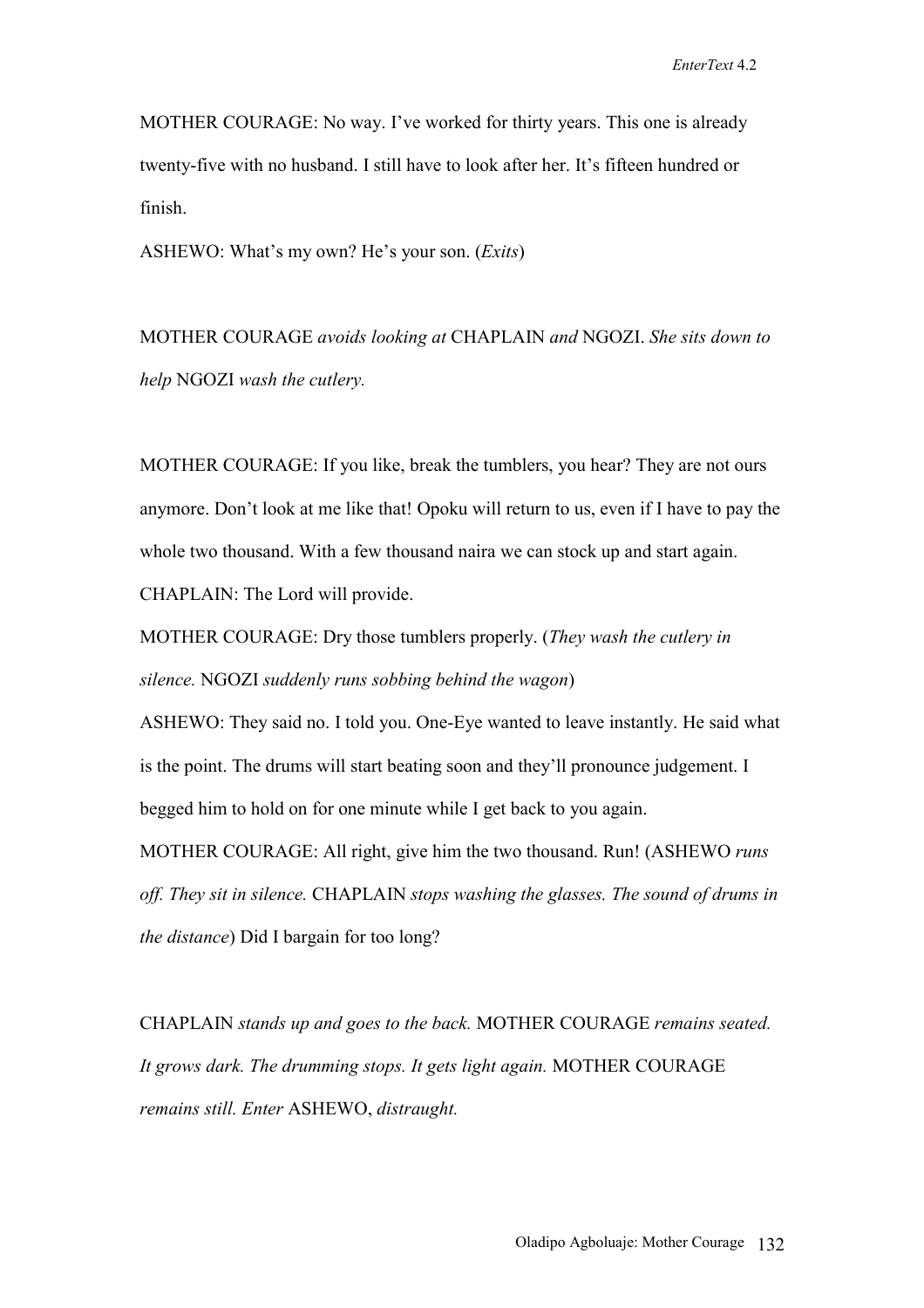ASHEWO: What kind of mother are you, putting your business first? The rebels gave your son eleven bullets. Normally they give ten. They discovered he supports Manchester United. The real danger is that they think he kept the cashbox here with you and that you know him. They are bringing him here for you to identify. I beg you don't know him, oh. Let me hide Ngozi from all this. (MOTHER COURAGE *shakes her head*) She knows?

MOTHER COURAGE: She knows. Bring her here.

ASHEWO *gets* NGOZI *who goes to stand beside her mother.* MOTHER COURAGE *holds her hand. Enter two stretcher-bearers with a body.* SERGEANT *walks beside it. They put down the stretcher.* 

SERGEANT: We want this man's name for our records. He bought food from you a while ago, maybe he told you his name. Do you recognise him? (*Removes the sheet*. (MOTHER COURAGE *shakes her head in denial*) At all? (MOTHER COURAGE *shakes her head again*) Okay-oh. Take the body and dump it in the mass grave. He is an Unknown Soldier.

\*\*\*\*\*

**9** 

**Two years later. Half the population of West Africa has died. Epidemic kills what is left by the slaughter. In the former flourishing country there is famine. We meet MOTHER COURAGE in the mountains with the Union Army. The harmattan is bitter. Business is very bad. COOK gets a letter from Monrovia and departs.**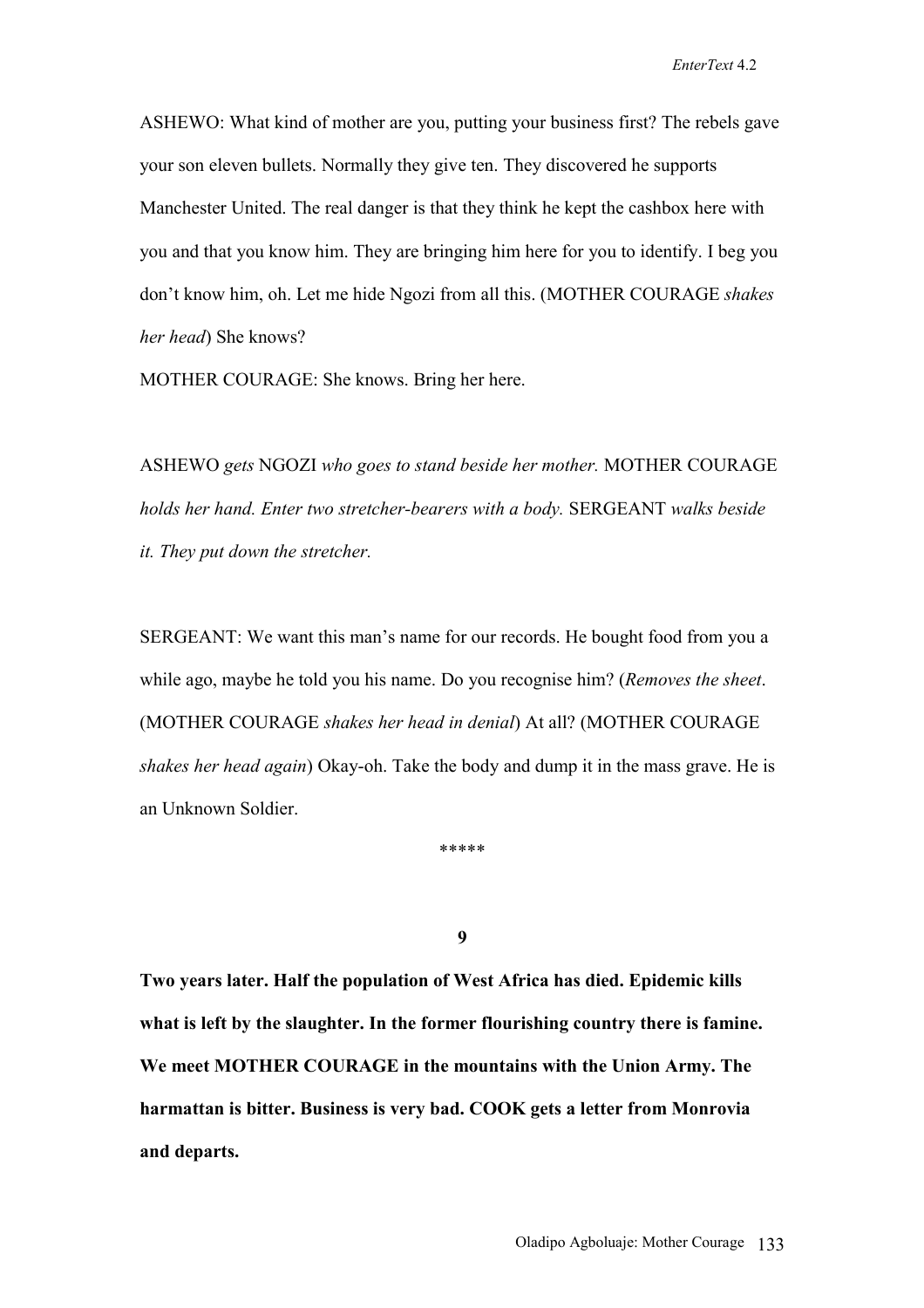*In front of a wrecked Church. A grey morning in the dry season. The wind howls.*  MOTHER COURAGE *and* COOK *in near rags are pulling the wagon.*

COOK: This is real darkness. Nobody's awake yet.

MOTHER COURAGE: But this is the Church. The pastor will have to wake up to come and ring the bell.

COOK: What would be the point? The whole place is bombed to hell.

MOTHER COURAGE: But people are still living here. I heard a dog bark.

COOK: If the pastor has food, he won't be willing to share.

MOTHER COURAGE: Let us sing some hymns for him, then.

COOK: This is rubbish. (*Suddenly*) I received a letter from my aunt in Monrovia. My mother has died. I've inherited her beer parlour. Here, read it. Ignore the part where she condemns my philandering and roaming about.

MOTHER COURAGE: Cook, I too am fed up with this nonsense life. I'm like the hunter's dog that retrieves the game but gets sod all. I've nothing to sell. People have no money to buy. Last week someone tried to sell me a set of kente cloth for two eggs. For a bag of salt, she'd include her dishwasher. A dishwasher can you imagine? People are eating their young. Imams have been caught stealing.

COOK: Africa is dying.

MOTHER COURAGE: I'm seriously considering a refugee camp for Ngozi and myself. To have at least a few years of peace together.

COOK: We could form a partnership and run the beer parlour. Consider it, Courage. My mind is made up. I'm returning to Monrovia with or without you.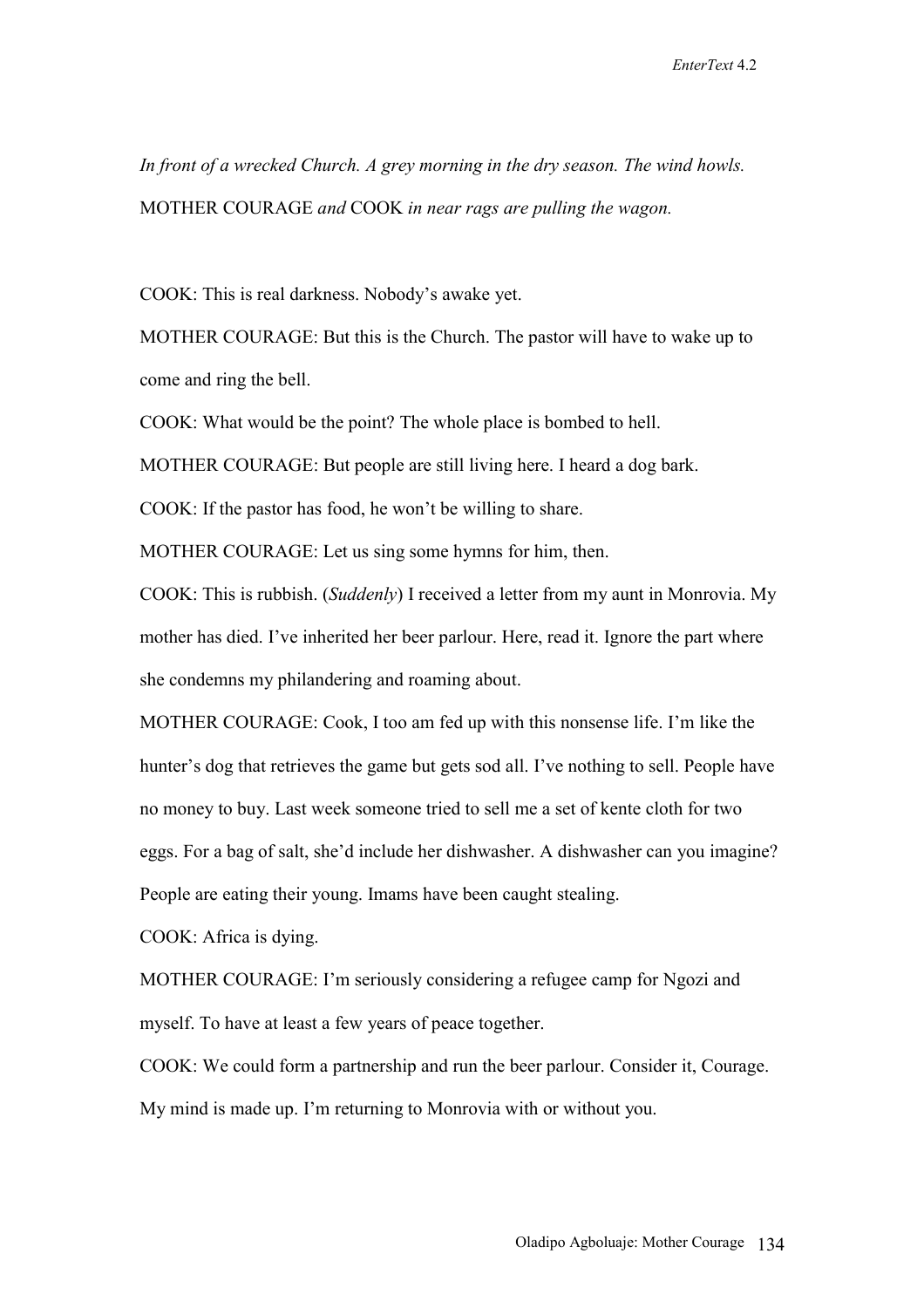MOTHER COURAGE: I must talk to Ngozi first. You've only just told me. I don't just make decisions like that. Ngozi! (NGOZI *comes out of the wagon*) Cook and I want to settle in Monrovia. He has inherited a beer parlour there. We get on well and he has a nose for business. The peacekeepers have kept the place stable. You'll have a great opportunity to catch a husband. Looks don't count for everything and God knows what with all the amputees around, a little scar won't be a blemish. It's time for us to live life. Look at your body covered in lice. We must decide whether we want to keep on the road or to settle down in Monrovia. So we have decided. COOK: Courage, I need to speak with you alone.

MOTHER COURAGE: You can go, Ngo'. (NGOZI *climbs back into the wagon*) COOK: I thought you took the hint. You can't take her with you.

NGOZI *sticks her head out and eavesdrops.*

MOTHER COURAGE: You want me to leave my daughter behind? COOK: I don't have enough money to look after a third person. I know we are African and family is important, blah, blah, blah. God knows how many children I have to cater for back home. They will all pop out of the woodwork once they discover I'm back. Let her keep the wagon and find her way. MOTHER COURAGE: I was hoping she would find a husband in Monrovia. COOK: For where? She might be good for a fuck but to have in the house 24-7? Which man in his right mind wants a zombie for a wife? MOTHER COURAGE: That's my daughter! Lower your voice.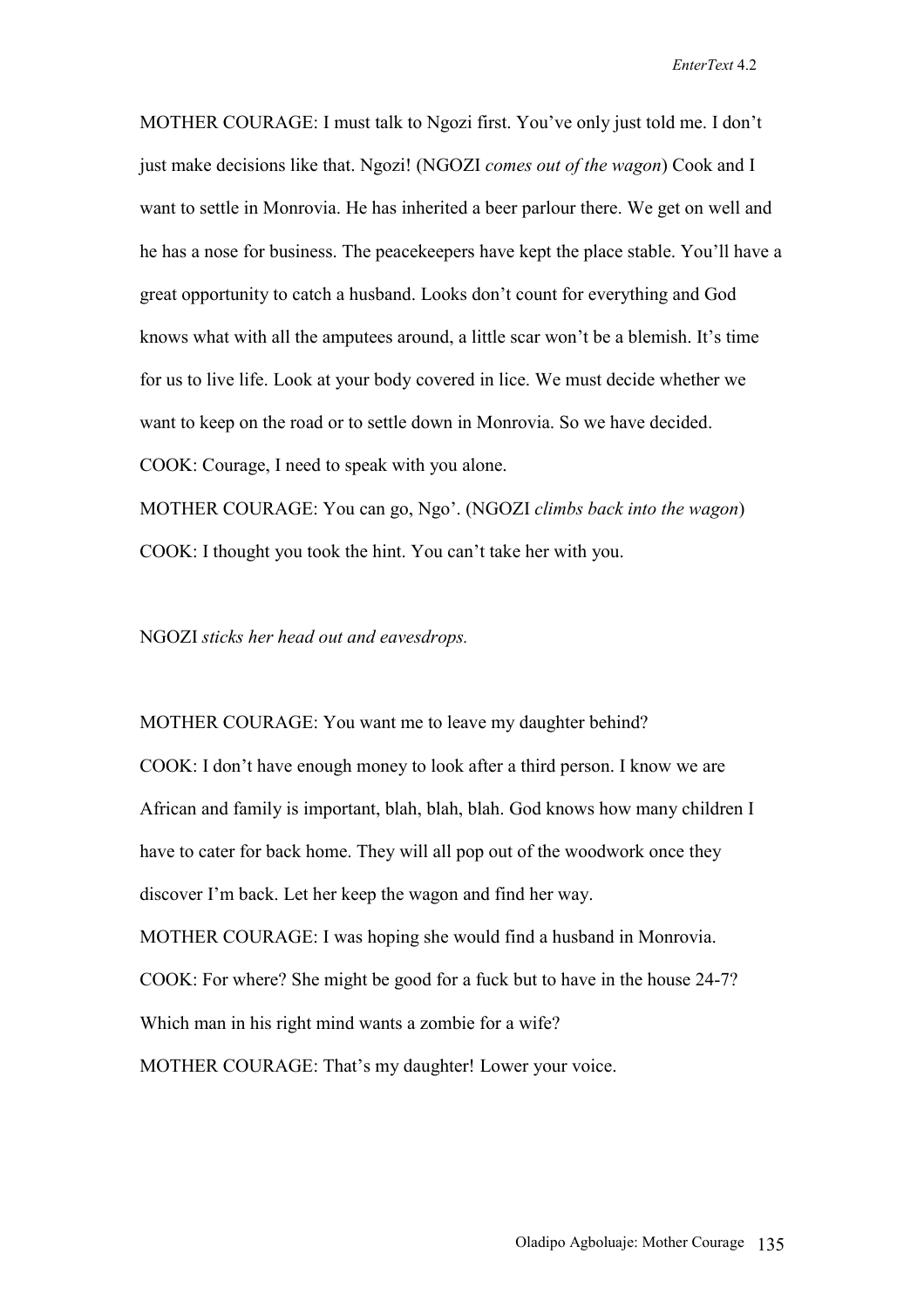COOK: And if I lower it, we she turn into Miss Africa? She cannot come with us, period. She will scare off customers. Tell the truth. A creature like her would put you off your drink.

MOTHER COURAGE: Shut up! Don't talk of my daughter like that.

COOK: Look, a light in the Church. Quick, sing!

MOTHER COURAGE: She cannot survive on her own. How will she pull the wagon by herself? She's afraid of the war. She has nightmares all the time. All it takes is a report on the radio. She's too gentle. She kept a rabbit we ran over last week. She was sorry for it.

COOK: That is not my problem. The parlour cannot accommodate three of us. (*Shouts*) Peace unto this house! We bring you the Song of Solomon, Samuel Doe and Charles Taylor and other great fallen leaders. This is proof that you're dealing with honest people who are really struggling through this war.

> You know of wise King Solomon Knowledge over gold his choice (In itself the choice of a wise man) He soon realised the way of the world And wished he'd lost his voice. He soon took to wine and women And building castles in the air For he realised the way God made him God was only being fair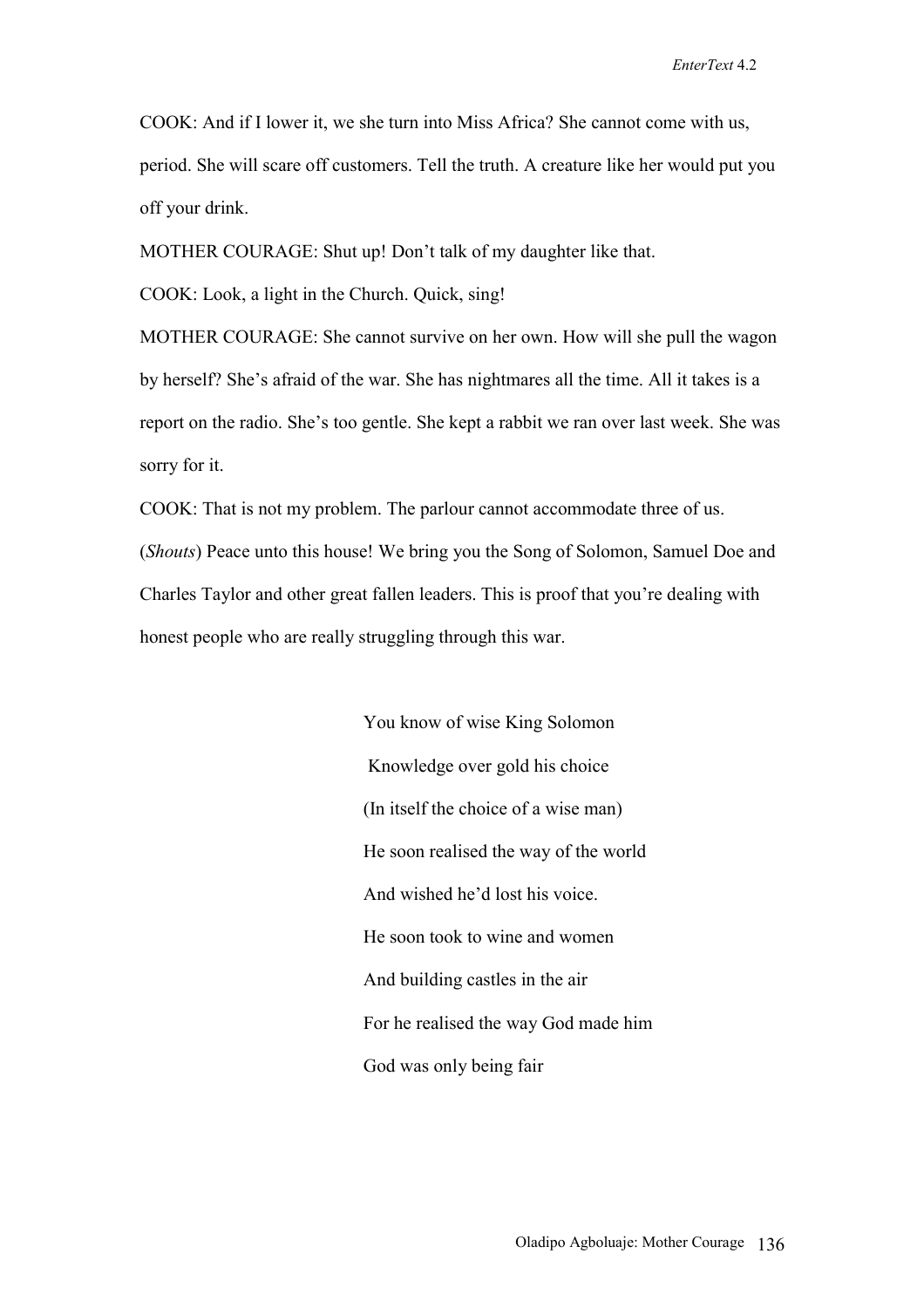I think you understand me. Virtues are the most dangerous things on earth. Science and religion have proved it. Nature comes up with a mechanism to displace virtue and restore balance to the earth.

VOICE: (*From Upstairs*) You down there! Come and get some food!

MOTHER COURAGE: What you've said has killed my appetite. I'm not saying you're wrong but is that final?

COOK: Yes. Consider it.

MOTHER COURAGE: Consideration's out of it. I can't leave my child behind.

COOK: I didn't expect you to. Common sense has little place when it comes to family. But I stand my ground. Let's get some food. I didn't sing for nothing.

MOTHER COURAGE: Wait, let me get Ngozi.

COOK: When they see three of us they will drive us away. Food is scarce. We'll go in and save some for her. (*They go*)

NGOZI *appears from the wagon with a bundle. She looks around to make sure*  COOK *and* MOTHER COURAGE *have left. She arranges on the ground an old pair of* COOK'S *trousers and a skirt of her mother's next to each other, so that they will be easily spotted. She finishes with it and wants to leave with her bundle when*  MOTHER COURAGE *returns.*

MOTHER COURAGE: (*With a bowl of food*) Ngozi! What are you doing with that bundle? (*Inspects the bundle*) She's packed her things. You were listening to us. I told him I'm not going to Monrovia without you. What would we do there even? There are still drops to be squeezed out of this war. (*Sees the skirt and trousers*) You are stupid. What do you think I would have thought when I saw that and you had gone? (*Holds*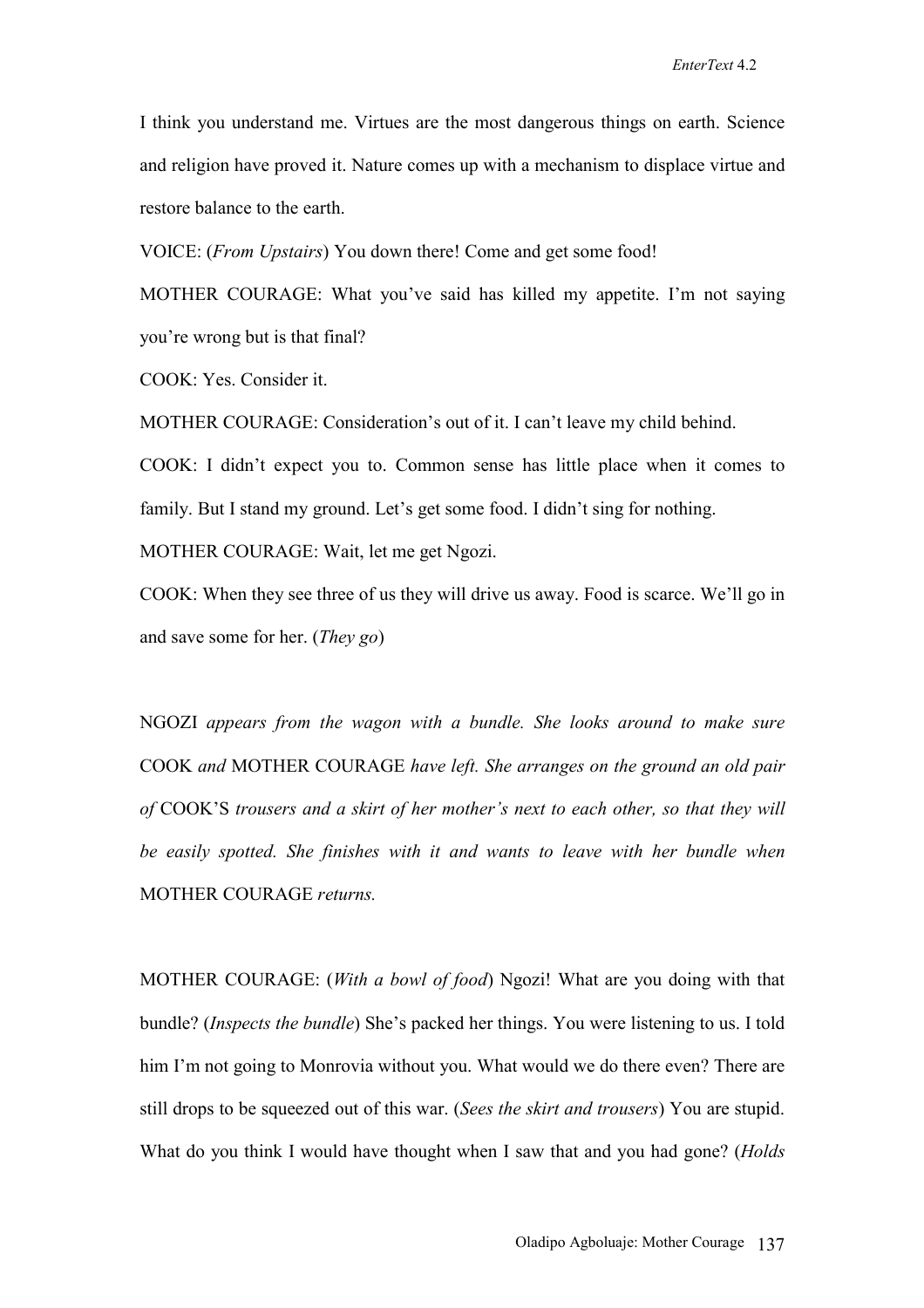NGOZI *tight*) I didn't reject him because of you, so don't get any ideas. It was because of the wagon. Offload Cook's stuff for him and let's go in the opposite direction. (*Climbs up onto the wagon and throw out the rest of* COOK'S *belongings*) That's that. From now on, it's just the two of us, mother and daughter. Come on it looks like it's going to rain. Harmattan is ended.

*They hitch themselves onto the wagon and go.* COOK *comes back and looks uncomprehendingly at his things.* 

**For the entire year MOTHER COURAGE and NGOZI pull their wagon after an increasingly dishevelled army.** 

**10** 

*Country road.* MOTHER COURAGE *and* NGOZI *are pulling the wagon.*

| MOTHER COURAGE: | This war don tire person     |
|-----------------|------------------------------|
|                 | Thank God for the rain       |
|                 | Make farmers till dem fields |
|                 | So trader like me fit gain   |

**11** 

**The following year. Union troops besiege Umuahia City. MOTHER COURAGE loses NGOZI and continues on her own. The war is far from being over.**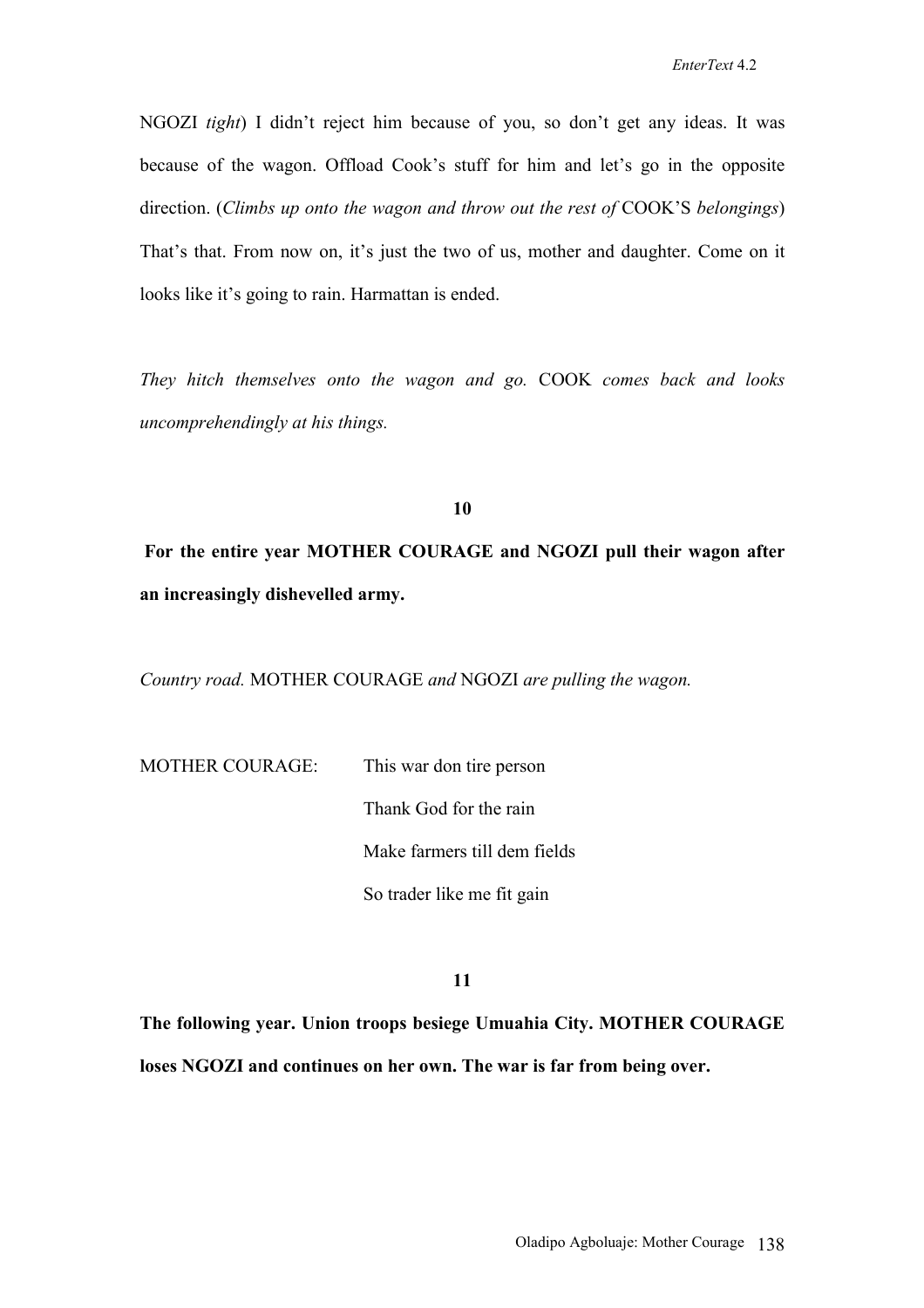*The wagon, in dire shape, stands near a farmhouse with a huge thatched roof, which is leaning against a mud wall. It is night. Out of the woods appear a sergeant and three soldiers heavily armed.*

SERGEANT: Maintain silence. Anyone opens their mouth, shoot to kill.

SOLDIER 1: (*Shouts*) Yes Sir!

SERGEANT: (*Hisses*) Are you deaf?

SOLDIER 1: (*Whispers*) Sorry sir.

SERGEANT: Sorry for yourself.

SOLDIER 2: But Sergeant, we need a guide. We'll make noise when we knock on the door.

SERGEANT: Eh, you can blow the door down with your grenade instead. (SOLDIER 1 *makes to brings out his grenade*) Look at that fool! Knocking is a natural noise. It could be me knocking that one's head against a wall. Come on.

*They go up to the door and knock. A Farmer's wife answers. They do not say anything. Two soldiers go in.* 

MAN'S VOICE: (*Inside*) What's happening?

*The soldiers bring out a farmer and his son.* 

SERGEANT: (*Points at the wagon, from which* NGOZI *has emerged*) There's another person. (SOLDIER 2 *drags her out*) Is there anyone else living here?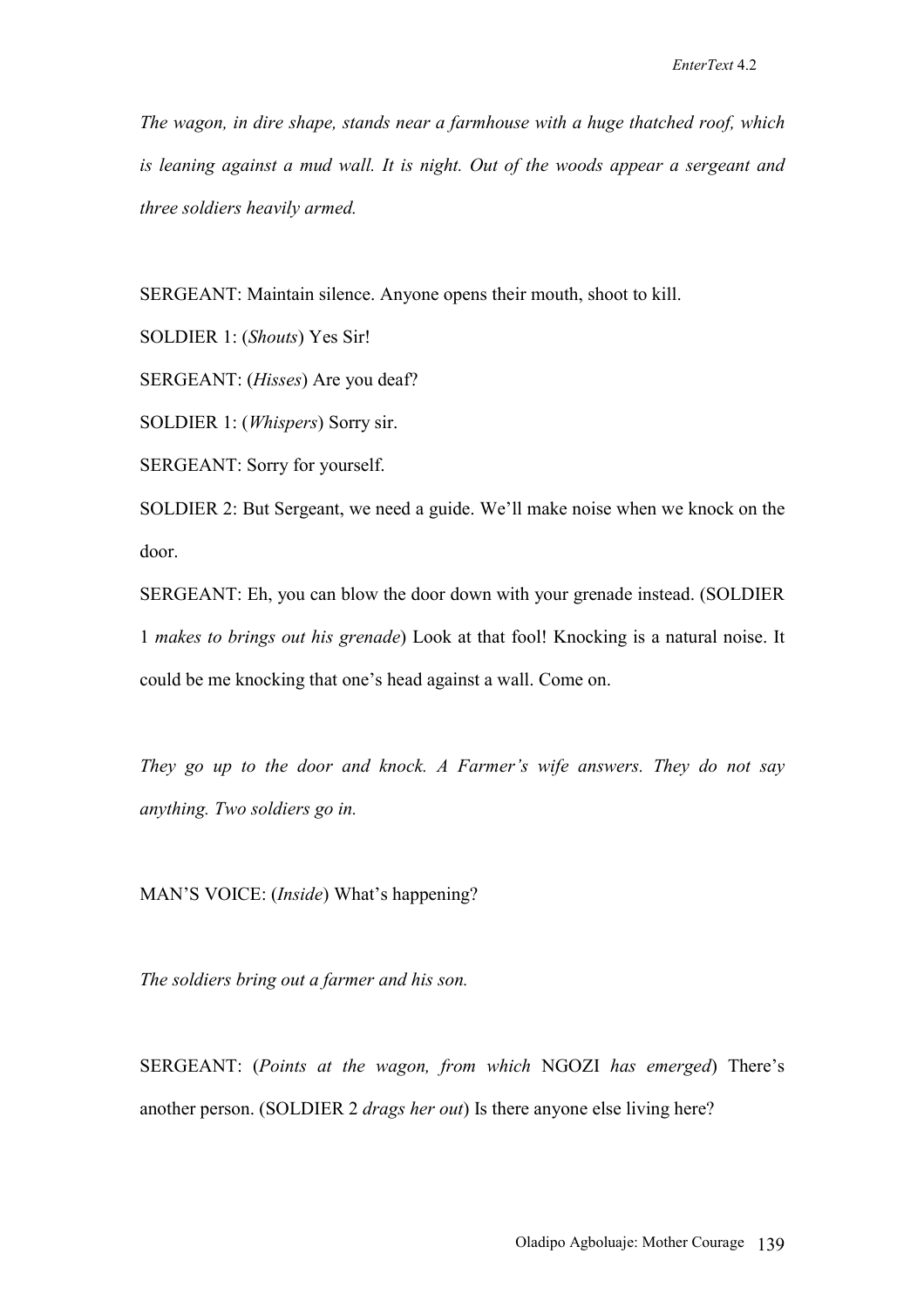FARMER: This is our son. This girl is deaf. Her mother is in town buying supplies. People are fleeing the town and are selling their property cheap. They are travelling traders.

SERGEANT: All right. Now, do your mouths like this. (*Covers his mouth with his hand. They copy him*) That's right. Not a sound, otherwise I shoot you. I need one of you to show us a way into town. (*Points at* YOUNG FARMER) You.

YOUNG FARMER: I don't know a way.

SOLDIER 2: (*Grinning*) Oh, yeah?

YOUNG FARMER: I don't help Union troops.

SERGEANT: Is that so? (*To* SOLDIER 2) Land him one. *Only one, oh!*

SOLDIER 2 *lands* YOUNG FARMER *a blow in the stomach with the butt of his rifle.*

YOUNG FARMER: (*Cries and falls to the ground in pain*) Ah! Even if you kill me, I will never betray my people!

SOLDIER 1: Sergeant, I know how to open his eyes. (*He goes to the cowshed*) Two cows and an ox. Either you show us the way or they eat lead.

YOUNG FARMER: Ah, please, don't kill our cattle!

FARMER'S WIFE: (*Weeps* ) Sergeant, I beg, don't kill them. We will starve.

SERGEANT: Well, then.

SOLDIER 1: Mister Ox, you first.

YOUNG FARMER: (*To* FARMER) Daddy, should I help them? (FARMER *nods*) I will help you.

FARMER'S WIFE: Thank you, Sergeant. God will reward you. You will not miss road. All your enemies will be vanquished/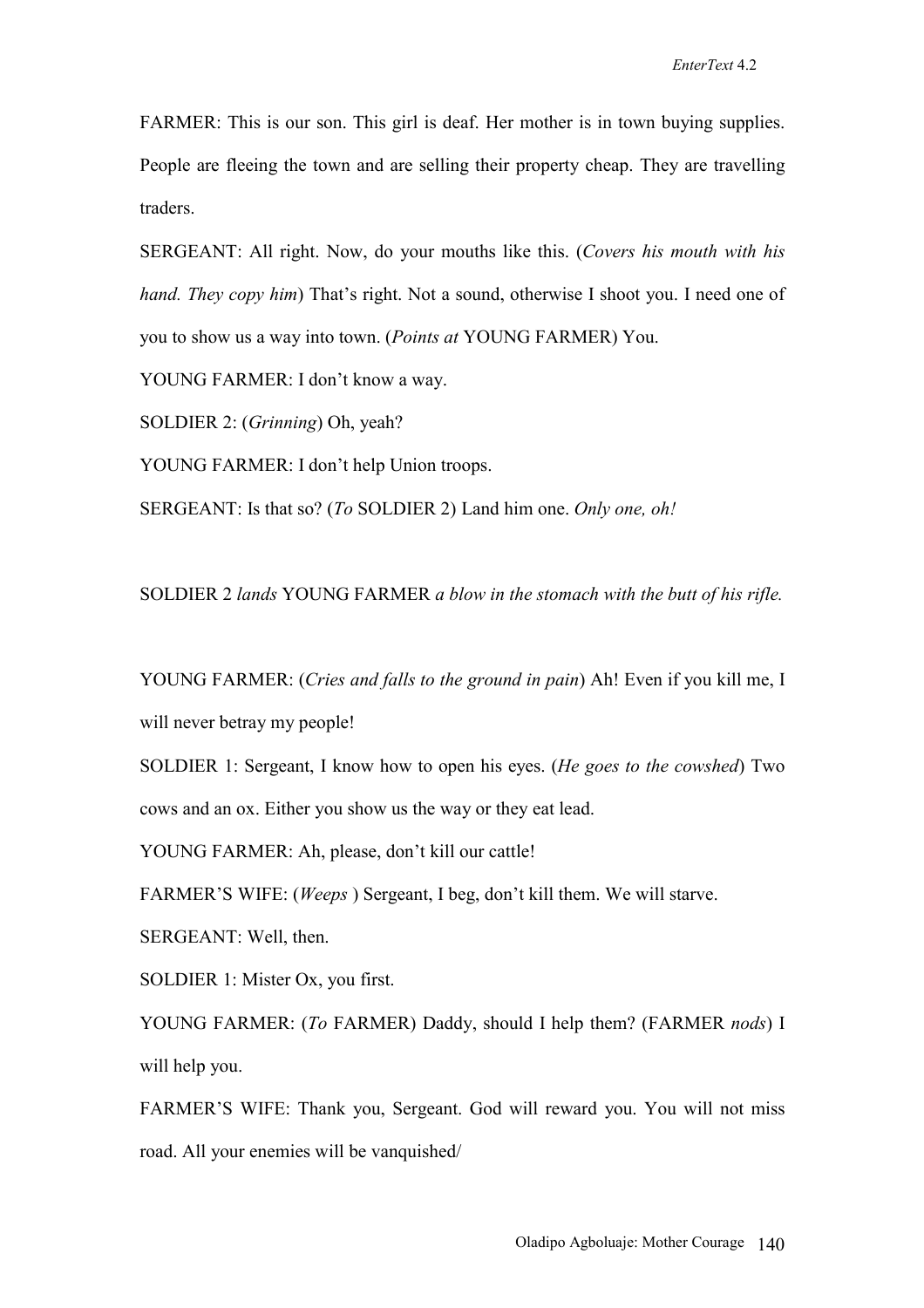### FARMER: Enough!

SOLDIER 1: I told you. Cut off their oxygen, and they become cowards.

*Led by* YOUNG FARMER*, the soldiers depart.* 

FARMER: They want to bombard the town again. When civilians are fleeing.

FARMER'S WIFE: It never stopped them before. Maybe these ones are just scouts. What are you doing?

FARMER: (*Puts a ladder on the roof and climbs up it*) They might be part of a battalion. I have to find out. Ehen, what did I say? An armoured division! Tanks, cannons, rocket launchers all up the hill and beyond. They want to exterminate the town. God help the people.

FARMER'S WIFE: Is there any light in the town?

FARMER: (*Climbs down*) No. They are still asleep. Once they get into position, they will massacre everyone.

FARMER'S WIFE: The guards will see them and warn everyone in time.

FARMER: Which film are you watching? They must have been killed by now or else they would have sounded the alarm.

FARMER'S WIFE: If only we had more people…

FARMER: It's just ourselves and a mute.

FARMER'S WIFE: We cannot do anything?

FARMER: Nothing we can do.

FARMER'S WIFE: (*To* NGOZI) We can pray. Pray, girl, pray! You can't talk but you can pray. God will hear you more than he will hear us. (*They all kneel down,*  NGOZI *behind the farmers*) Our father, who art in Heaven, hear us in this hour of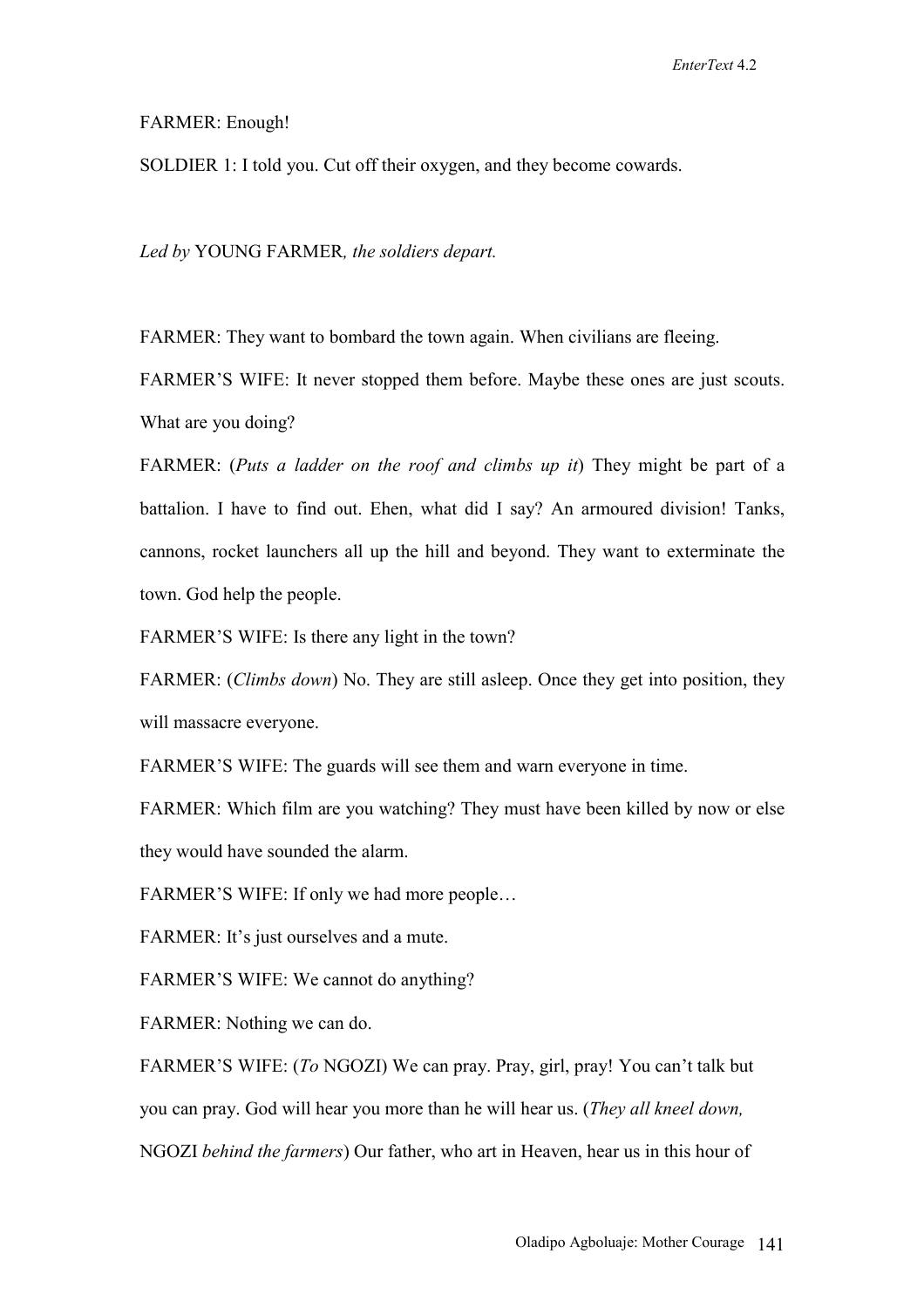*EnterText* 4.2

need. Preserve this city and the lives of those who dwell therein. Except for Mama Sheni who owes me two thousand naira. Her house is Number 45 Kelly Street, opposite Ibukun Cinema, next to the barbershop close to… (FARMER *gives her a withering look*) But of course no need to give you directions Lord. Wake up every man, woman and child, oh Lord, I say wake up every living thing in that town and give them wings to fly away. Oh Protector of the Weak, watch over our families and their children who are sleeping. Including my nephew, baby Paulina, who is going to become either a lesbian or a criminal. She fondled my breast in an adult way. (*Throughout the prayer*, NGOZI *is disturbed*) We would be your messengers Lord, but it has been written that we will not be your instruments in this case. Thy will be done, oh Lord. (FARMER'S WIFE *and* FARMER *possessed by the Holy Spirit flail about and speak in tongues*)

NGOZI *sneaks unnoticed into the wagon and takes something out of it and hides it under her wrapper. She climbs up onto the roof of the cowshed.* FARMER *and* FARMER'S WIFE *continue to be in rapture.* NGOZI *sits on the roof and beats the talking drum, which she had hidden under her wrapper.*

FARMER: God is answering our prayer! FARMER'S WIFE: No! It's the mute! FARMER: Has she gone mad? FARMER'S WIFE: Get her down from there!

FARMER *runs towards the ladder.* NGOZI *pulls it onto the roof.*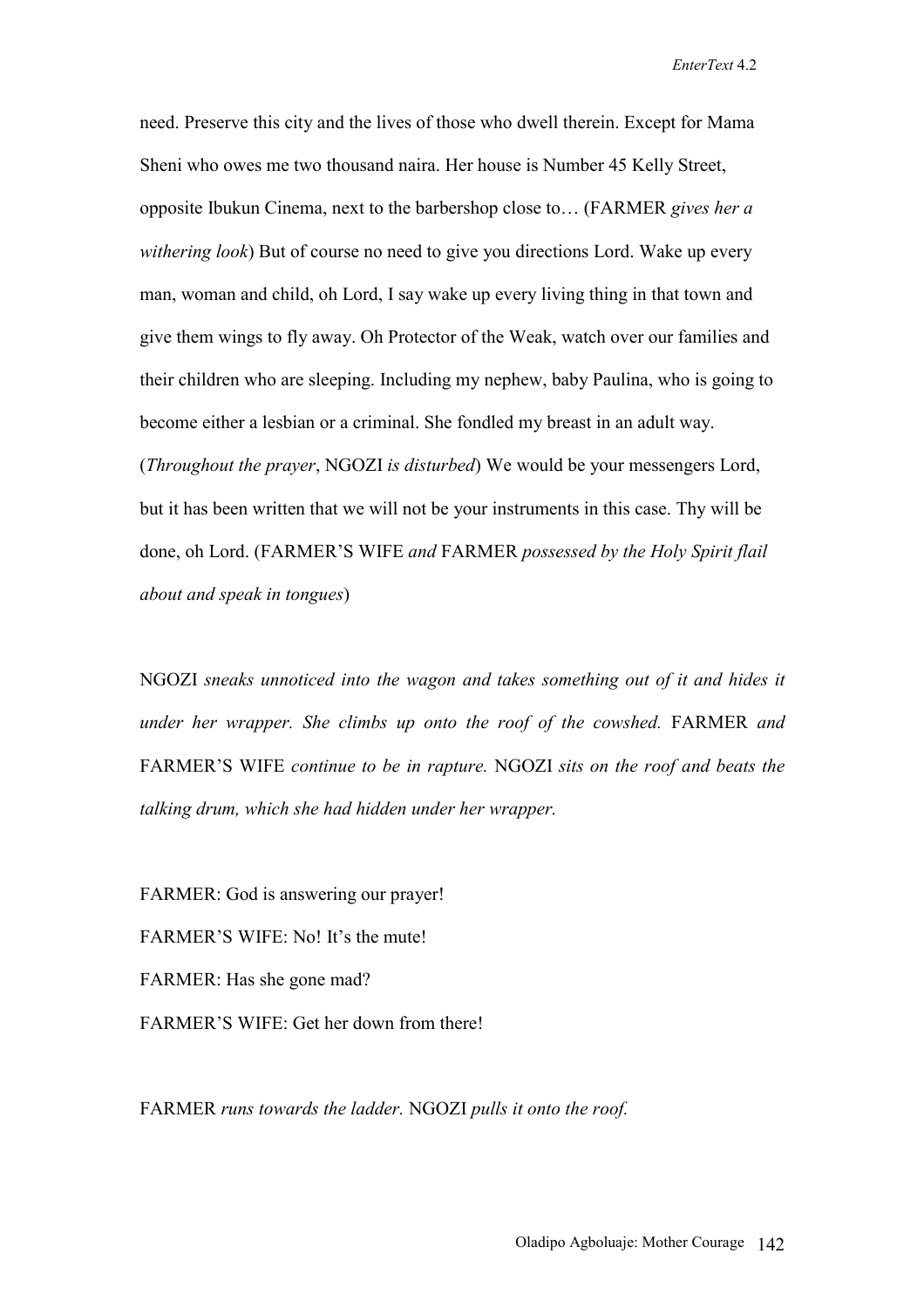FARMER'S WIFE: She's going to get us killed.

FARMER: Stop it! Come down right now! Come down I say! FARMER'S WIFE: The Union troops are going to slit our throats.

FARMER: (*Searching for stones*) I will stone you, oh!

FARMER'S WIFE: You have no heart at all, this girl. The Union troops will kill us.

NGOZI *stares in the distance and continues drumming.*

FARMER'S WIFE: (*To* FARMER) What did I tell you? I said we should not allow these riffraff onto our farm. They don't care if we lose our cattle.

SERGEANT: (*Enters running*) You people are finished!

FARMER'S WIFE: It is the girl. She sneaked up there while we were praying for you.

SERGEANT: Where's the ladder?

FARMER: (*Points*) She took it.

SERGEANT (*To* NGOZI) I command you to throw down your drum right now! (NGOZI *keeps on drumming.*) You will all suffer for this.

SOLDIER 1: (*To* SERGEANT) Permission to suggest something, sir. (*Whispers in* SERGEANT'S *ear. He consents*)

SOLDIER 1: Young woman, let's make a deal. Come with us to the town and get your mother. (NGOZI *continues drumming*)

SERGEANT: (*Pushes* SOLDIER 1 *aside*) She doesn't trust you. With a face like yours, I don't blame her. (*Shouts at* NGOZI) MY sister, I give you my word as an officer and a gentleman.

SOLDIER 2: Sarge, you got promoted and didn't tell us. Congratulations/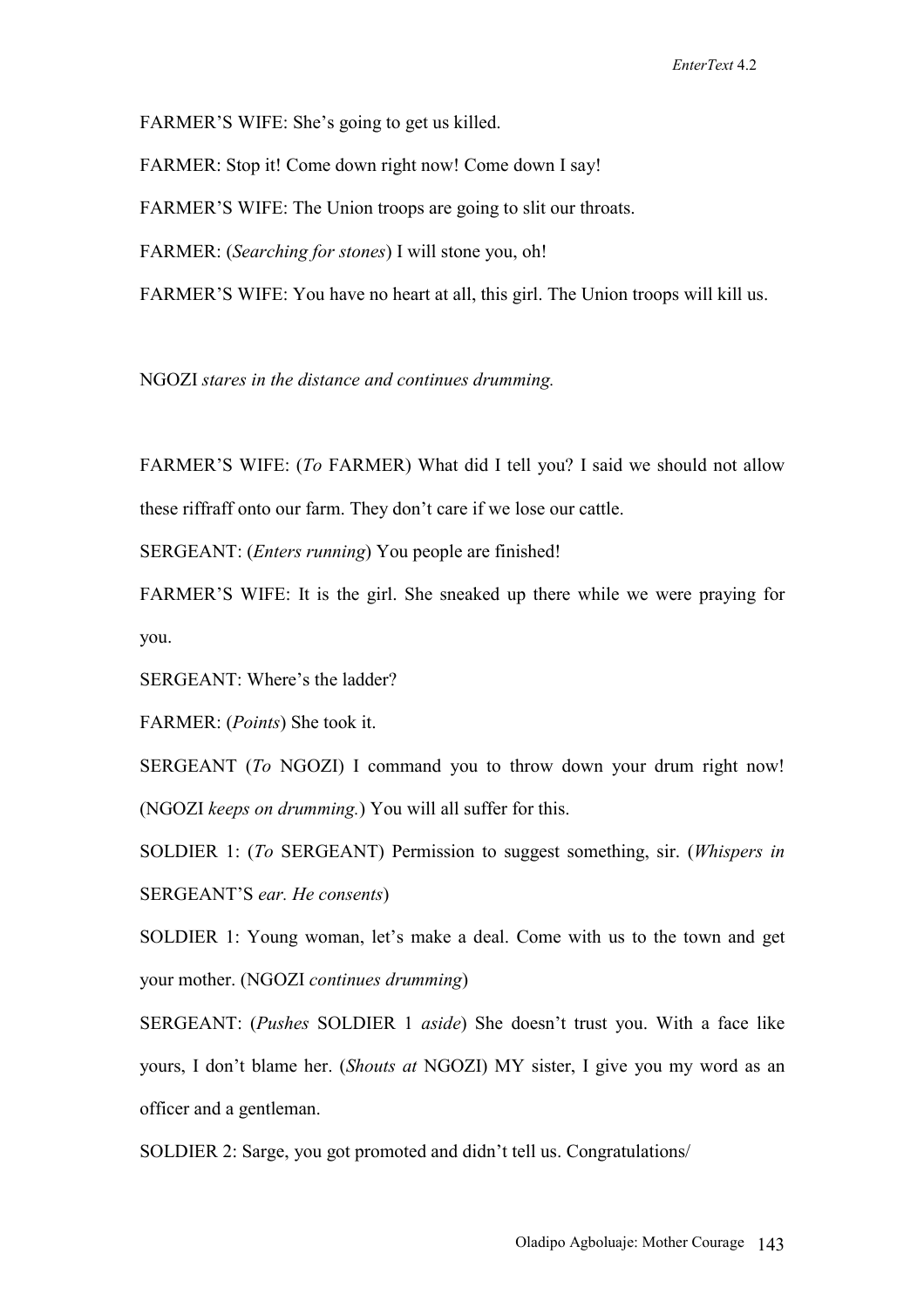SERGEANT: Shut up! Sister, what do you say? (NGOZI *drums harder*) Na wa for this girl, oh.

YOUNG FARMER: Sir, it's not for her mother.

SOLDIER 1: We're running out of time. They'll soon suspect something's wrong in the town.

SERGEANT: We have to cover the noise with another noise. Something louder.

SOLDIER 1: Sir, you said we should not make noise.

SERGEANT: Not a war noise, fool.

FARMER: I could get my own drum and blend it into her own beat.

SOLDIER 1 *and* SOLDIER 2 *become mesmerised and start dancing. A glare from*  SERGEANT *brings them to their senses*.

SERGEANT: (*Holds* FARMER) Get the drums. (YOUNG FARMER *runs to get drums for himself and for* FARMER) Very good, now start playing as if your lives depend on it. They do.

NGOZI *has been listening and drumming less. Worried, she continues, harder.*

SERGEANT: You call this drumming? We can still hear her.

FARMER: (*To* YOUNG FARMER) You hear that? She is disgracing us. Follow her beat and play! (*They follow* NGOZI'S *beat and soon the drumming becomes synchronised into a rhythm.* NGOZI *understands what they're trying to do and changes the rhythm to that of a war tune*)

SERGEANT: Stop, you fools! You're alerting the town! Stop!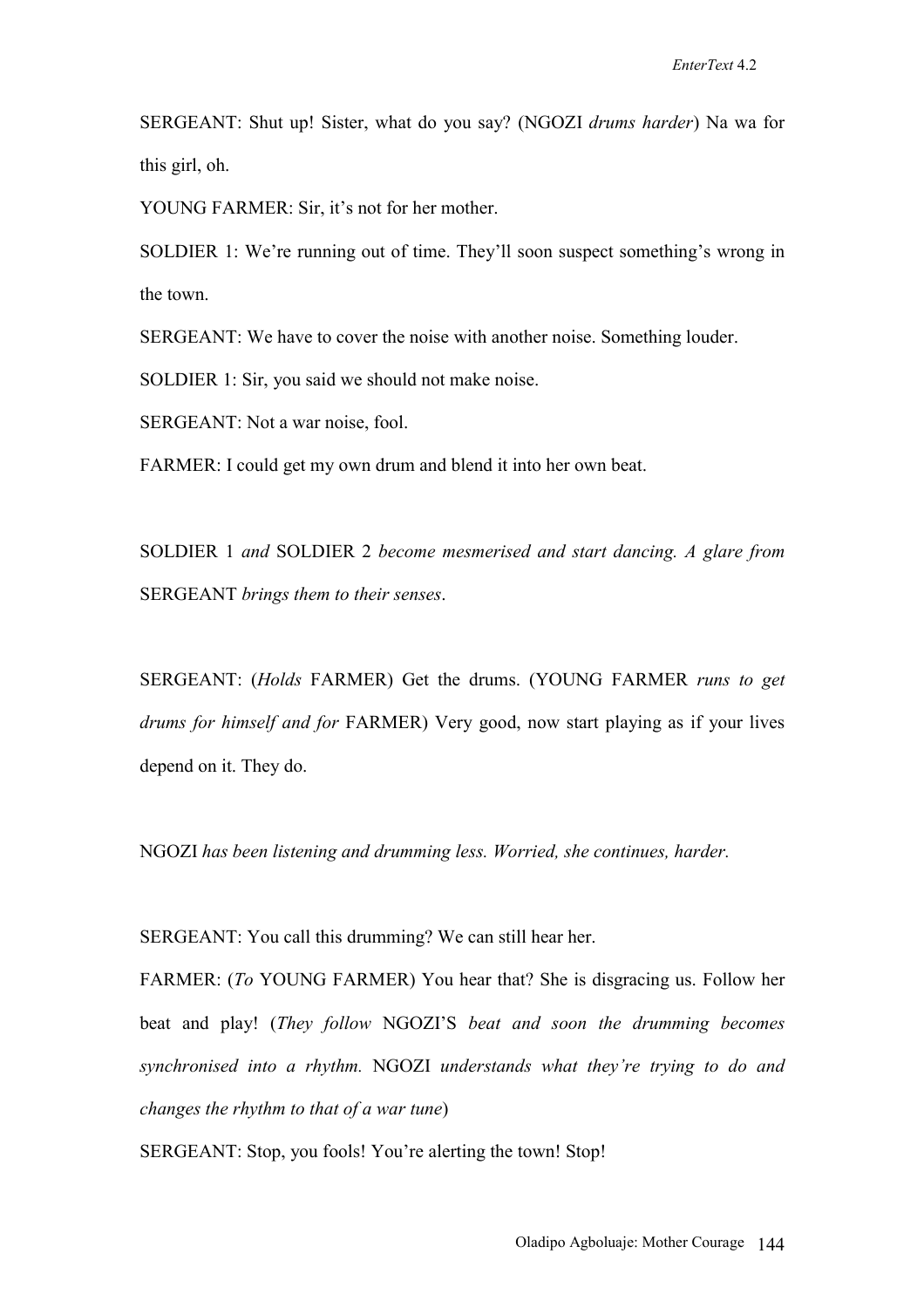*The farmers stop drumming.* NGOZI *laughs and continues drumming.* 

SERGEANT: She's mocking us, and for good reason! Last resort, I'll blow her head off but we'll lose the element of surprise. (*Brings out his pistol*. *To the soldiers*) Operation Wreck and Dissect. Now! (*To* NGOZI) If you don't stop, we will blow up your wagon! You're not the only one who can do Ms Dynamite here.

*The soldiers pretend to lob grenades into the wagon.*

FARMER'S WIFE: Stop it, you dumb animal!

NGOZI *looks pitifully at the wagon but continues drumming.*

SERGEANT: (*Aims his pistol*) I will shoot you, oh!

SOLDIER 1: Those townspeople can sleep! We should have heard gunfire by now. SERGEANT: (*Shouts at* NGOZI) You see? They cannot hear you. They won't be grateful to you for disturbing their sleep. If I shoot you now, I'll be doing them a service. This is your last chance!

YOUNG FARMER: (*Starts beating his drum in tune with* NGOZI) Drum, sister, drum! We can save their lives! Drum! (SOLDIER 2 *knocks him down with the barrel of his rifle.* NGOZI *cries but keeps on drumming*)

FARMER'S WIFE: Please don't kill my son, I beg you!

*Army radio.* SOLDIER 1 *responds. His face drops.*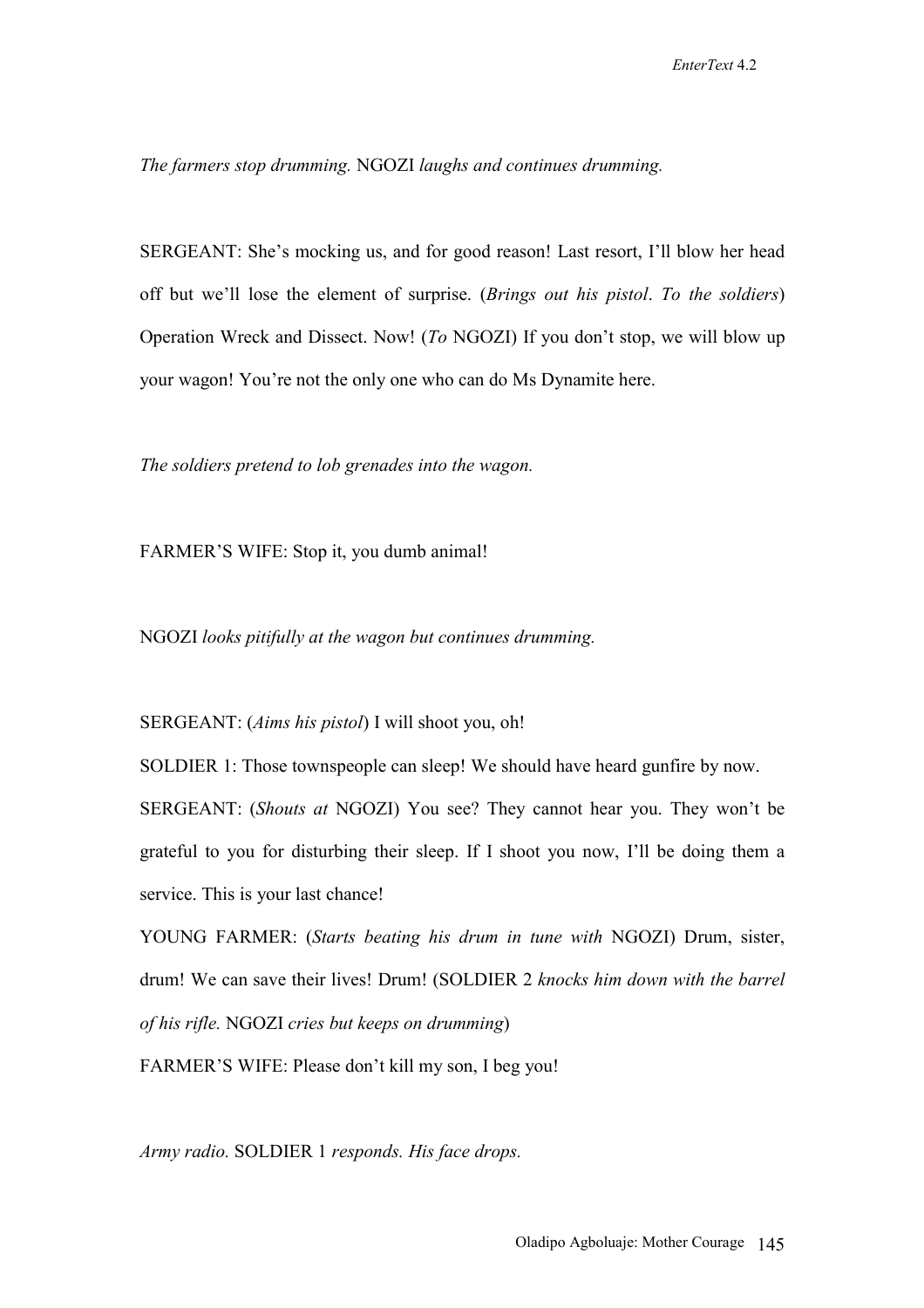SOLDIER 1: It's the Major. He's going mad. We're in line for a court martial. SERGEANT: Political Correctness has done me in! All right, you dumb motherfucker! This is really the last chance!

NGOZI, *in tears, keeps drumming.* SERGEANT *shoots her.* NGOZI *beats the drum a few more times then falls.* 

SERGEANT: Thank you for the music—bitch.

*At the same time as* NGOZI'S *last beats, cannons from the town fire.*

SOLDIER 1: (*Respectfully*) She did it.

### **12**

#### **Before dawn. The sound of drums and whistles of marching troops.**

*In front of the wagon.* MOTHER COURAGE *is crouched over* NGOZI. *The farm people are standing beside her.*

FARMER: (*Hostile*) You must go! There's only one regiment left. You can't make it alone.

MOTHER COURAGE: Hush, she's sleeping. (*Sings*)

Little darling, sleeping still?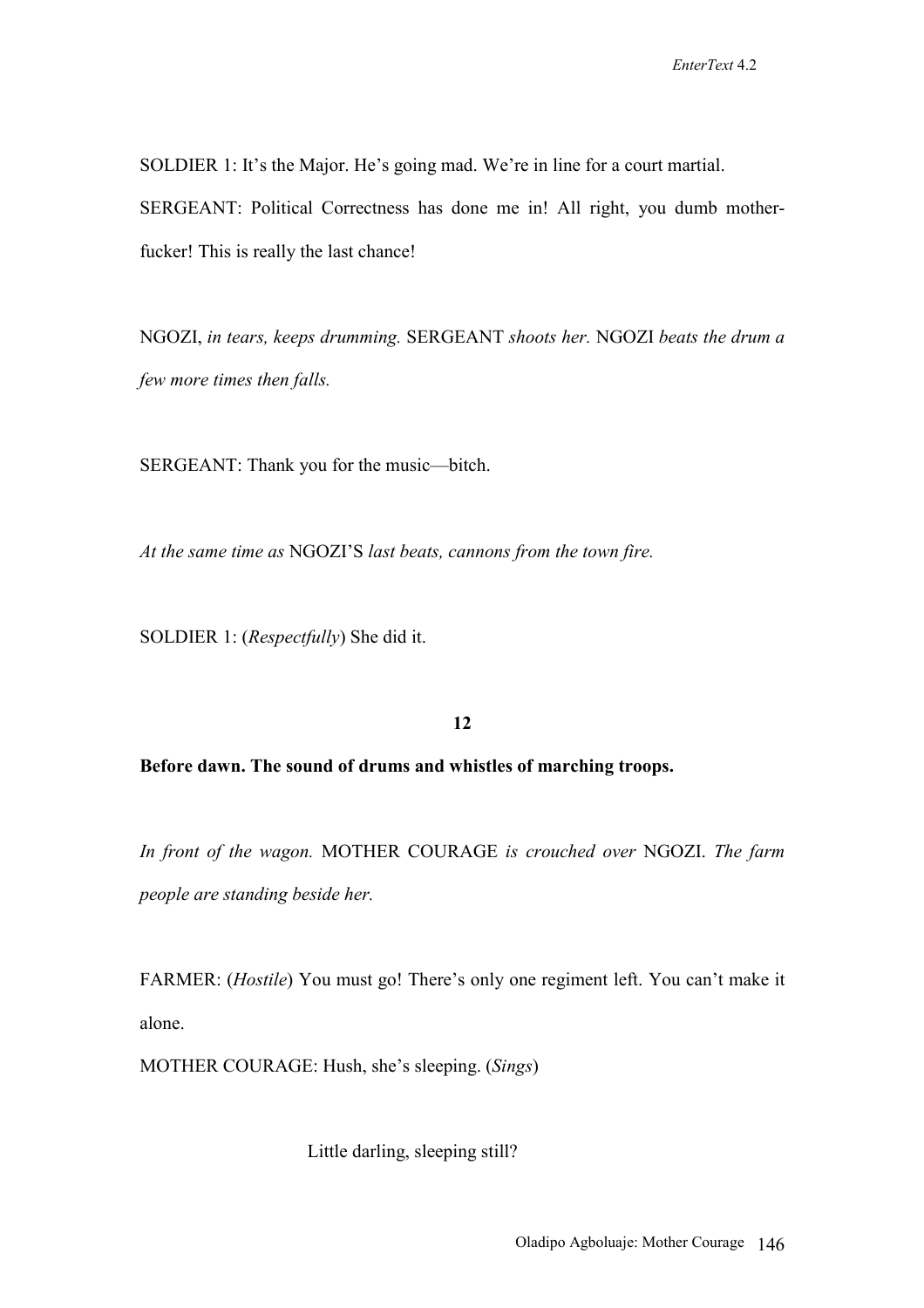It's time to for us to go We can't stop moving, not until Our hearts and minds say no. You must be dreaming, No more hunger, permanent peace at last I've made this bed I'll lie on it And leave the past to stoke the past Though I believe you're better off Sleeping as you are I'm the last one standing out of four Thanks to this bloody war.

You should not have mentioned the children.

FARMER: And you, too busy profiting from the war, you didn't think of your child.

MOTHER COURAGE: Not too loud, she's sleeping.

FARMER'S WIFE: With the ancestors.

FARMER: You have to go. This area is infested with rebels and wild animals. You can't tell which is which.

MOTHER COURAGE: All right. (*She gets a sheet and covers* NGOZI)

FARMER'S WIFE: You don't have any other family?

MOTHER COURAGE: One son, Eket.

FARMER: Go and look for him. We will bury this one for you.

MOTHER COURAGE: Take money to cover the cost. (*Gives* FARMER *some money.* 

*They shake hands and carry* NGOZI *away. A dirge rises.* FARMER'S WIFE *shakes*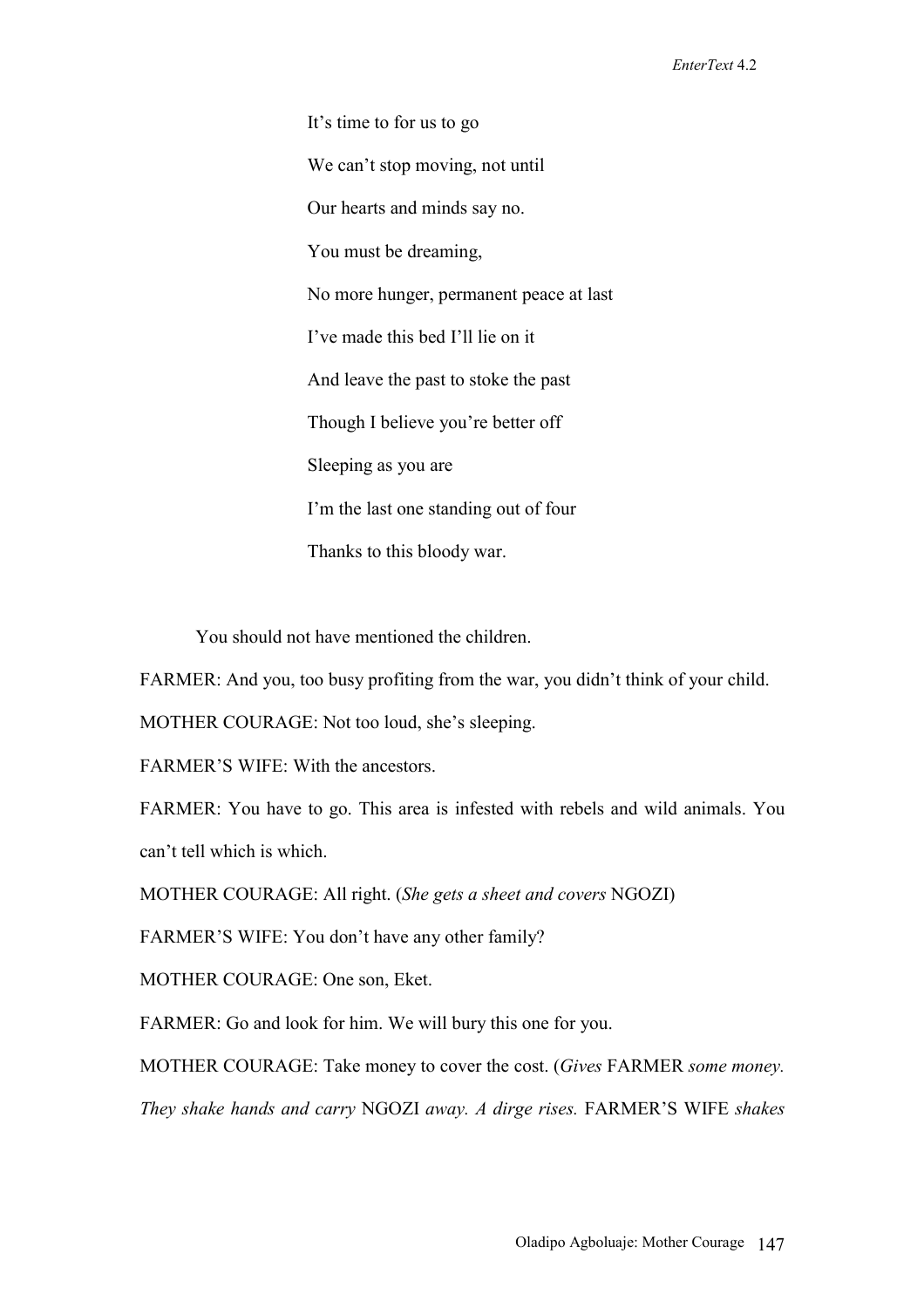MOTHER COURAGE'S *hand while at the same time tries to hurry her away.*  MOTHER COURAGE *resists and continues to look at* NGOZI *being borne away*) FARMER'S WIFE: If they find you here that's your own business. (*Hurries away*) MOTHER COURAGE: (*Slowly hitches herself to the wagon*) Age slows us all down, even my old faithful wagon. I should be able to manage by myself. The war has lifted a load off my head. It's just me and my wagon. Me and my business.

*Another regiment passes with music.*

MOTHER COURAGE: (*Starts pulling*) Wait for me, my children! I'm your Mother Courage!

> What a friend we have in war, It cares not whose ox it gores Friend today, foe tomorrow One moment joy, the next sorrow The instant you make gain You ask if it's worth the pain

> The poor the gentle and weak Chicks before the eagle's beak Vultures hover over us Pick our remains with equal lust Think it's done after this feast? Wrong, my friend, not in the least